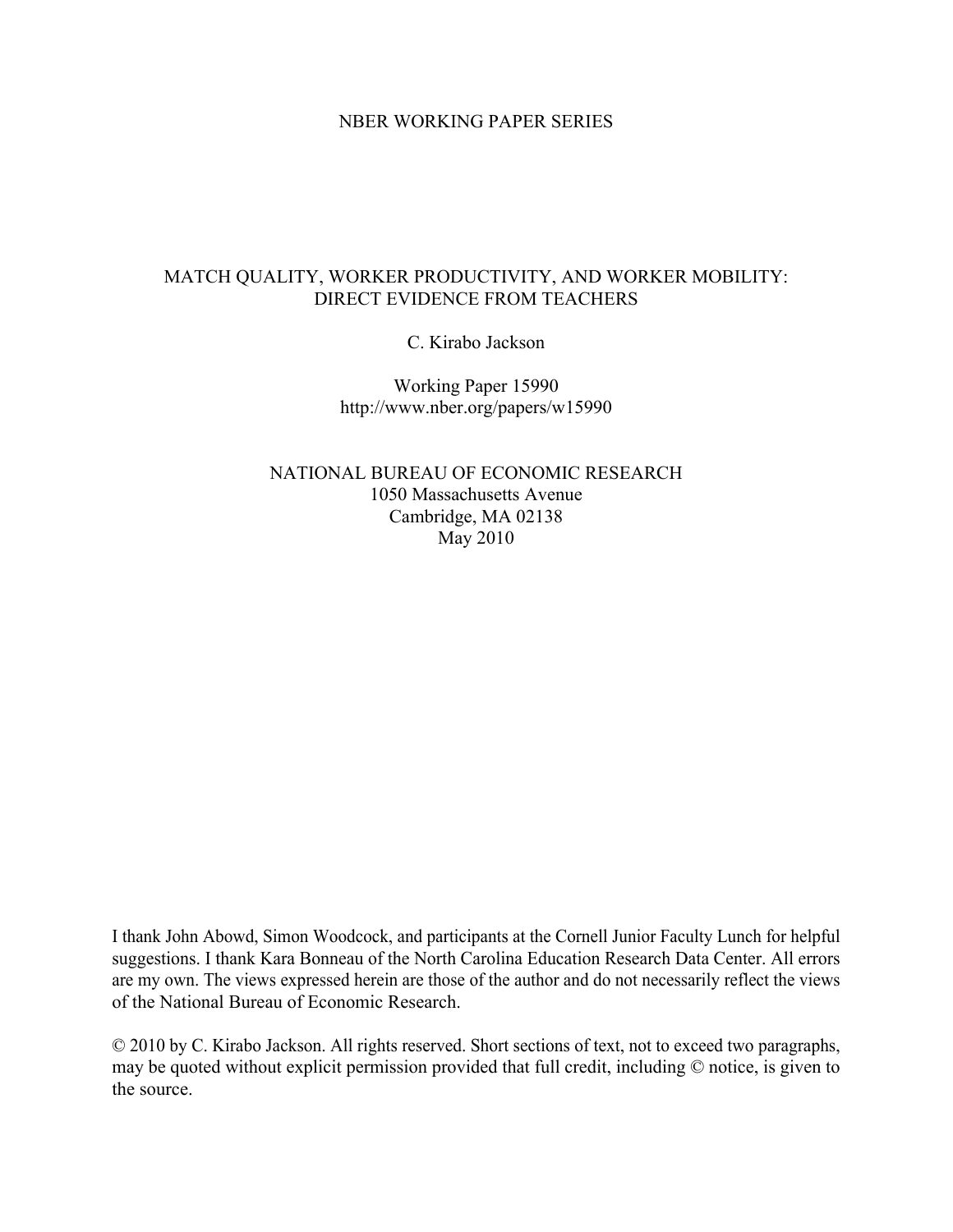Match Quality, Worker Productivity, and Worker Mobility: Direct Evidence From Teachers C. Kirabo Jackson NBER Working Paper No. 15990 May 2010, Revised September 2010 JEL No. I20,J01,J63

## **ABSTRACT**

I investigate the importance of the match between teachers and schools for student achievement. I show that teacher effectiveness increases after a move to a different school, and I estimate teacher-school match effects using a mixedeffects estimator. Match quality can "explain away" a quarter of, and is as economically important as, teacher quality. Match quality is negatively correlated with turnover, and increases with experience. This paper provides the first estimates of worker-firm match quality using output data as opposed to inferring productivity from wages or employment durations. Because teacher wages are essentially unrelated to productivity, this is the compelling evidence that workers may seek high quality matches for reasons other than higher pay.

C. Kirabo Jackson Cornell University, ILR School Department of Labor Economics Ives Hall East Ithaca, NY 14853-3901 and NBER ckj5@cornell.edu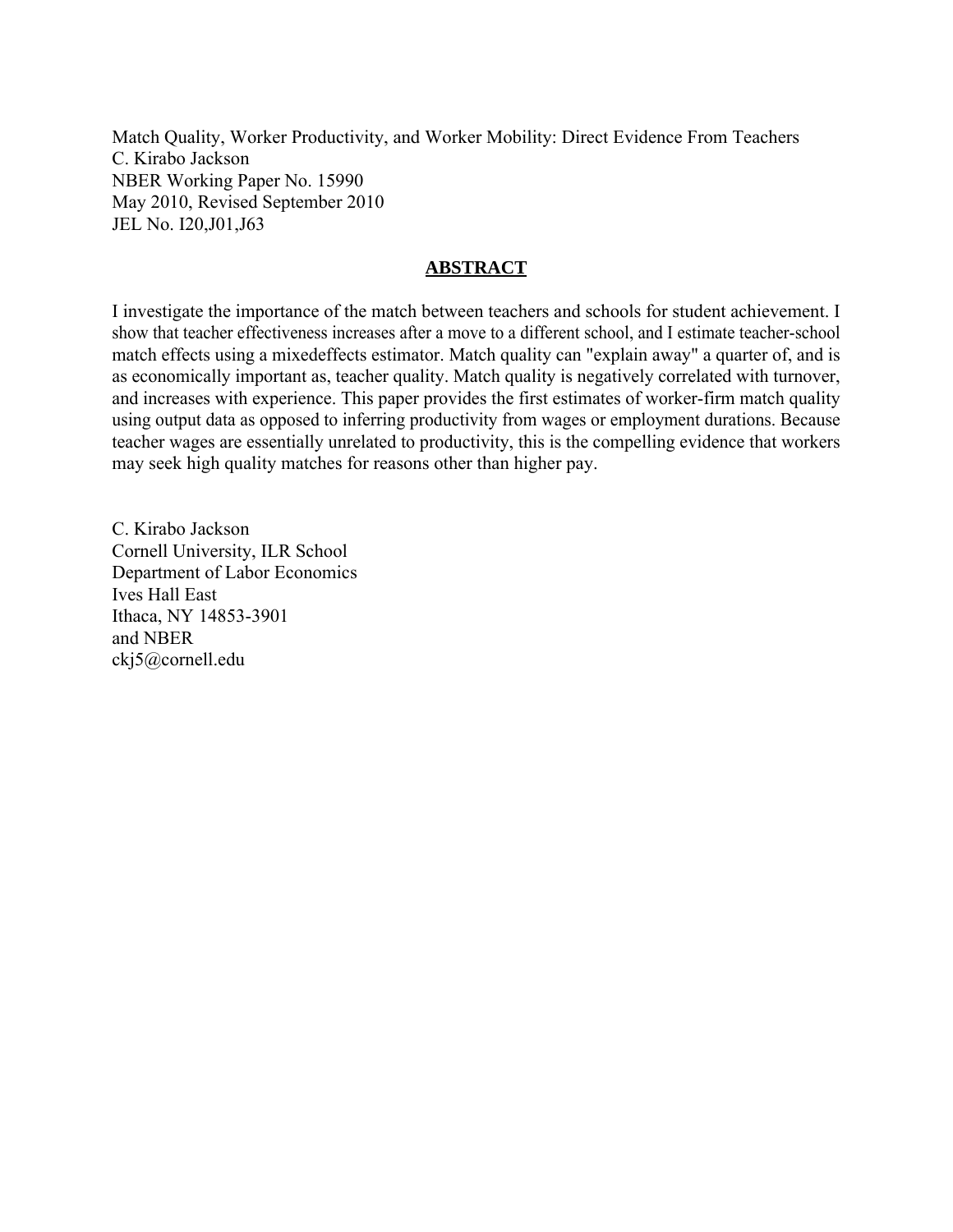# Match Quality, Worker Productivity, and Worker Mobility: Direct Evidence From Teachers

## $C.$  Kirabo Jackson $<sup>1</sup>$ </sup> Draft Date: September 13, 2010 Northwestern University, IPR, and NBER

I investigate the importance of the match between teachers and schools for student achievement. I show that teacher effectiveness increases after a move to a different school, and I estimate teacher-school match effects using a mixedeffects estimator. Match quality can "explain away" a quarter of, and is as economically important as, teacher quality. Match quality is negatively correlated with turnover, and increases with experience. This paper provides the first estimates of worker-firm match quality using output data as opposed to inferring productivity from wages or employment durations. Because teacher wages are essentially unrelated to productivity, this is the compelling evidence that workers may seek high quality matches for reasons other than higher pay.

 The productive quality of the match between a worker and the firm plays a central role in canonical models of worker mobility (Jovanovic 1979, Mincer and Jovanovic 1981, Neal 1999, Burdett 1978, Mortensen 1998, Johnson 1978). One of the key roles of the labor market is to allocate workers to firms in the most efficient manner. The hypothesized mechanism through which this efficient allocation emerges is through workers either leaving jobs where the productivity match between the worker and the firm is low or seeking jobs where match quality is high, or both. Match quality is also used to explain the stylized facts that changing jobs is associated with rapid earnings growth (Bartel and Borjas 1981, Altonji and Shakotko 1987, Topel and Ward 1992) and that job separations decline with tenure and experience.<sup>2</sup>

 Despite the importance of match effects for understanding the labor market, there is little *direct* evidence of their existence. As pointed out in Nagypal (2007), data on match-specific quality or productivity are essentially non-existent, forcing researchers to specify a wage-setting mechanism that determines how wages relate to match-specific productivity and then study how wages and their distribution vary with tenure and job mobility. This approach is undesirable for two reasons. First, there are many different ways to specify wage setting, making misspecification and omitted variables bias likely. For example, even if there are no productivity match effects, if some firms discriminate against females then females will have lower wages at

 $\overline{a}$ 

<sup>&</sup>lt;sup>1</sup> I thank John Abowd, Simon Woodcock, and participants at the Cornell Junior Faculty Lunch for helpful

suggestions. I thank Kara Bonneau of the North Carolina Education Research Data Center. All errors are my own.  $<sup>2</sup>$  By match quality, I am referring to the fixed time-invariant productivity associated with a particular worker-firm</sup> pairing. I am not referring to match quality that changes over time, such as that due to firm specific human capital.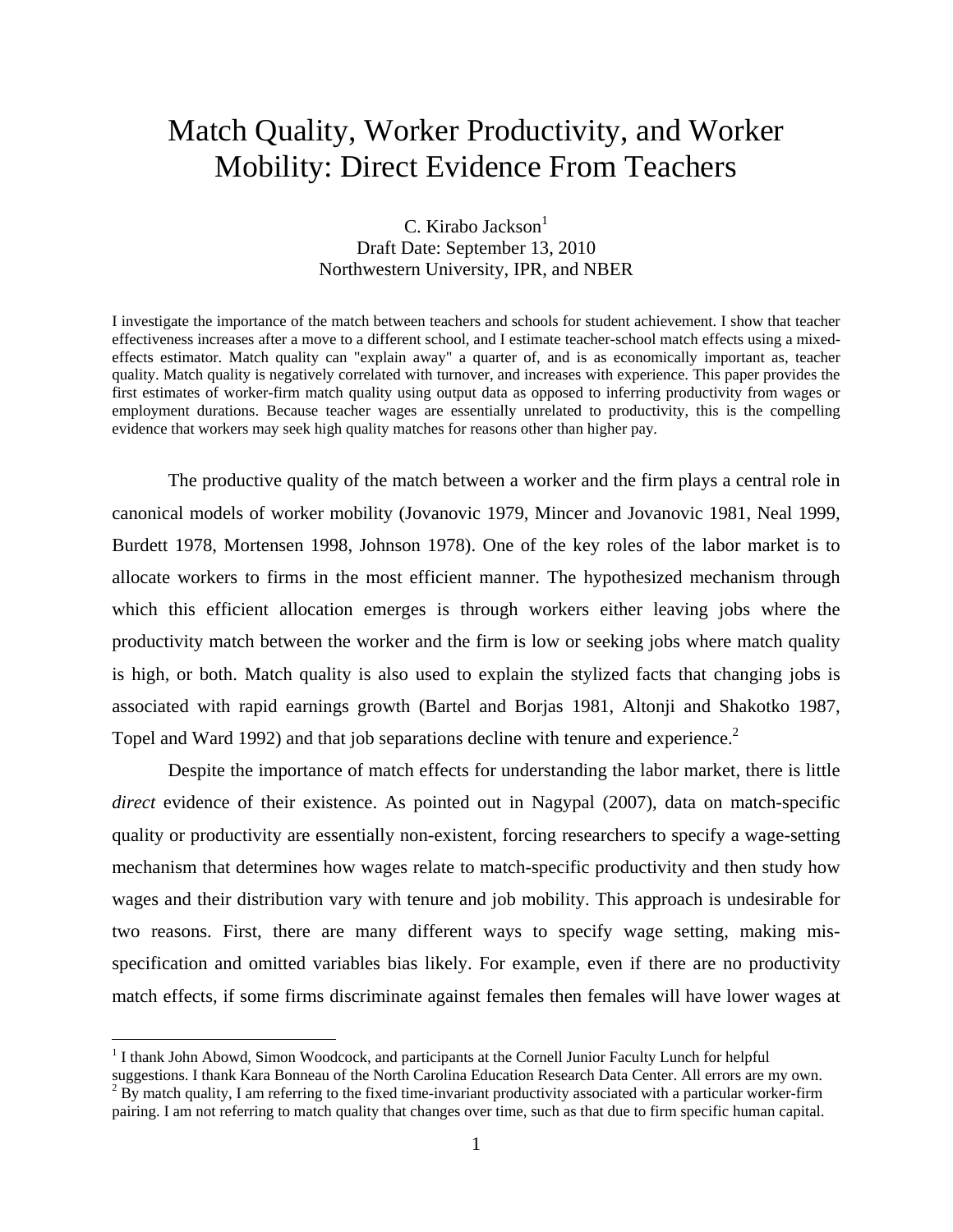discriminating firms. If discriminating firms also treat females employees poorly, females will be more likely to leave discriminating firms. This discrimination effect would be wrongly interpreted as a match effect on mobility if one were to use wage data to infer productivity. Second, it is difficult to distinguish workers leaving jobs with low match quality from workers leaving jobs with low pay, or workers seeking better matches from workers seeking higher pay (because pay may vary across workers and firms for reasons unrelated to productivity). Distinguishing between these explanations is key to assessing whether worker turnover increases allocative efficiency. To avoid these problems, one must estimate match quality on actual output as opposed to wages. Micro-data with student test scores linked to teachers and schools provides a unique opportunity to estimate worker (teacher), firm (school), and match (a given teacher at a particular school) productivity on *a measure of* output (student achievement) directly.

 Using a longitudinal dataset of student test scores linked to teachers and schools in North Carolina, I aim to (1) determine the extent to which teacher effectiveness, as measured by ability to improve student test scores, changes depending on the schooling environment, (2) quantify the importance of the match between a teacher and a school in determining student achievement, (3) document the relationship between match quality and teacher mobility, and (4) present evidence on observable characteristics associated with high match quality.

 In the context of teachers, match quality is of interest in its own right because we have little understanding of the role of school-teacher match quality for student achievement. Studies that identify teachers associated with student test-score gains show that a one standard deviation increase in teacher quality leads to between one-tenth and one-fifth of a standard deviation increase in math and reading scores (Aaronson, Barrow and Sander 2007, Rivkin, Hanushek and Kain 2005, Rockoff 2004). Also observable teacher characteristic explain only a fraction of a teachers value-added.<sup>3</sup> These value-added measures have tremendous power in predicting a teacher's *future* success in the classroom (Kane and Staiger 2008), are correlated with principals' subjective evaluations of teachers (Jacob and Lefgren 2008) and teachers with high estimated value-added improve the test scores of their colleagues' students (Jackson and Bruegmann 2009). However, we have little understanding of exactly what they measure, and whether estimates

<u>.</u>

 $3$  There is some evidence that years of teaching experience, selectivity of undergraduate institutions, teachers' test scores, and regular licensure are associated with higher student achievement (Anthony and Goldhaber 2007, Brewer and Ehrenberg 1994, Brewer and Goldhaber 2000, Clotfelter, Ladd and Vigdor 2006, Clotfelter, Ladd and Vigdor 2007, Hanushek 1997)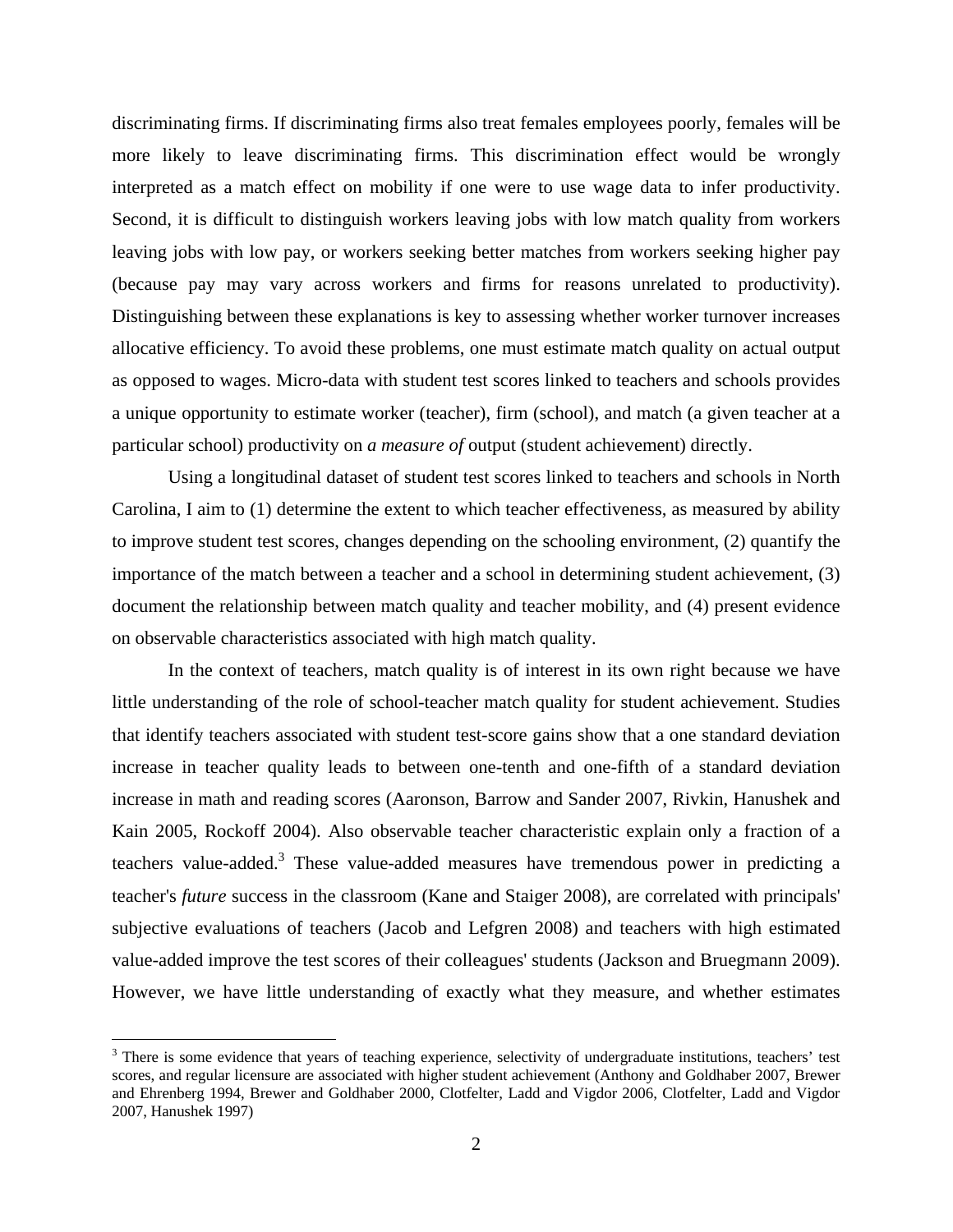obtained in one context can be extrapolated to others.<sup>4</sup> For example, we have very little evidence that a teacher who is effective at increasing the test scores of affluent suburban kids would be effective at improving the test scores of low-income inner-city students at another school*,* or *vice versa*. Given the increasing use of estimated teacher value-added to identify good teachers, and policies that aim to move strong teachers from high-achieving suburban schools into lowperforming inner-city schools, it is important to understand the importance of school specific teacher value-added; that is, the importance of match quality.

 While it is important to assess how much of what we consider a teacher effect is, in fact, a match effect, it is also important to assess the importance of the teacher-school match itself. If match quality is an important determinant of student achievement, then policymakers should be mindful of what kinds of teacher-school pairing are most likely to be productive, and should think seriously about what kinds of policies might improve match quality.

 I find that teachers who move schools are more effective after a move than before. This effect persists in models that include *both* teacher and school-by-year fixed effects so that they cannot be explained by teachers moving to schools that are associated with better outcomes. To assuage concerns that these patterns reflect endogenous teacher movement (a worry for all empirical papers on worker mobility) I show that teacher performance does not exhibit any decline or trending prior to a teacher moving schools.<sup>5</sup> To assuage the concerns that non-random assignment of students to teachers drives these patterns, I show that whether a student *will* have a new transfer teacher the following year, or a teacher who *will* leave the school the following year, has no predictive power for current student achievement.

 Providing direct evidence of match effects, I use both a fixed effects model and a twostage mixed effects model to estimate the importance of match quality. In the preferred mixed effect models, one standard deviation increase in match quality increases math and reading scores by 0.13 and 0.077 standard deviations, respectively— about the same effect as a one standard deviation increase in teacher value-added. When match quality is accounted for, the explanatory power of teacher quality falls by about 25 percent, suggesting that a non-trivial

<u>.</u>

<sup>&</sup>lt;sup>4</sup> A few recent papers have started to address these questions. Specifically, Jackson and Bruegmann (2009) show that about a quarter of teacher value-added can be explained by the quality of a teacher peers in the past, and Ost (2009) finds that holding total experience constant, teachers with more experience teaching the same grade have higher value-added than those who are teaching a grade for the first time (or have less years of grade-specific experience). Both studies suggest that teacher value-added changes over time, and may be context specific.

<sup>&</sup>lt;sup>5</sup> This test is a relatively powerful test of endogenous movement because unlike wages which are downward sticky, changes in teacher productivity are directly reflected in student test scores.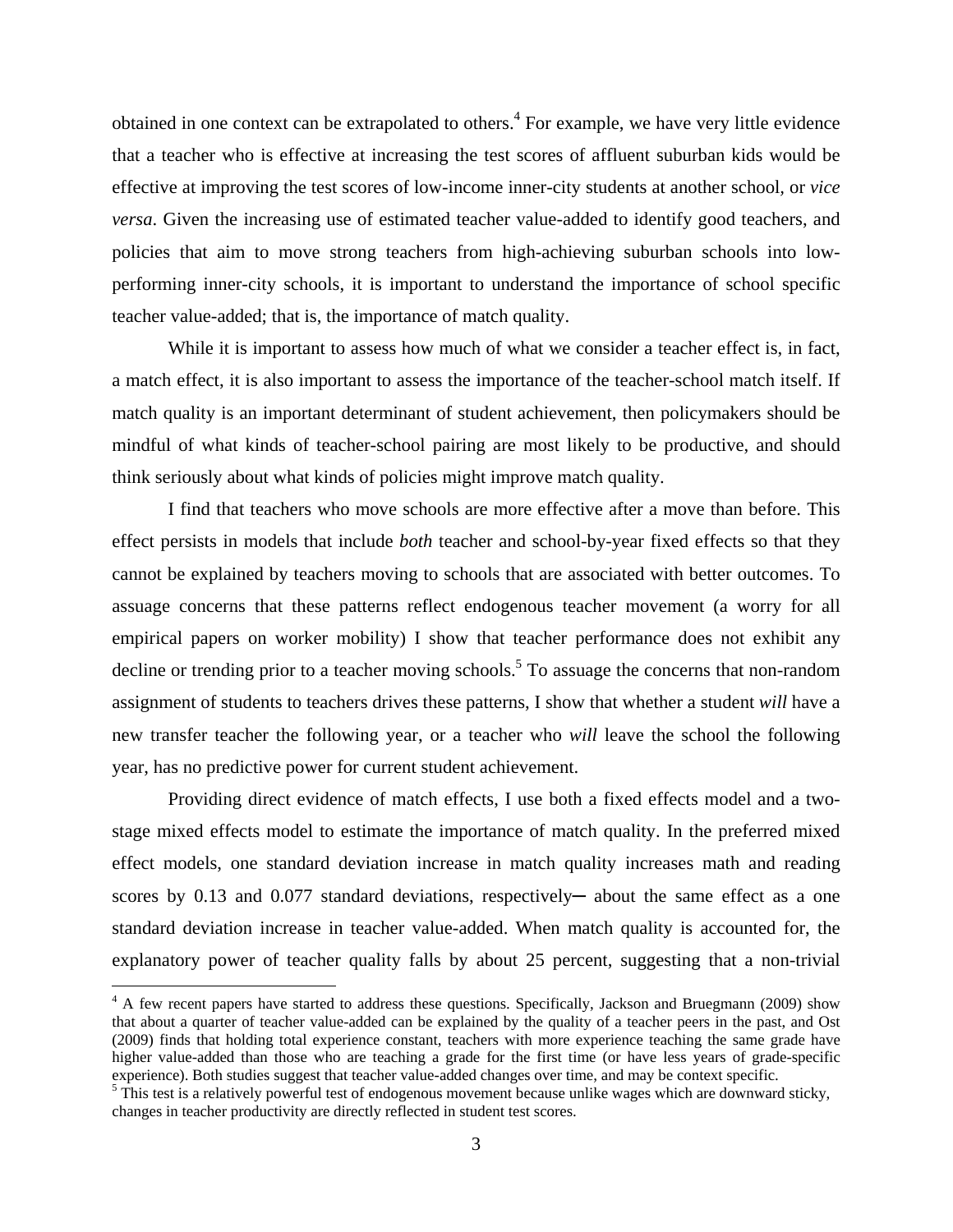portion of what is typically considered to be a teacher effect is in fact a teacher-school (match) effect, that is not portable across schools.

 Consistent with canonical models of worker turnover, high match quality is strongly predictive of a teacher remaining in her current school (above and beyond observable teacher and school characteristics). This pattern is robust to the inclusion of *both teacher and school fixed effects*, suggesting that it is not driven by (a) mobile teachers having lower match quality on average or (b) schools with high turnover having low match quality on average. All the empirical patterns persist when using estimated fixed match effects or random match effects.

 This is strong evidence that match productivity is an important determinant of mobility for reasons other than the level of pay because productivity and pay are essentially unrelated in teacher labor markets. This pattern of results is consistent with either (a) schools providing greater non-pecuniary benefits for effective teachers or (b) teachers caring about their effectiveness directly. As such, these findings suggest that models of worker mobility that do not account for the non-pecuniary job benefits may be incomplete, and further underscore that using wages to infer match quality has some important limitations.

 I also find that match quality is monotonically increasing in experience for mobile teachers (both in the cross-section and based on within-teacher variation)  $-$  a key prediction of models of worker mobility. One policy implication of this finding is that some of the correlation between observable teacher characteristics and student outcomes may reflect match quality rather than ability *per se*. Finally, I correlate match quality with various observable teacher and school characteristics. While some observable teacher and school characteristics have predictive power, the vast majority of match quality is "unexplained".

 This paper makes two important contributions to job mobility literature: First, it is the first paper to validate the extant literature using direct measures of productivity. Second, the paper documents a relationship between match quality and worker mobility in a context where wages and productivity are virtually unrelated  $-$  underscoring the importance of non-pecuniary benefits of employment. This paper also makes four important contributions to the education literature. First, it is the first paper to highlight and quantify the importance of match effects. Second, it documents that some of the relationship between observed teacher characteristics and student achievement may be due to match quality. Third, it documents that about a quarter of what we call a teacher effect is in fact a match quality effect *that is not portable across schools*.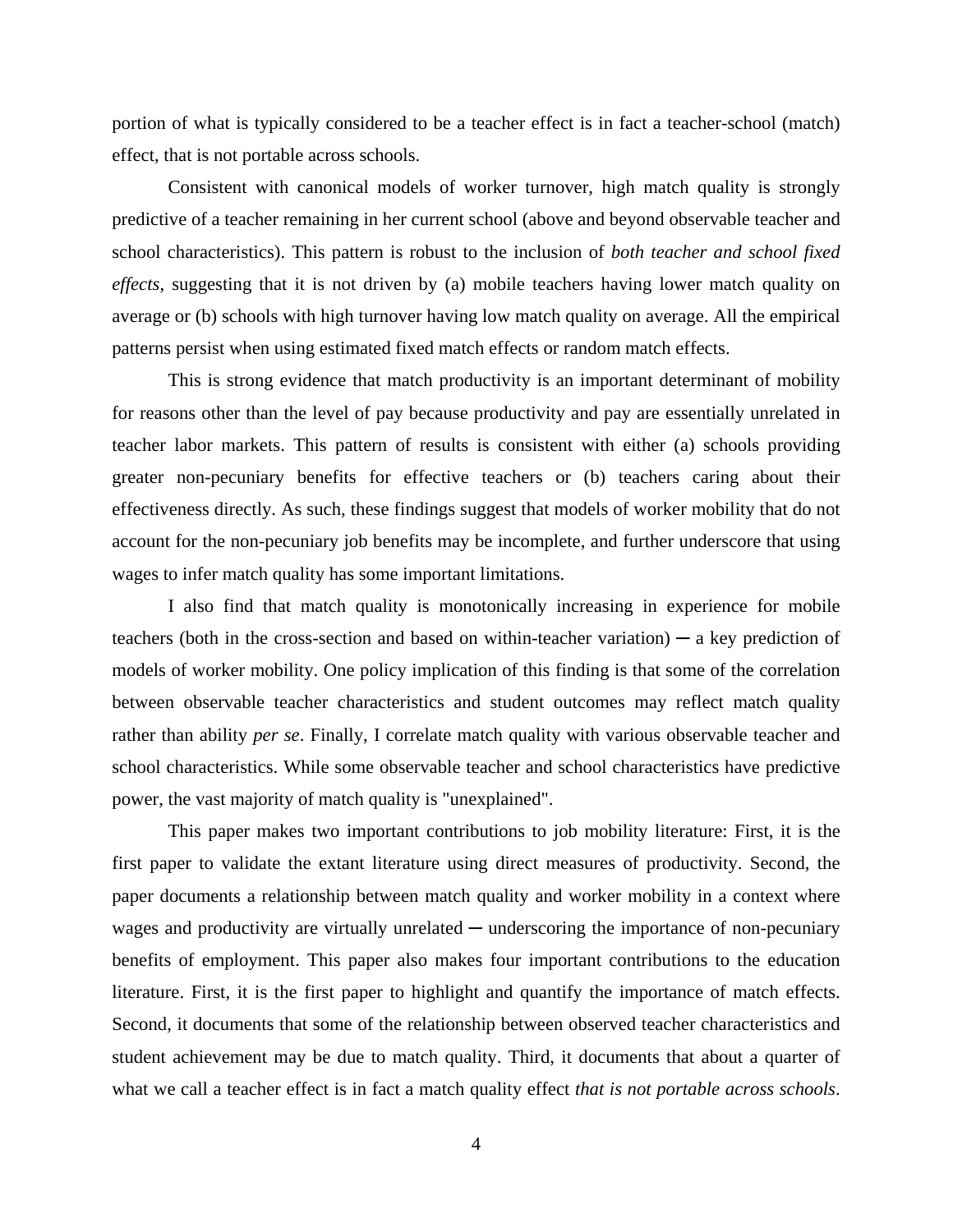Fourth, the paper provides direct evidence that teacher mobility leads to greater allocative efficiency. These findings have important implications regarding optimal teacher placement, and they highlight the importance of context for value-added measures of teacher quality.

 The remainder of this paper is as follows. Section I outlines the theoretical justifications for the decomposition of productivity into a worker effect, a firm effect, and a match effect using wage data and student achievement, and then describes the important differences between the two. Section II describes the data. Section III provides suggestive evidence of match effects and provides tests for endogenous teacher mobility. Section IV describes the mixed effects approach for estimating match effects and presents the variability of the teacher school and match effects. Section V documents the relationship between match quality and teacher mobility. Section VI shows what observable teacher school and workplace conditions are associated with higher match quality, and Section VII concludes.

## **I. Match Quality For Teachers**

 The literature that decomposes wages into a worker effect and a firm effect (Abowd, Creecy and Kramarz 2002, Abowd, Kramarz and Margolis 1999, Abowd, Kramarz and Lengermann, et al. 2004) starts out with a Cobb-Douglas production function describing the output  $Q_{ij}$  of worker *i* at firm *j* as below.

$$
Q_{ij} = L_i^{\theta} K_j^{\varphi} \,. \tag{1}
$$

In (1),  $L_i$  is the human capital of worker *i* (such as education, years of experience, quality of schooling, etc),  $K_j$  summarizes the productive characteristics of the firm (such as technology, capital intensity, incentive structure, leadership skills, etc), and  $\theta$  and  $\varphi$  are parameters in the production function. One could easily imagine a world where worker attributes and firm attributes are complementary so that certain pairings of workers and firms are particularly productive (un unproductive). This can easily be incorporated in the model with the inclusion of a match term to the model (Woodcock 2008). The production function can then written as below.

$$
Q_{ij} = L_i^{\theta} K_j^{\phi} M_{ij}^{\phi} \,. \tag{2}
$$

Where  $M_{ij}$  is match quality and  $\phi$  is a parameter relating match quality to output. If worker *i*'s wage is a share  $\pi_{ij}$  of worker related output at firm *j*, the worker's wage can be written as  $w_{ij} = (L_i^{\theta} K_j^{\phi} M_{ij}^{\phi}) \cdot \pi_{ij}$ . Therefore, the log of worker wages can be written as (3) below.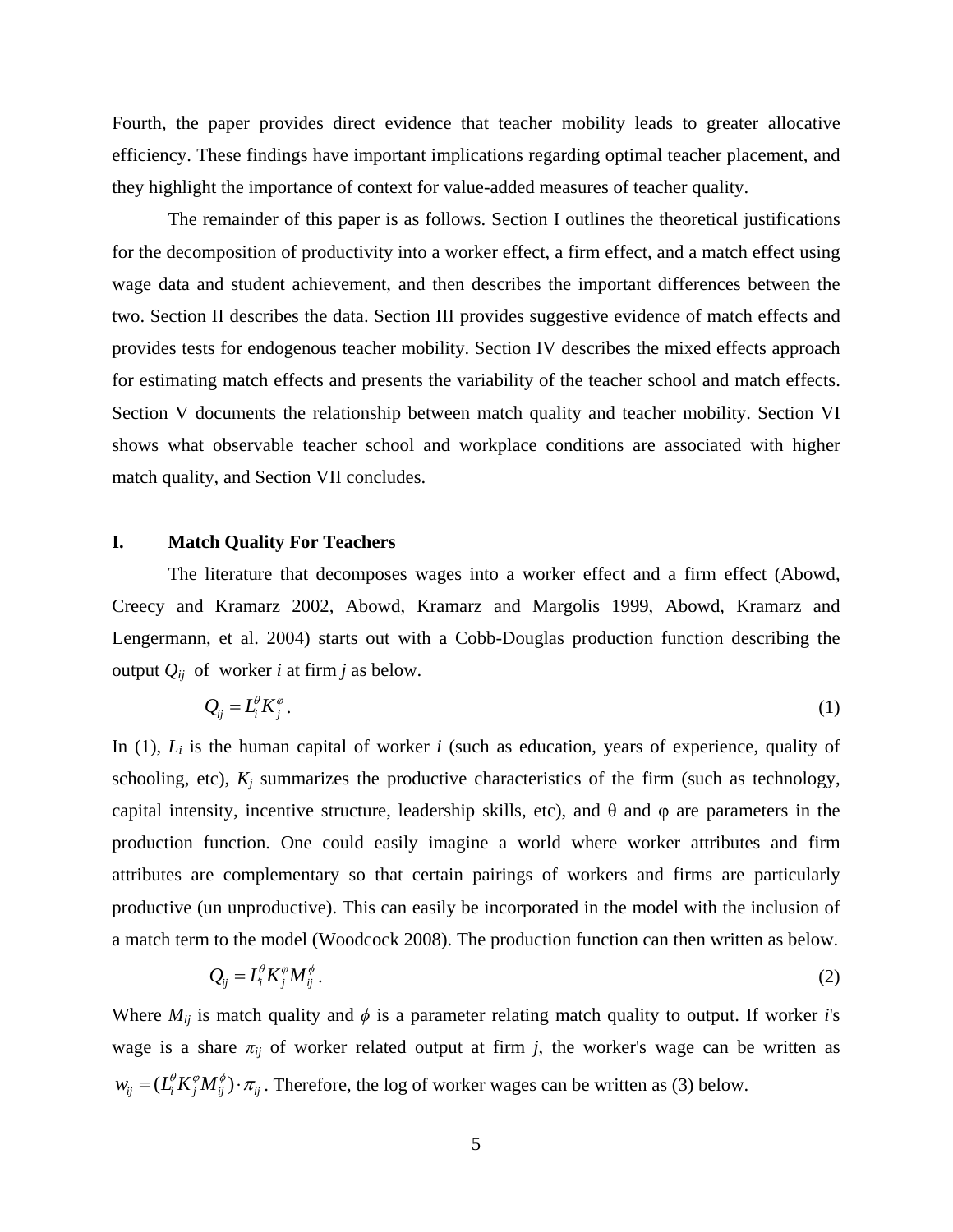$$
\ln w_{ij} = \theta \ln L_i + \varphi \ln K_j + \varphi \ln M_{ij} + \ln \pi_{ij}.
$$
\n(3)

The log wage can be decomposed into four additively separable components; a portion attributed to worker productivity  $\theta \ln L_i$ , a portion attributed to workplace productivity,  $\phi \ln K_i$ , a portion that is attributable to the productivity match between the worker and the firm  $\phi \ln M_{ii}$ , and a portion summarizing the relative bargaining power of worker *i* at firm *j*  $\ln \pi_{ii}$ .

 Equation (3) makes clear that where there are differences in bargaining power across worker-firm pairings,  $\ln \pi_{ij}$ , and such differences are not randomly distributed, one may confound relative productivity with relative match specific bargaining power. The common solution has been to assume that bargaining power varies at the firm level, but does not vary at the firm-by-worker level. While this assumption is necessary to make the decomposition of wages into a firm effect and a worker effect tractable, clearly some kinds of workers have more/less bargaining power at certain firms. For example, if some firms discriminate against female/black workers this would result in low  $\ln \pi_{ij}$  for female/black workers at discriminating firms. This discrimination could also lead to increased job separation among female/black workers leading one to wrongly infer a relationship between match quality and worker mobility.

 To further complicate matters, there are the additional concerns that (1) many theories of wage determination predict that wages have little relation to *contemporaneous* productivity, and (2) non-pecuniary benefits such as perks, working conditions, in-kind benefits, and deferred compensation are typically not measured, but are clearly an important part of a worker's total compensation that can be used by firms to attract and retain workers. These points underscore the fact that using wage data to infer match quality has many inherent limitations  $-$  motivating the use of teacher data linked to student outcomes.

 With the growing availability of data linking student outcomes to individual classrooms and individual teachers, the teaching profession is one where *aspects of* worker productivity can be directly observed. One benefit of looking at a direct measure of output, as opposed to wages, is that relative bargaining power does not enter the production function and therefore cannot confound estimates of teacher (worker), school (firm) or match effects. Another benefit is that one need not rely on restrictive (and implausible) assumptions regarding how wages relate to productivity in order to infer worker productivity. Finally, one need not assume away the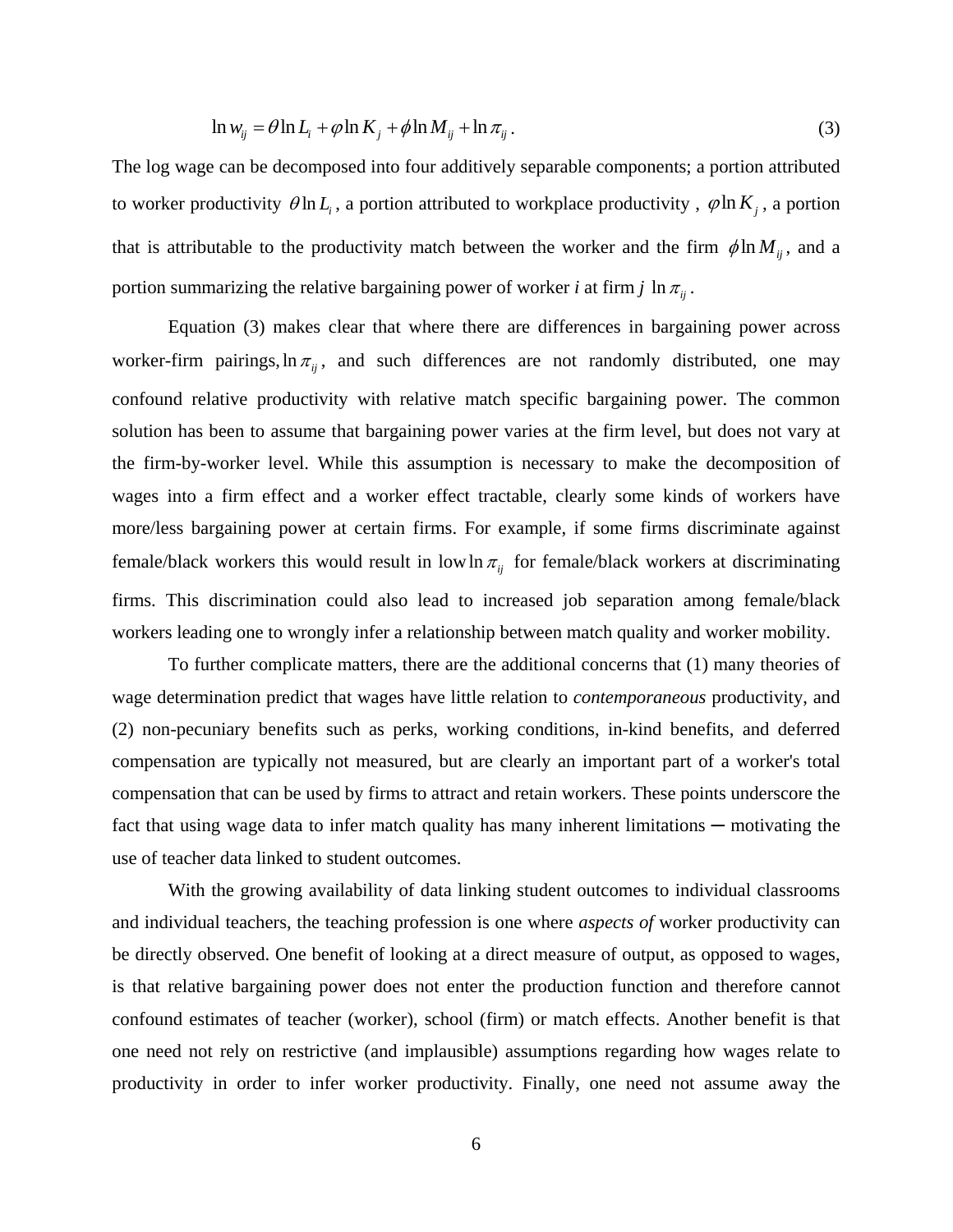potential role of in-kind benefits, working conditions, and consumption value in order to infer match quality from wages. As such, analyzing match effects in the teacher labor market allows one to overcome many undesirable features of inferring match effects from wages, allows one to estimate match effects that one can be confident reflect real differences in productivity, and might provide some interesting and new insights.

#### **I.2** *The Production of Student Achievement*

 While value-added models are ubiquitous in the education literature, and estimates based on such models have great predictive power out-of-sample, it is helpful to explicitly lay out how the production technology of student achievement relates to the empirical models employed. Consider the following model of student achievement, where achievement is a function of the entire history of school and parental inputs and a student's endowment.

$$
T_{ijsa} = T_a[X_{ijs}(a), \mu_{i0}, \varepsilon_{ijsa}].
$$
\n
$$
\tag{4}
$$

In (5)  $T_{ijsa}$  is student *i*'s achievement with teacher *j* at school *s* at age *a*,  $X_{ijs}(a)$  is the history of parent and school supplied inputs up to age  $a$ ,  $\mu_{i0}$  is the student's natural endowment (ability) and  $\varepsilon_{i}$  is an idiosyncratic error (other unmeasured inputs). Under the assumptions of additive separability of inputs and that lagged achievement is a summary statistic for the full history of family, school, and student inputs (including student ability), we can write (4) as (5) below.<sup>6</sup>

$$
T_{ijsa} = X_{ijsa} \alpha + \gamma T_{ia-1} + \eta_{ijsa} \quad . \tag{5}
$$

This value-added model in (6) is commonly used, and is the one employed in this paper. While there are several specifications used in the literature to estimate teacher value-added, as a practical matter, the predictive power of estimated teacher fixed effects are surprisingly robust across specifications (Kane and Staiger 2008).<sup>7</sup>

 Explicitly incorporating teacher human capital, school technology, and the productivity of the specific teacher-school pairing as inputs into the model yields (6) below.

$$
T_{ijsa} = \gamma T_{ia-1} + X_{ijsa}\alpha + \theta_j + \theta_s + \theta_{sj} + \eta_{ijsa} \quad . \tag{6}
$$

Equation (6) is similar to equation (3) insofar as it contains three additively separable

 $\overline{a}$ 

 $6$  This will be true if coefficients on inputs are geometrically declining with distance (in age), and the impact of the ability endowment is geometrically declining at the same rate as inputs. See Todd and Wolpin (2003) for a detailed discussion of these assumptions.

 $^7$  All the results are robust to alternate ways of specifying the value-added model.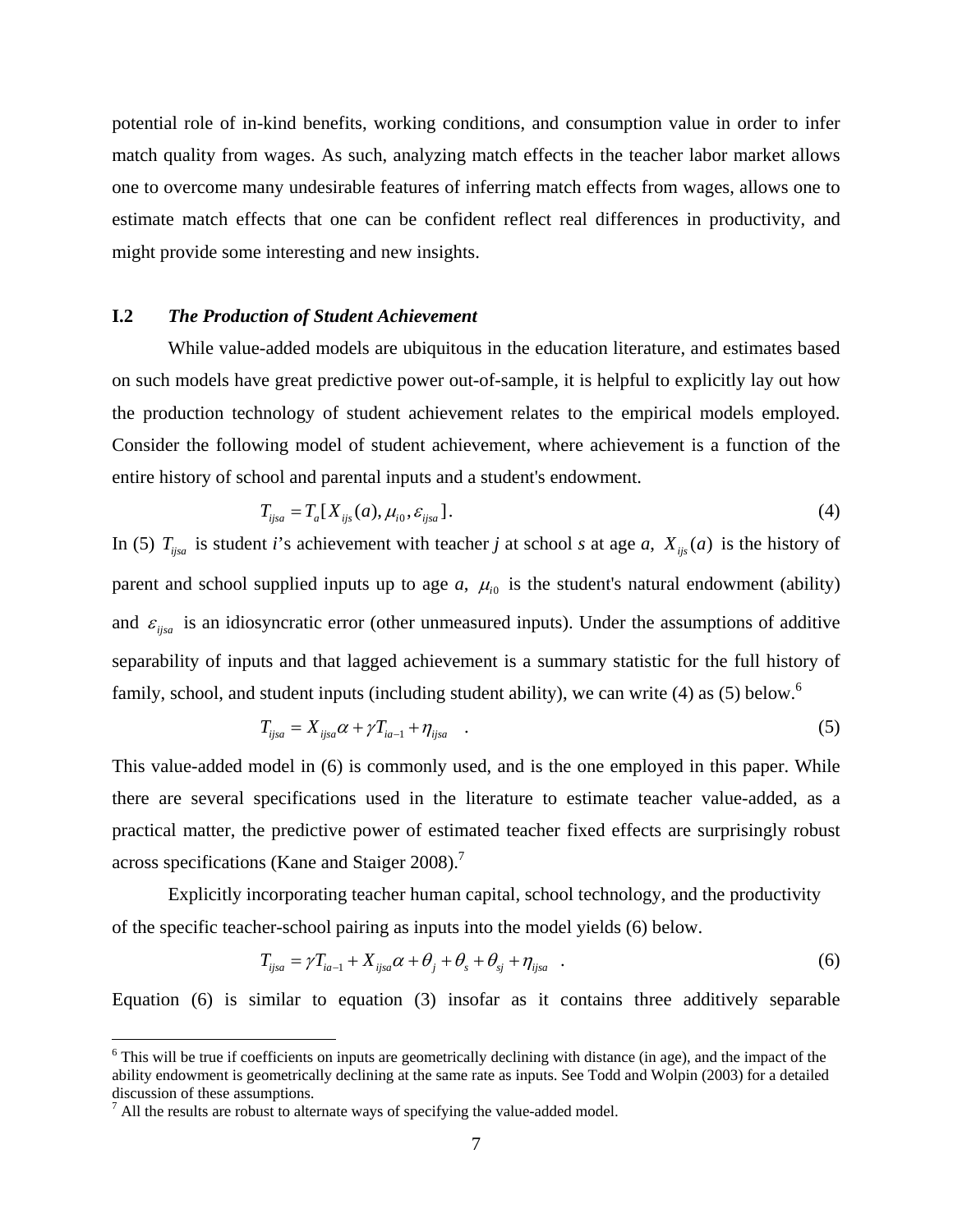components; a portion attributed to worker (teacher) productivity  $\theta_i$ , a portion attributed to workplace (school) productivity  $\theta_{\gamma}$ , and a portion that is attributable to the match between the worker and the firm  $\theta_{i}$ . The fundamental differences between equations (6) and (3) are that these school, teacher, and match specific components reflect differences in *actual* productivity, and there is no unobserved component related to the relative bargaining power of the worker in that particular firm. As such, the use of education data where productivity is observed may validate previous studies on match quality and provide some new and helpful insights.

## **I.3** *How Does One Interpret Match Quality for Teachers?*

A match effect is anything that makes a teacher more productive at one school versus another (above and beyond mean differences in productivity across schools). Such effects may arise for any number of reasons. For example, certain teachers being particularly good at teaching certain types of students (e.g. low-income, same race, affluent, high-motivation) that attend particular schools. Alternatively, certain schools may have a teaching philosophy (e.g. emphasis on high standards) or work culture (e.g. a culture of dialogue between teachers and administrators) in which certain teachers thrive and others do not. Also, there may be differences based on the characteristics of other employees (e.g. teachers may perform better when they are surrounded by teachers who share similar approaches to the profession, or with whom they can more easily relate). In sum, match quality captures systematic complementarities between particular teachers and particular schools. While identifying these match effects is my main objective, I aim to shed some light on the reasons for these effects in section VI.

#### **I.4** *Why Would Teachers Care About Match Quality if they Do Not Get Higher Pay?*

 Teacher labor markets are an interesting context to study the relationship between match effects and worker mobility because teacher salary is, for the most part, based on a teacher's years of experience and level of education. Most theories of match quality are predicated on the notion that workers seek out high quality matches in order to increase their monetary compensation. As such, one may wonder why there would be any relationship between match quality and teacher mobility. I discuss why this is likely to be the case below.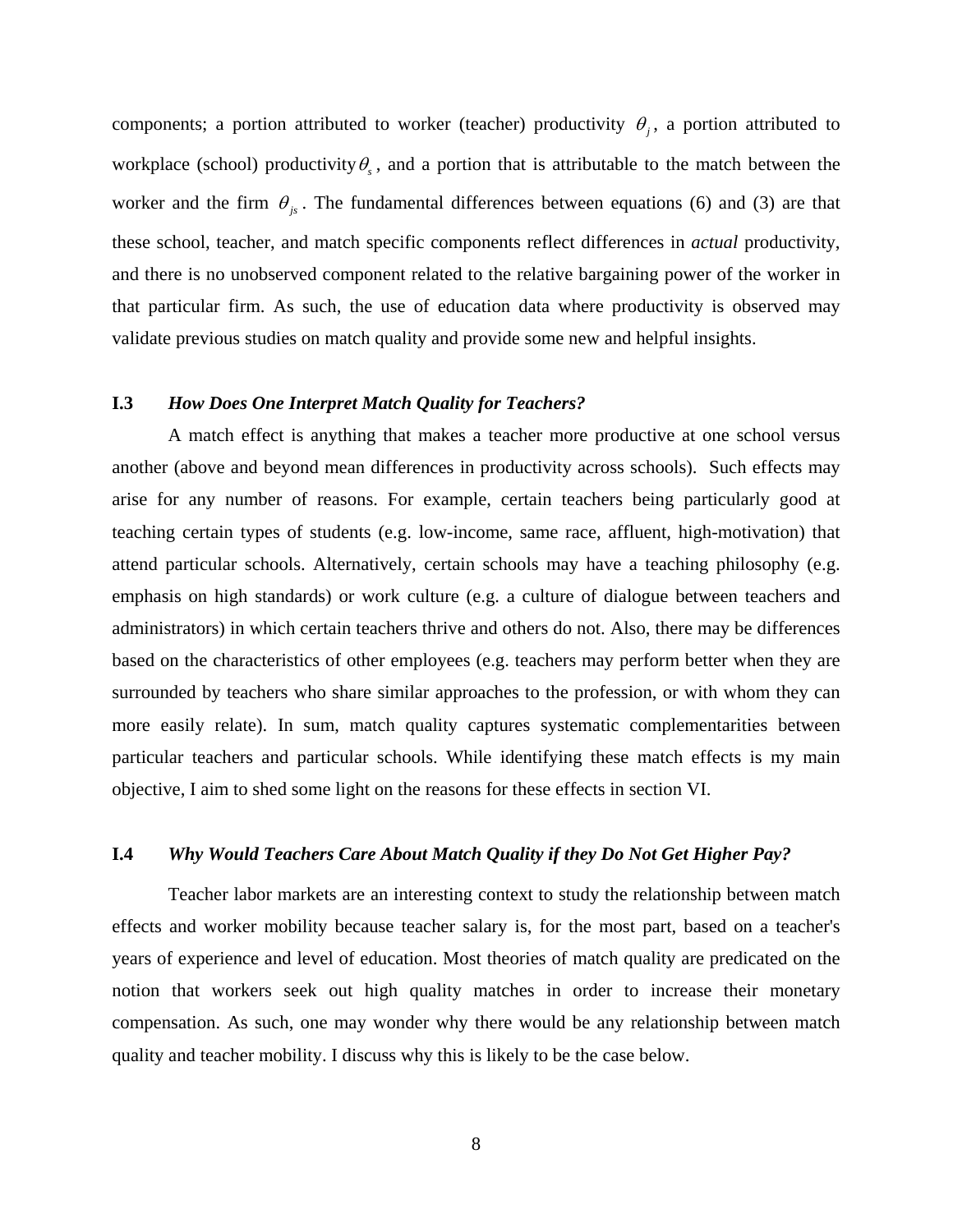It has been well recognized that the utility a worker derives from their job is associated with more than monetary compensation going as far back as Smith and Marshall.<sup>8</sup> A good recent illustration of this is the empirical fact that the unemployed are much less happy than the employed, and by more than their lower incomes would predict (Korpi 1997; Winkelmann and Winkelmann 1998; Di Tella, MacCulloch, and Oswald 2001). Also, it has also been found that one's ordinal rank in the wage hierarchy affects one's happiness conditional on ones level of pay (Brown, Gardner, and Oswald, 2006). Aside from these consumption aspects of the job, it is well accepted that workers care about working conditions, and that in-kind benefits make up a substantial part of a worker's compensation. As such, a worker's utility from her job is a function not only of her pay but also non-pecuniary benefits such as in-kind benefits, working conditions, prestige, job satisfaction, and other consumption benefits (Duncan, 1976).

 With this broader view of the benefits to employment, there are two reasons why workers may have incentives to seek out high quality matches even in a context in which match quality and pay are unrelated. The first is that employers can improve the working conditions and the benefits of high productivity workers whom they want to retain (*en lieu* of increasing pay). For example, principals could assign teachers to more desirably committees, offer them extra positions to supplement their income, pay for more of their training costs, or appoint them to positions of leadership. Given that teachers often spend money out of pocket to pay for classroom supplies, another way principals can and do *effectively* increase teacher pay without giving a raise is to pay for such supplies.<sup>9</sup>

 The second reason workers may seek high productivity matches is that workers may derive utility directly from being a high productivity worker. Insofar as teachers have some intrinsic motivation to teach, they may be happier at schools in which they can see that they are making a difference and less happy at schools where they are not improving student outcomes.

1

<sup>&</sup>lt;sup>8</sup> As stated by Smith "Wages vary by ease vs hardship, cleanliness, honourableness." (Smith, Adam. 1776. Wealth of Nations. Chicago: University of Chicago Press). As stated by Marshall, "every occupation involves other disadvantages besides the fatigue of the work required in it, and every occupation offers other advantages besides the receipt of money wages. The true reward which an occupation offers to labour has to be calculated by deducting the money value of all its disadvantages from that of all its advantages". (Marshall, Alfred (1890) Principles of Economics)

<sup>&</sup>lt;sup>9</sup> According to the 2010 Retail Market Awareness Study released by the National School Supply and Equipment Association, public school teachers in the US spent more than \$1.33 billion out of pocket on school supplies and instructional materials during the 2009-2010 academic year. The average teacher surveyed said they \$936 on classroom materials during the 2007-2008 academic year.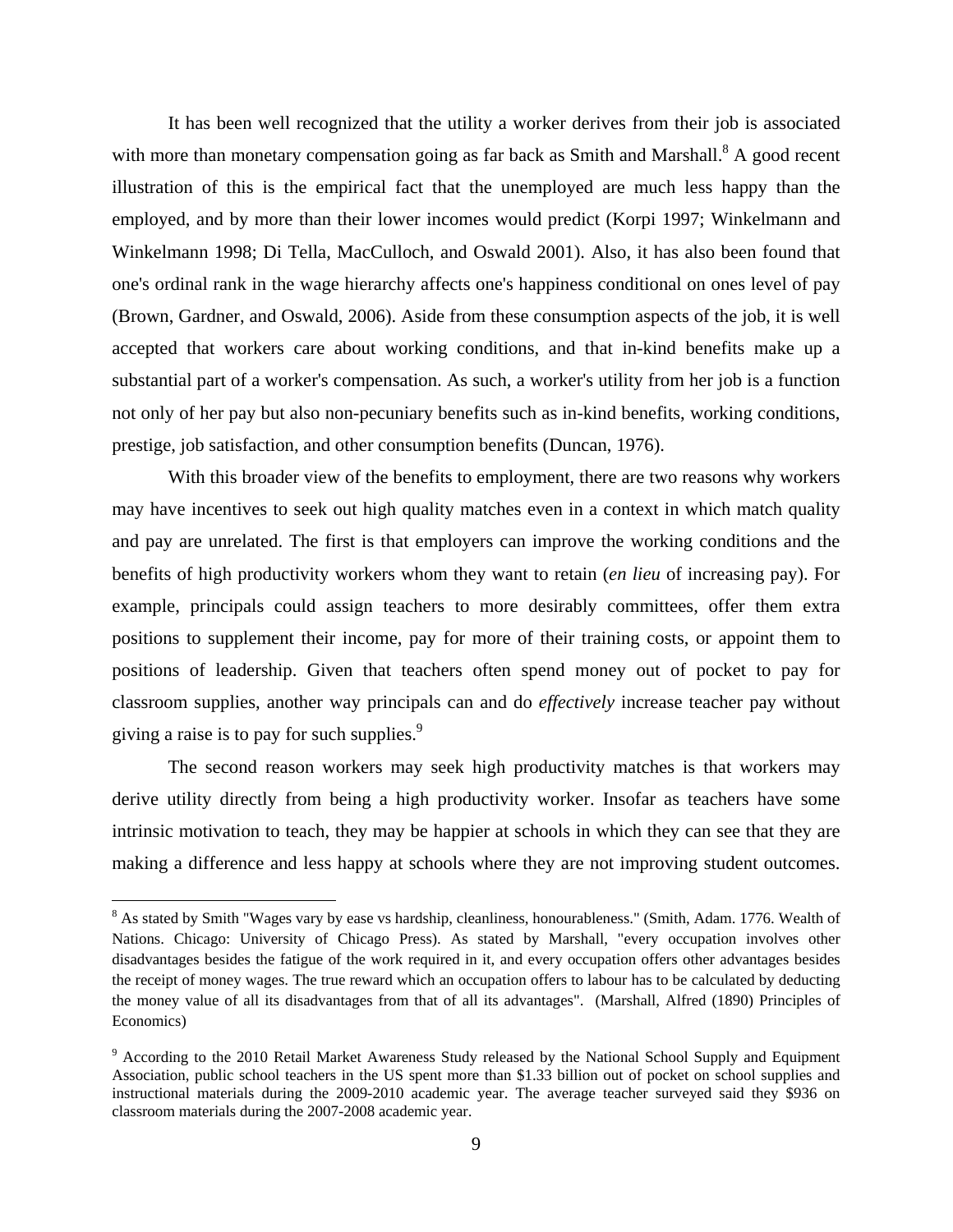The idea that teachers might take pride in "being a good teacher" is similar to that outlined in Akerlof and Kranton (2005) who emphasize that military officers believe in "service before self", and are willing to trade off monetary rewards for the nonpecuniary gains of being a military officer. Also, workers may care about by their performance relative to their colleagues. If teachers with low match quality are more likely to be among the worst teachers at the school, they may have an incentive to move to schools where they have high match quality and are therefore less likely to be among the worst performing teachers.

 In sum, insofar as workers (teachers) might care about nonpecuniary aspects of the job, which are likely correlated with match quality, workers (teachers) have an incentive to seek out firms (schools) with which match quality is high, *irrespective of the level of pay*. As such, workers seeking out jobs with better non-pecuniary benefits may lead to very similar patterns as workers seeking higher paying jobs as long as match quality is systematically related to nonpecuniary benefits as suggested above.

## **II. Data**

1

I use data on all third-grade through fifth-grade students in North Carolina between 1995 to 2006 from the North Carolina Education Research Data Center.<sup>10</sup> The student data include demographic characteristics, standardized test scores in math and reading, and codes allowing me to link the student test score data to information about the schools the students attend and the teachers who administered their tests. According to state regulation, the tests must be administered by a teacher, principal, or guidance counselor. Discussions with education officials in North Carolina indicate that tests are always administered by the students' own teachers when these teachers are present. To limit the sample to teachers who I am confident are the students' actual teachers, I include only students who are being administered the exam by a teacher who teaches math and reading to students in that grade, and I remove teachers who are co-teaching or have a teaching aide. This process yields roughly 1.37 million student-year observations. Summary statistics for these data are presented in Table 1.

The students are roughly 62 percent white and 29.5 percent black, and are evenly divided

 $10$  These student-teacher linked data have been used by other researchers to look at the effect of teachers on student outcomes (Clotfelter, Ladd and Vigdor 2006, Clotfelter, Ladd and Vigdor 2007, Rothstein 2010) and the effect of student demographics on teacher quality (Jackson 2009).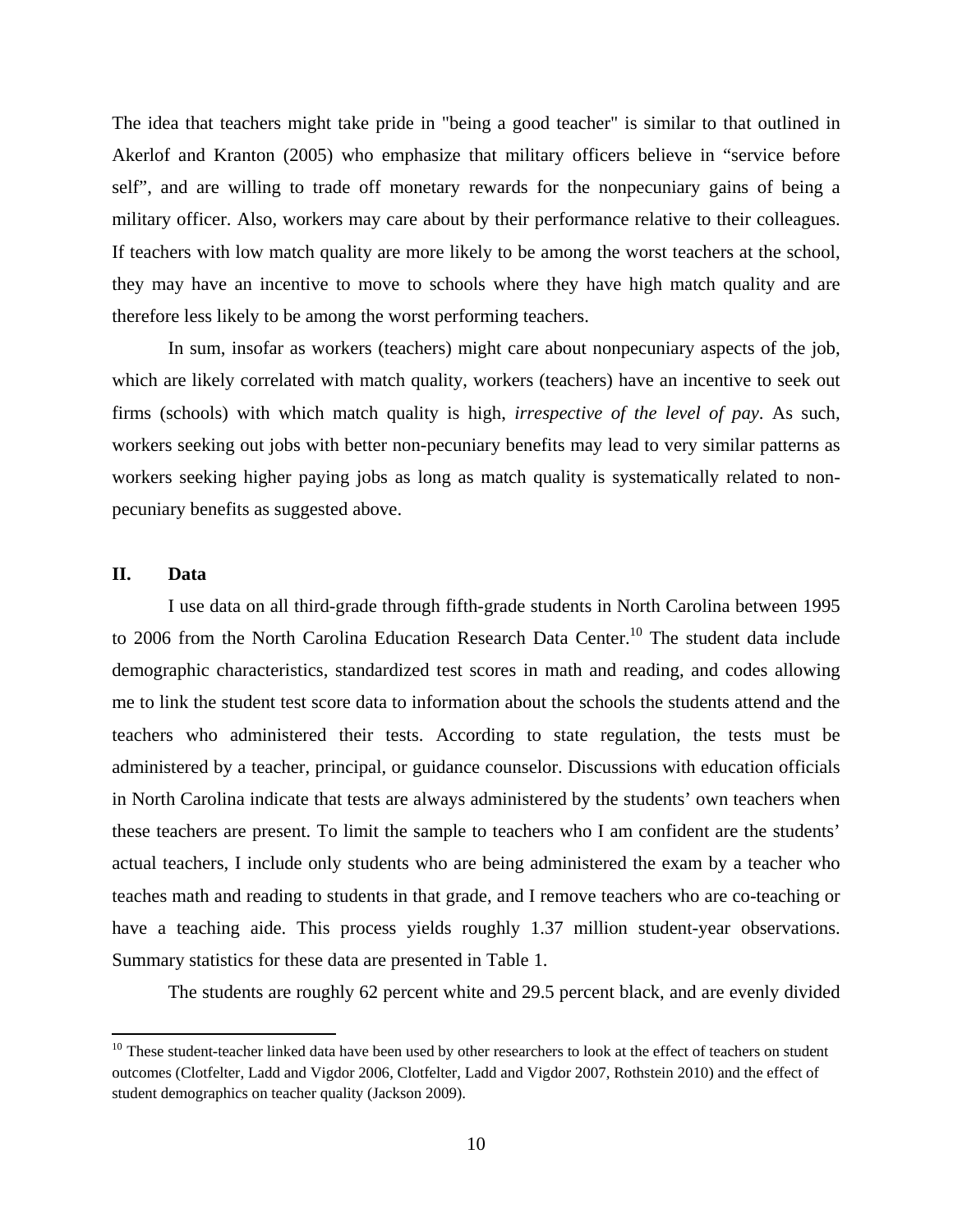between boys and girls (similar to the full state sample). About 65 percent of students are the same race as their teacher, and about 50 percent are the same sex. The average class size is 23, with a standard deviation of 4. About 11 percent of students' parents did not finish high school, 43 percent had just a high school diploma, roughly 30 percent had some post-high school education but no four-year college degree, and roughly 14 percent of students had parents who have a four-year college degree or graduate degree as their highest level of education. The test scores for reading and math have been standardized to have a mean of zero and unit variance, based on *all* students in that grade in that year.

About 92 percent of teachers successfully matched to students are female, 83 percent are white, and 15 percent are black. The average teacher in the data has thirteen years of experience, and roughly 6 percent of the teachers have no experience.<sup>11</sup> Roughly 20 percent of teachers have advanced degrees. The variable "regular licensure" refers to whether the teacher has received a regular state license or instead is working under a provisional, temporary, emergency, or lateral entry license. About 67 percent of the teachers in the sample have regular licensure. I normalize scores on the Elementary Education or the Early Childhood Education tests that all North Carolina elementary school teachers are required to take, so that these scores have a mean of zero and unit variance for each year in the data. Teachers perform near the mean, with a standard deviation of 0.81. About 4 percent of teachers have National Board Certification.

 There are 27,498 teachers and 1545 schools in the final dataset. The average school is observed with 21.3 teachers while about 82 percent of teachers are observed in only one school. About 15 percent of teachers are observed in two schools, 2 percent in three schools, and about 1 percent in four or more schools. The average teacher is observed in the data for 3.26 years, and about 37 percent are observed for one year. There are 32,922 teacher-school matches observed in the data, and each match contains data from 98.2 students on average. Matches for mobile teachers contain on average 78 student observations.

#### **III. A Test of Endogenous Mobility and Preliminary Evidence of Match Effects**

1

 Before presenting evidence of the importance of school-teacher match quality, it is helpful to observe the evolution of teacher effectiveness before and after a move from one school to another. This allows me to implement (a) a test of endogenous teacher mobility and (b) a test

<sup>&</sup>lt;sup>11</sup> Teacher experience is based on the amount of experience credited to the teacher for the purposes of determining salary; therefore, it should reflect total teaching experience in any school district.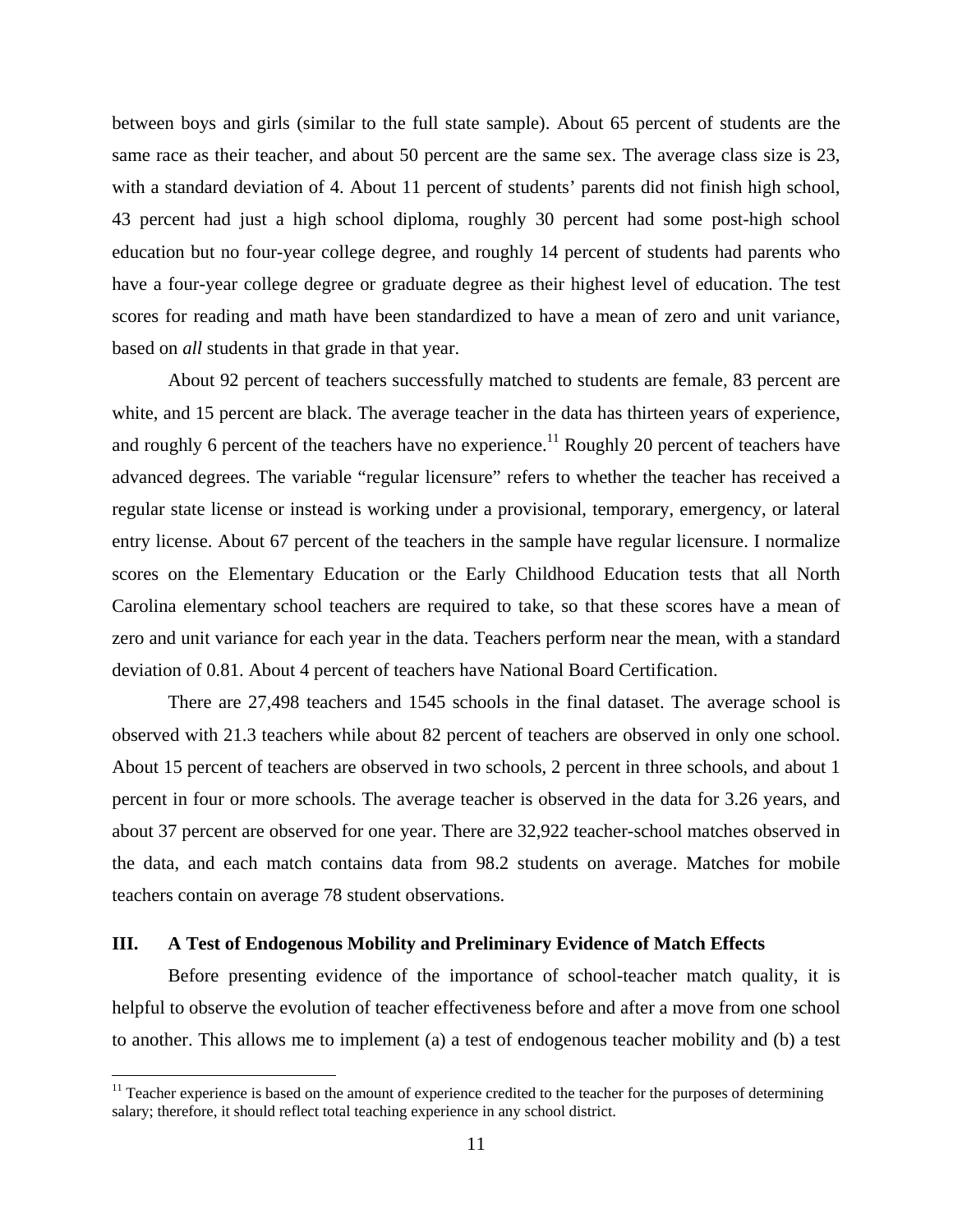that teacher effectiveness varies by her school based on patterns in the evolution of teacher effectiveness before and after a move.

 To ensure that I do not confound greater effectiveness after a move (indicative of moving to higher match quality) with teachers moving to higher achievement schools, I include *both teacher and school fixed effects*. In such a framework, the model is identified based on teachers who swap schools. For example, suppose there is a high productivity school A and a low productivity school B and two teachers 1 and 2. With no match effects, if teacher 1 moves from school A to B, while teacher 2 moves from B to A, relative to their performance in school B, both teachers will perform better in school A. Taking the mean differences in outcomes between schools A and B into account, there will be no difference in teacher performance after they move. However, if there are match effects and teachers move to the school with the higher match quality then both teachers A and B will have better outcomes after a move than before (after taking the mean differences in outcomes across schools A and B into account.

 While teacher and school fixed effects address many worries regarding bias, one may still worry that time varying school characteristics might affect both teacher performance in the classroom and affect teachers leaving the school. For example, if a school changes principals in year *t-1*, this may cause some teachers to have poor performance in year *t-1* and cause them to leave the school in year *t*. This could lead one to wrongly infer that teachers are more effective after a move than before a move. Similarly, a school may receive a strong principal (or have another sudden event that improves outcomes at the school) at the same time that it attracts new teachers so that the arrival of new teachers at a school coincides with an improvement in general effectiveness at the school.

 To address these issues, instead of merely including school fixed effects, I include school-by-year fixed effects (that is, a year fixed effect for each school so that comparisons are made among teachers who teach at the same school in the same year) to control for any school specific event that may affect teacher effectiveness and could be correlated with teacher mobility. To map-out teacher effectiveness over time I estimate the following by  $OLS$ .<sup>12</sup>

$$
T_{ijsy} = \gamma T_{iy-1} + X_{ijsy}\alpha + \sum_{\tau=-10}^{9} I_{t=\tau} \cdot \pi_{\tau} + \theta_j + \theta_{s \times y} + \eta_{ijsy} \quad . \tag{7}
$$

1

 $12$  Equation (7) follows naturally from equation (6), where the age subscript for the student is replaced with the more general year subscript that is defined for teachers, schools, and students.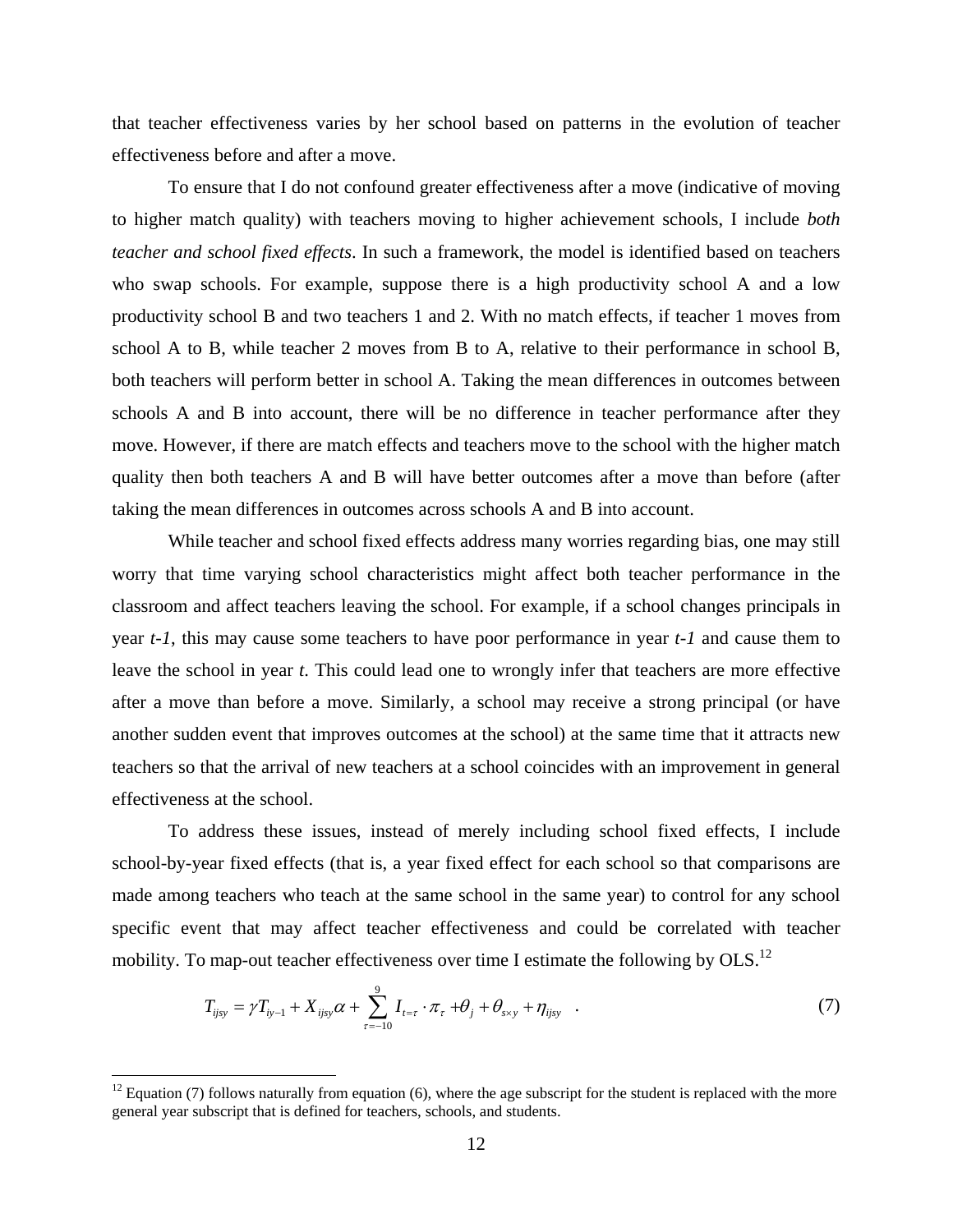In (5)  $T_{ijsa}$  is student *i*'s achievement with teacher *j* at school *s* in year y,  $X_{ijsy}$  is a vector of control variables (student race, gender, parental education, limited English proficiency, the gender and racial match between the student and the teacher, class size, and teacher experience), *θ<sub>j</sub>* is a teacher fixed effect and  $\theta_{s\times y}$  is a school-by-year fixed effect. In (7)  $\pi_{\tau}$  is the effect on student achievement of having a teacher who is  $\tau$  years from leaving her current school (for example  $\pi_{2}$  is the effect for a teacher who will leave her current school in 2 years and  $\pi_{+2}$  is the effect for a teacher who left another school two years ago). The reference mobility year (i.e. the omitted category) is the year before a teacher moves schools. Because this model includes *both* school-by-year fixed effects and teacher fixed effects, the model compares a teacher's productivity before and after a move to another school while taking into account the average quality of the school (in a particular year) she moved from and the school she moved to.

 Identification of the "years before move" and "years after move" indicator variables is based on those teachers who switch schools in the sample. However, to identify the school-byyear effects, all teachers (including those who do not change schools) are used for identification. As such the "years before move" and "years after move" indicator variables map out the change in outcomes for teachers who switch schools compared to the change in outcomes for teachers who do not switch schools over time, while taking into account differences in achievement across schools that may vary from year to year.

#### *A Test for Endogenous Teacher Mobility*

 In all papers on worker mobility there is the concern that worker productivity is endogenous to worker mobility. It is important to point out that teachers moving because their performance is poor *is not* considered endogenous mobility and is exactly the kind of mobility I aim to characterize. The worry would be if productivity before a move is endogenous to the move. Specifically, the worry is that if teachers anticipate that they will leave their current job in one year, they may reduce their effort the year before a move to a new school. In such a scenario, one would observe that productivity is low before a move and wrongly infer that a teacher was leaving a low productivity match. There is also the worry that some unobserved event leads to both a reduction in teacher effectiveness prior to a move and to teacher mobility (such as a disruptive hurricane, or a change in principal).

In both these scenarios, one would expect teacher effectiveness to be uncharacteristically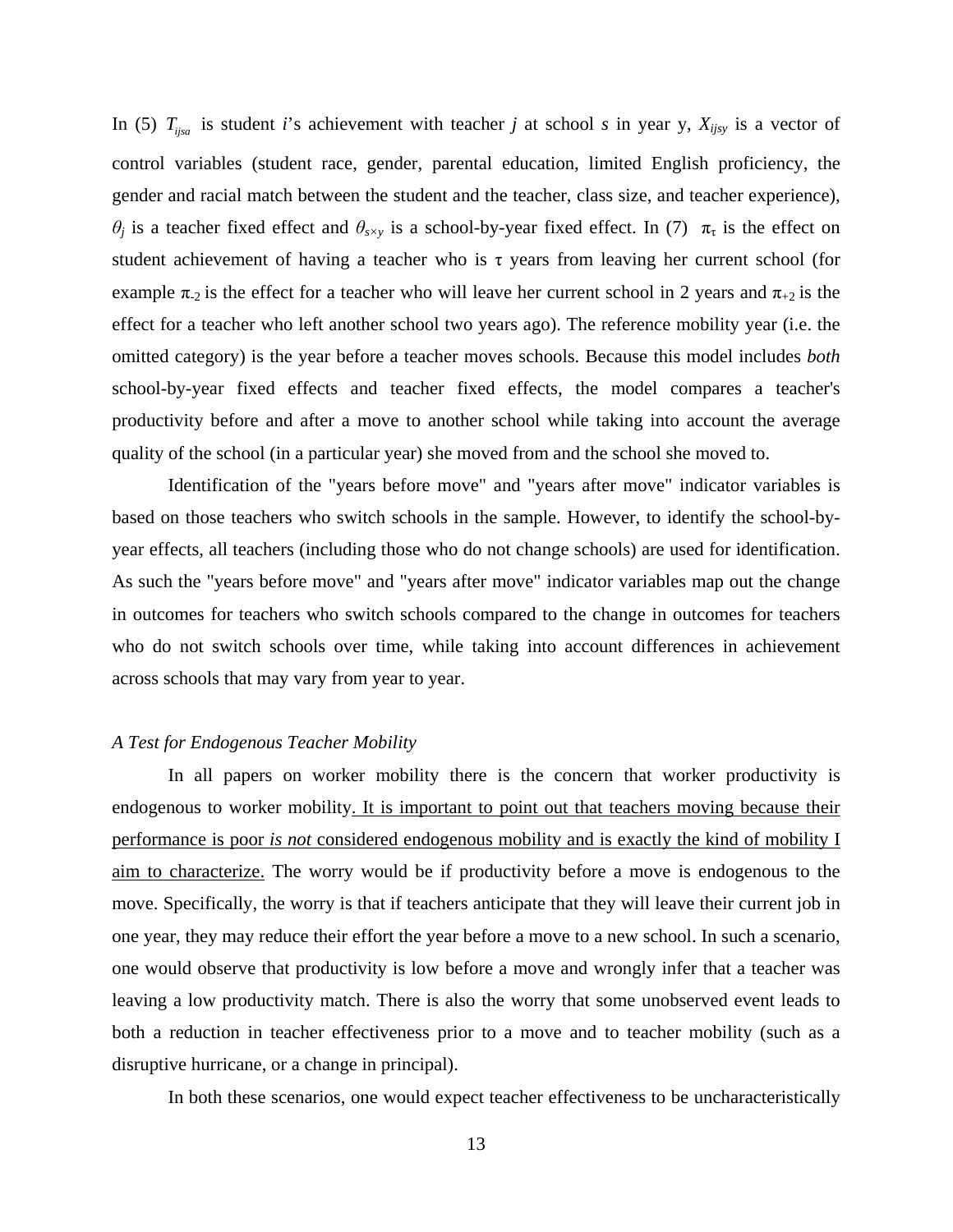low one or two years immediately prior to a move, and for there to be some systematic pattern in teacher effeteness prior to the year a teacher moves. A straightforward test of the null hypothesis that teacher performance the year (or years) directly preceding a move differs from other pre move years is the *p*-value on the hypothesis that all the coefficient on the pre-move indicator variable are equal to zero. If there were some trending in teacher effectiveness prior to a move, if some unobserved event lead to both lower (or higher) effectiveness prior to a move and the move itself, or if teachers were likely to reduce work effort in anticipation of a move, then the premovement year variables should have some predictive power. As such, the finding that the "years-before-move" effects have no explanatory power over a simple pre vs. post model would be compelling evidence that teacher effectiveness is exogenous to teacher mobility.

#### *A Weak Test for The Existence of Match Effects*

The second reason for observing teacher effectiveness before and after a move is to establish that teacher outcomes may in fact differ across schooling environments. Most models of worker mobility yield the prediction that workers move from jobs where their match quality is low. In such a scenario, *if workers leave jobs with low quality matches*, when a worker moves one expects that their match quality will be higher on average at the job they move to than the one they left. A straightforward test of the hypothesis that teachers value-added may change depending on the schooling environment is to see if there is any change in a teacher's valueadded after she switches schools.

 It is important to note that this is a weak test for the existence of match effects because there will only be a difference if all teachers (on average) move to schools with higher (or lower) match quality than their previous school. That is, if teacher mobility is unrelated to match quality then *even if there were match effects*, there would be no systematic difference in teacher effectiveness before compared to after a move. As such, finding that teachers perform systematically better (or worse) after a move is sufficient but not necessary evidence for the existence of productivity match effects.

#### *Preliminary Findings*

The "years since move" and "years until move" indicator variable coefficient estimates from equation (8) are presented in Table 2. *All models indicator variables for each year of*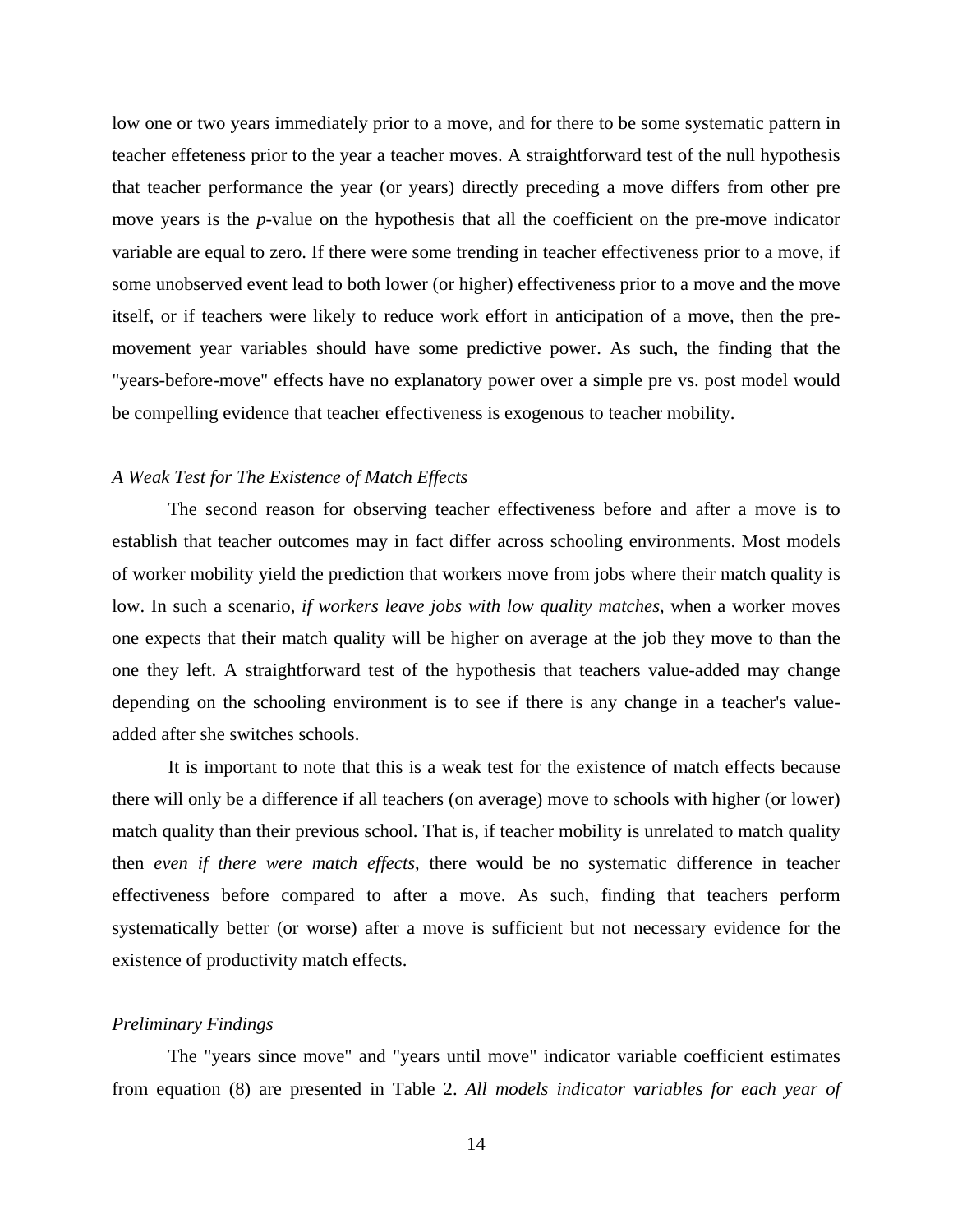*teacher experience* so that any estimated effects are not driven by teachers being more experienced after a move than before. All models include grade fixed effects, year fixed effects, controls for student race, gender, parental education, and limited English proficiency status, indicators for the gender and racial match between the student and the teacher, teacher experience, and the class size. Columns 1 and 5 show the results with test score growth as the dependent variable with teacher fixed effects for math and reading, respectively. <sup>13</sup> Columns 2 and 6 show the results with test scores as the dependent variable, while controlling for lagged student test scores, with teacher fixed effects for math and reading, respectively. All subsequent models use test scores as the dependent variable while controlling for lagged test scores. Columns 3 and 7 show the results with teacher fixed effects and school fixed effects for math and reading, respectively. Finally columns 4 and 8 present the preferred specification with teacher fixed effects and school-by-year fixed effects for math and reading, respectively. The results are similar across all specifications, so I focus on the preferred specification with the most powerful set of controls (i.e. both teacher fixed effects and school by year fixed effects).

 The results are indicative of the existence of match effects and show that teachers move from schools where the productivity of the match between them and the school is low. The point estimates show that teachers are more effective after a move than before for both subjects. Relative to the year before a move, all the post-move indicator variables have positive coefficients for all models, while the pre-move indicator variables are either negative or close to zero and positive. Roughly speaking the point estimates suggest that at a teacher increases test scores by about 2.5 percent and 1.4 percent of a standard deviation more at her new school than at her old school in math and reading, respectively. In the preferred models, for both subjects one cannot reject the null hypothesis that all pre-move year effects are the same (the *p*-value associated with the test of the joint significance of the pre-move year indicator variables for math is 0.62 and that for reading is 0.26), while one rejects the null hypothesis that post move performance is the same as performance the year before a move at the 1 percent level (the *p*value for joint significance of the post move indicator variables for math is 0.0003 and that for reading is 0.007). These tests show that for both subjects while there is little evidence of endogenous teacher mobility, teacher effectiveness is significantly different after a move than

 $\overline{a}$ 

<sup>&</sup>lt;sup>13</sup> This is to deal with the worry that measurement error in a lagged dependent variable can lead to bias in a quasidifferenced model.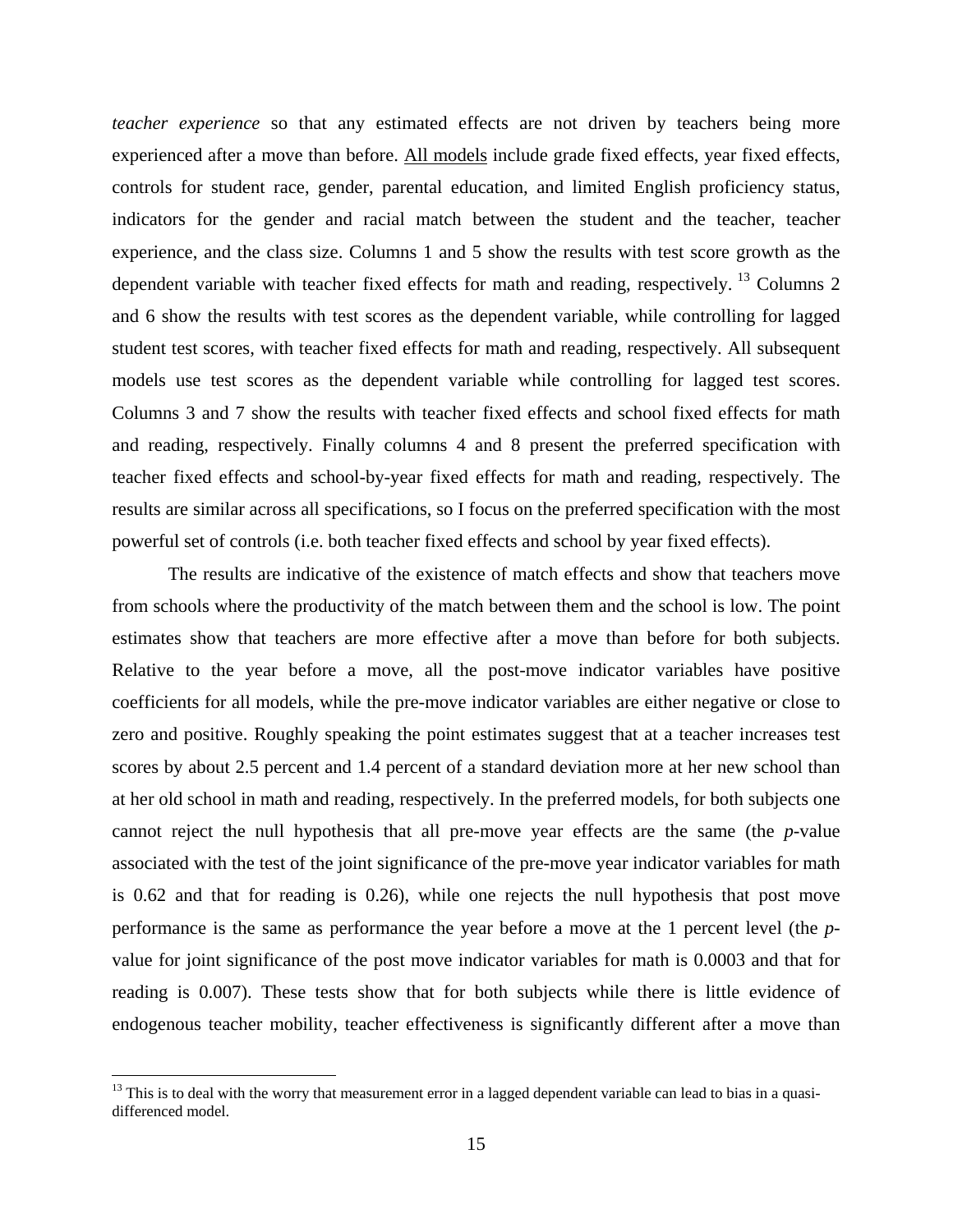before.

 To see more clearly how teacher effectiveness evolves over time, Figure 1 plots the estimated teacher effectiveness in math of teachers 8 years before and after a move for the different specifications (from Table 2). Figure 1 makes clear visually what the statistical tests indicate. That is, teacher effectiveness does not exhibit any statistically significant trending or dip in years prior to a move, and teachers are more effective after a move than before. The lack of any pre-move decline in effectiveness (i.e. an Ashenfelter's dip) is consistent with teacher effectiveness being exogenous to teacher mobility and there being no unobserved shock that affects both mobility and teacher effectiveness.

#### *Could dynamic student selection drive these results?*

 Even though the above analysis suggests that endogenous teacher mobility or endogenous teacher effectiveness does not drive the before-after patterns in the data, there is also the worry of endogenous *student* selection. In light of Rothstein (2010) finding that a student's *future* teacher has predictive power in explaining current achievement (evidence that students may sort into classrooms based on dimensions not observed by the econometrician) one may worry that student selection in unobserved dimensions could generate the observed pattern of results. Specifically, sorting of students could drive the results if (a) students who are assigned to teachers who will leave the school the following year are systematically worse in unobserved dimensions than those who are not, and/or (b) students who are assigned to teachers at the teacher's new school are better in unobserved dimensions. The fact that there is no "Ashenfelter" type dip in outcome before a move is already *prima-facie* evidence that this is not driving the results. However, one can test this possibility directly.

 To test for this possibility directly, one can see if (a) students in year *y* who will receive a teacher in year  $y+1$  who will leave the school between year  $y+1$  and  $y+2$  have worse outcomes than those who will not, and (b) if students in year *y* who will have a teacher in year  $y+1$  that transferred from another school between years  $y$  and  $y+1$  have better outcomes than those who do not. To do this I estimate a model similar to equation (7) but replacing the "years since/until move" variables with indicators for the mobility status of a student's *future* teacher (the year *y+1* mobility status of a student's time  $y+1$  teacher).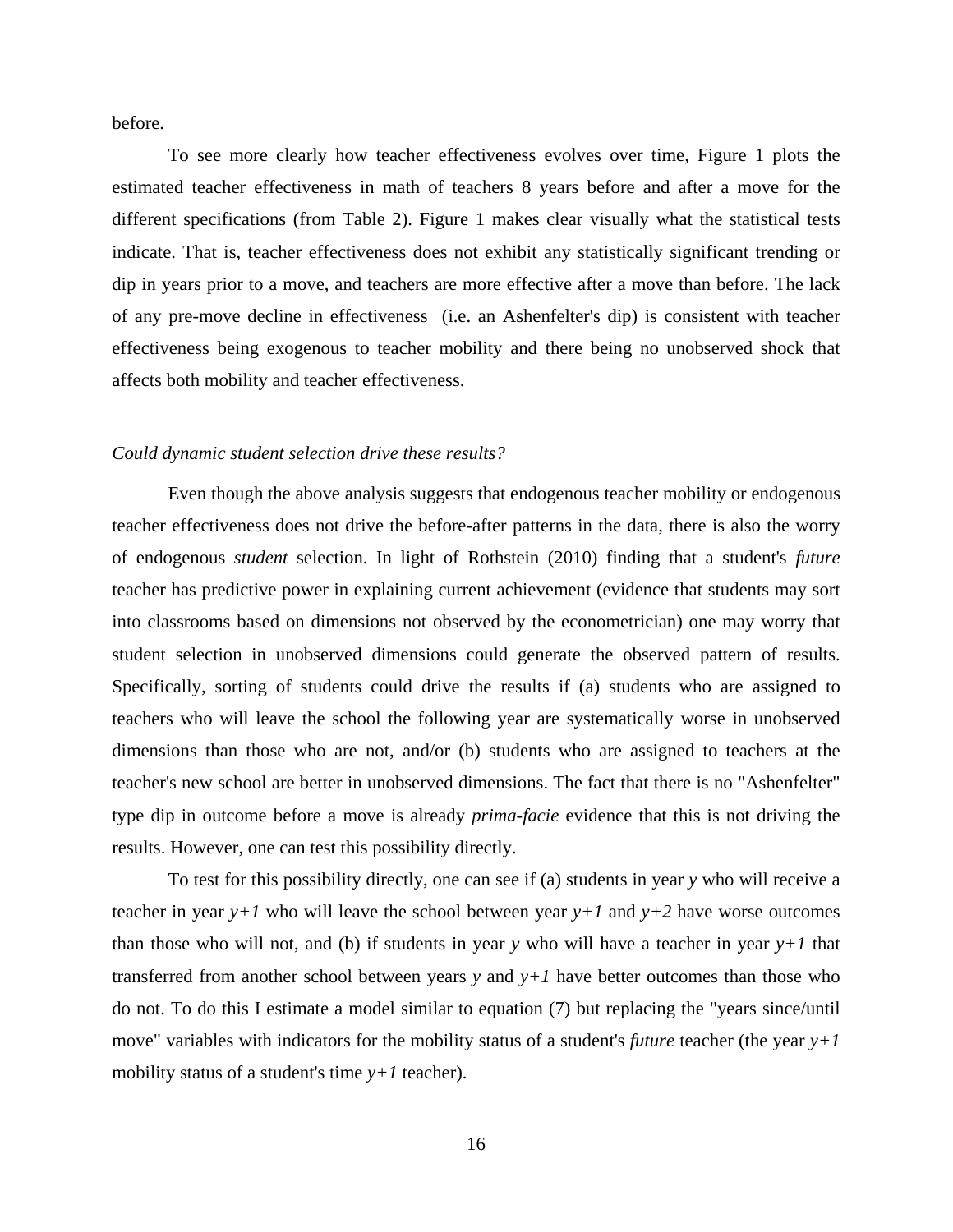The coefficient on the variable denoting whether the student's teacher next year will leave the following year is  $0.0007697$  (*p*-value = 0.879) and the coefficient on a variable denoting whether the student's teacher next year will be a new transfer from another school is -0.0038801  $(p$ -value  $= 0.18$ ). Not only can one not reject the null hypothesis of no student sorting by teacher mobility status at traditional levels of significance, but the estimated coefficients are close to zero, and the signs are opposite of what would be required for student sorting to generate the patterns in Figure 1. As such, it appears that the improved outcomes observed after a teacher switches schools is not an artifact of dynamic student sorting.

 In sum, the results provide compelling evidence of match effects for both math and reading. Also, the fact that teachers are more effective after they move to a new school than before they move is consistent with models of worker mobility where workers tend to leave jobs with low match quality. While the evidence thus far is highly suggestive of match effects, it is helpful to test for the importance of match quality directly. This is the goal of section IV.

#### **IV. Estimating the Importance of Match Effects**

While the results of the previous section are highly suggestive of match effects, and suggest that any estimated match effect are likely to reflect real productivity differences, one may wonder how important such effects may be. Following Woodcock (2008) I employ two approaches to estimating match effects.

 The first approach is to estimate *orthogonal match fixed effects*. To do this one estimates a model with school fixed effects and teacher fixed effects and then defines match quality as the mean residual for teacher *j* at school *s*. Specifically I estimate (8) below and define the match effect  $\overline{e}_{is}$ , as the mean value of the residual from (8) for each teacher-school pair.

$$
T_{ijsy} = \gamma T_{iy-1} + X_{ijsy}\alpha + \theta_j + \theta_s + \eta_{ijsy} \quad . \tag{8}
$$

This approach, while straightforward has three undesirable properties. First, because it identifies match quality based on residuals, the orthogonality condition requires that the match effects are orthogonal to the teacher and school effects. This is a restrictive assumption that loads match quality that may be correlated with the teacher effect on to the teacher effect and loads match quality that may be correlated with the school effect on to the school effect. This will lead one to understate the importance of match effects and makes it impossible to determine how much of what we estimate as a teacher effect may be a match effect. Second, the orthogonality condition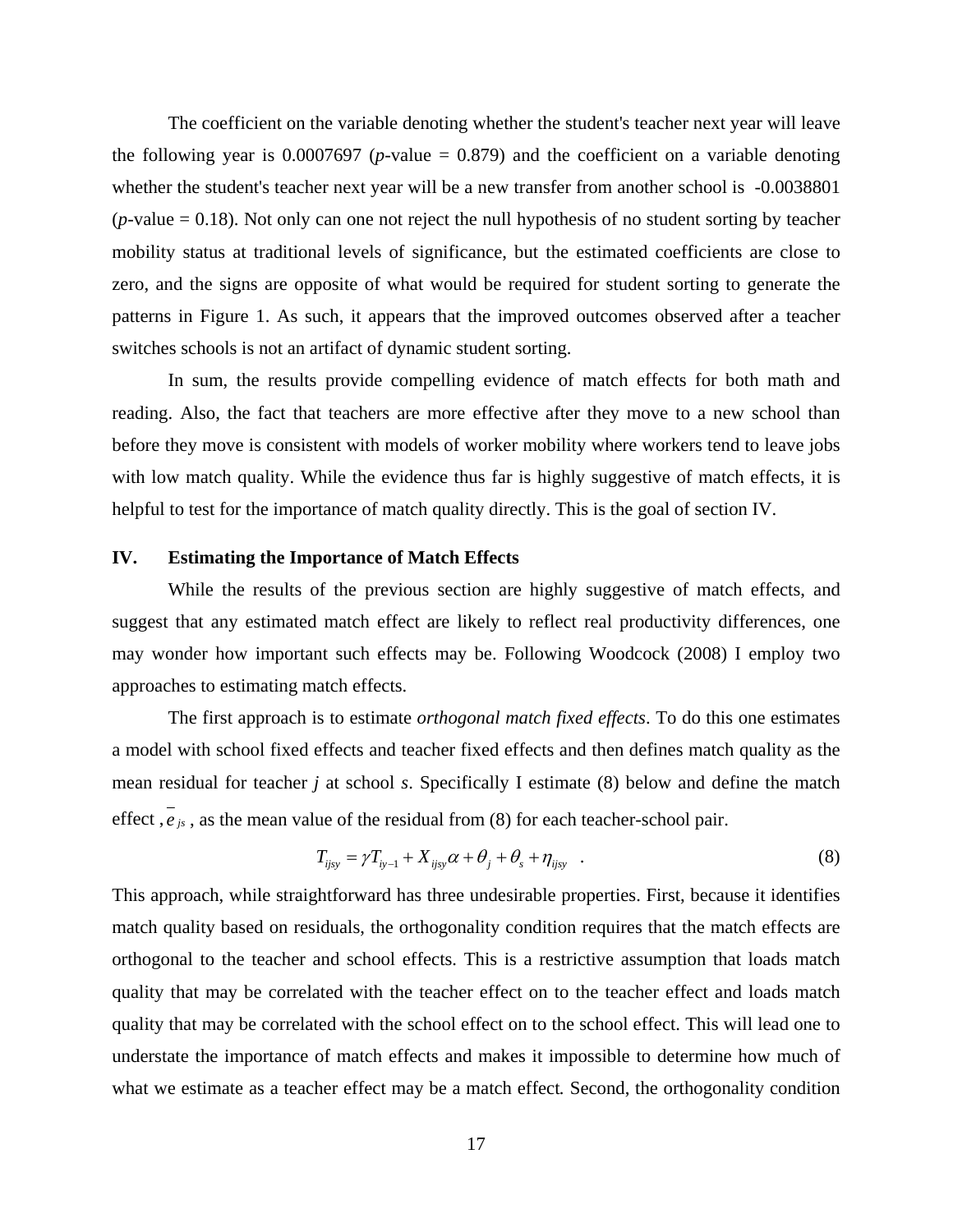normalizes the estimated match effects to be zero for each teacher and school. As a result, teachers who do not move schools are automatically given zero match quality. The third undesirable property (common to all fixed effects estimates) is that the firm, school, and match effects will be estimated with error so that the variance of the estimated effects may not accurately reflect the variance of true teacher, school, and match quality. Because these effects may be estimated with different levels of noise, comparing of the variance of one estimated effect to that of another could be very misleading.

 The second approach is to estimate *random match effects*. For this, one estimates teacher, school, and teacher-by-school effects simultaneously using a mixed effects estimator. This is done in two steps. First, I estimate an achievement model like (9) with teacher-by-school fixed effects (i.e. match fixed effects).

$$
T_{ijsy} = \gamma T_{iy-1} + X_{ijsy}\alpha + \theta_{js} + \eta_{ijsy} \quad . \tag{9}
$$

Note that by estimating a model with match fixed effects I do not make the random effects assumption that the teacher, school, and match effects are uncorrelated with the included covariates. Then, I take the combined error term  $\theta_{js} + \eta_{ijsy}$  (which includes the match effects, the teacher effects, the schools effects, and the idiosyncratic error term) and estimate a random effects model to decompose the combined residual into a school effect, a teacher effect, and a teacher-by-school effect.

 This random effects estimator estimates the variances of the teacher, school, and teacherby-school effects by Maximum Likelihood under the covariance structure described in (10), the assumption that the random effects are uncorrelated with the covariates conditional on the estimated first stage coefficients described in (11), and *under the fixed effects identifying assumption* that the idiosyncratic error term  $\eta_{i}$  is uncorrelated with the random effects.

$$
Cov\begin{bmatrix} \theta_s \\ \theta_j \\ \theta_{js} \end{bmatrix} = \begin{bmatrix} \sigma_{\theta_s}^2 I_s & 0 & 0 \\ 0 & \sigma_{\theta_j}^2 I_j & 0 \\ 0 & 0 & \sigma_{\theta_j s}^2 I_M \end{bmatrix}.
$$
 (10)

$$
E[\theta_{s} | \hat{\gamma}, \hat{\alpha}, T, X] = E[\theta_{j} | \hat{\gamma}, \hat{\alpha}, T, X] = E[\theta_{j_{s}} | \hat{\gamma}, \hat{\alpha}, T, X] = 0
$$
\n(11)

 This mixed effects procedure is desirable for four reasons. First, because the combined residuals are obtained from a model with teacher-by-school fixed effects, the orthogonality condition is satisfied as long as the fixed effects identification assumptions are satisfied. Second,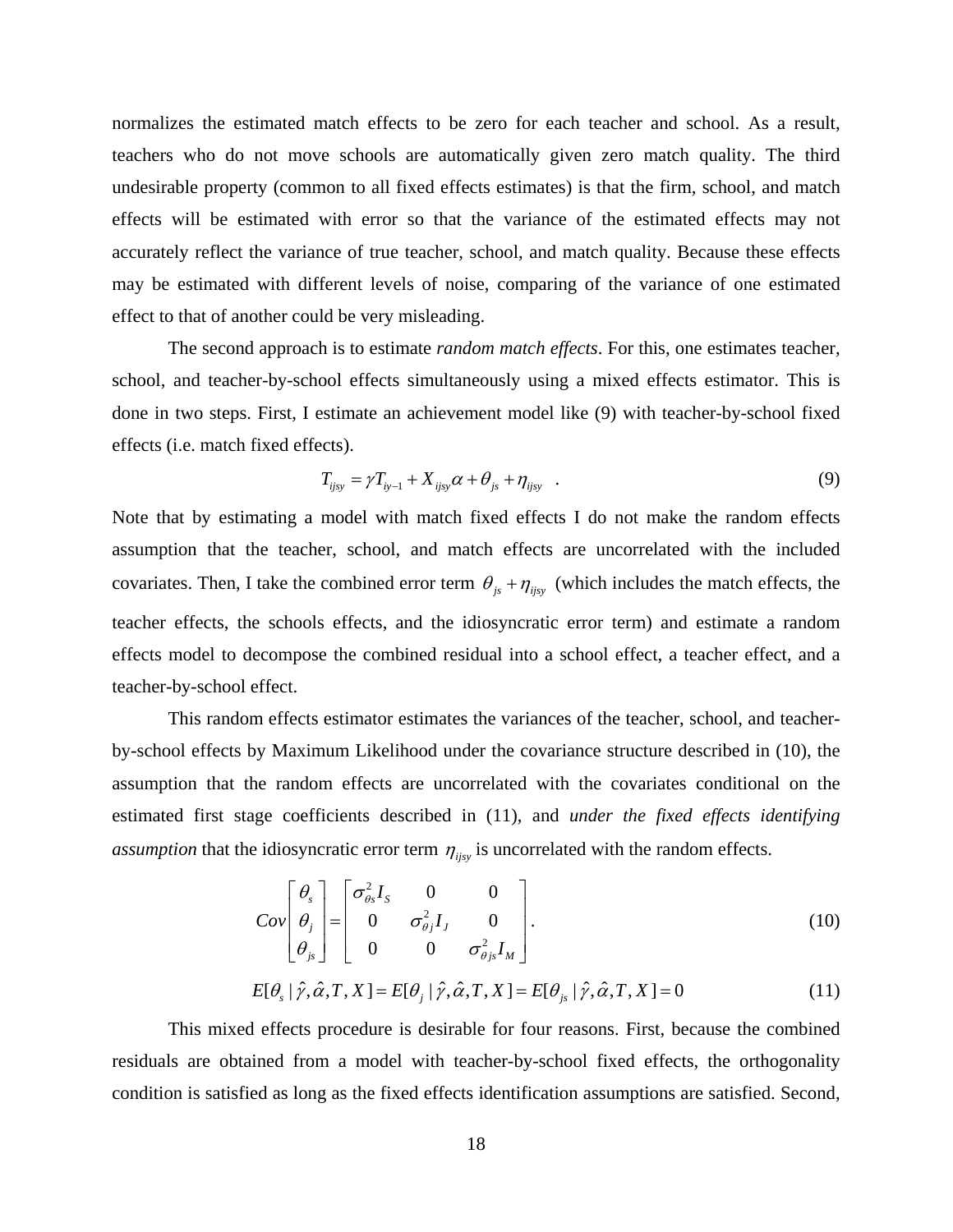the estimates of the variance of the effects are the maximum likelihood estimates and will not be overstated due to estimation error. Third, this procedure does not mechanically impose the restriction that the match effect is equal to zero for teachers who are only in the data at one school, but rather apportions variation between the teacher, school, and match effects to minimize mean squared error. Fourth, since the match effects and teacher effects are estimated simultaneously, match effects, school effects and teacher effects compete for explanatory power so that one can gain some sense of how much of what we estimate to be a teacher effect can be explained by match quality.

 While the random match effect are my preferred match estimates, I present results using both the orthogonal match fixed effects and the maximum likelihood random match effects and show that the main results are robust to the chosen procedure. While the results are not driven by the choice of how to estimate the match effects, it is instructive to provide some intuition for how and why these two approaches differ. I present such intuition in the following section.

## IV.1 *Intuition for the mechanics of the orthogonal and mixed match effects estimators*

 If all teachers were observed in all schools (that is, one were able to observe all the possible matches in the data), then one could use a fixed effects estimator to precisely estimate school, teacher and match effects because the orthogonality condition in (10) would be satisfied, there would be enough variation to cleanly identify good matches from good teachers and good schools, and there would be enough observations so that all the estimates would be precise. However, in the real world this is not the case.

 Generally, we observe several teachers at the same school so that estimation of school effects is generally not problematic. However, most teachers are not observed in most schools and many teachers are only observed in a small number of schools, leading to uncertainty in how much of the variation to attribute to teachers, schools or matches. In the worst case a teacher is observed only at one school making it difficult to attribute variation between the teacher and the match. The orthogonal match fixed effect estimator has a simple but undesirable solution to this uncertainly of automatically attributing any uncertain variation to the teacher, while the random match effects estimator uses information about the distribution of the teacher and match effects to create a "most likely scenario" (i.e. Maximum Likelihood estimate) in attributing variation between the teacher and the match.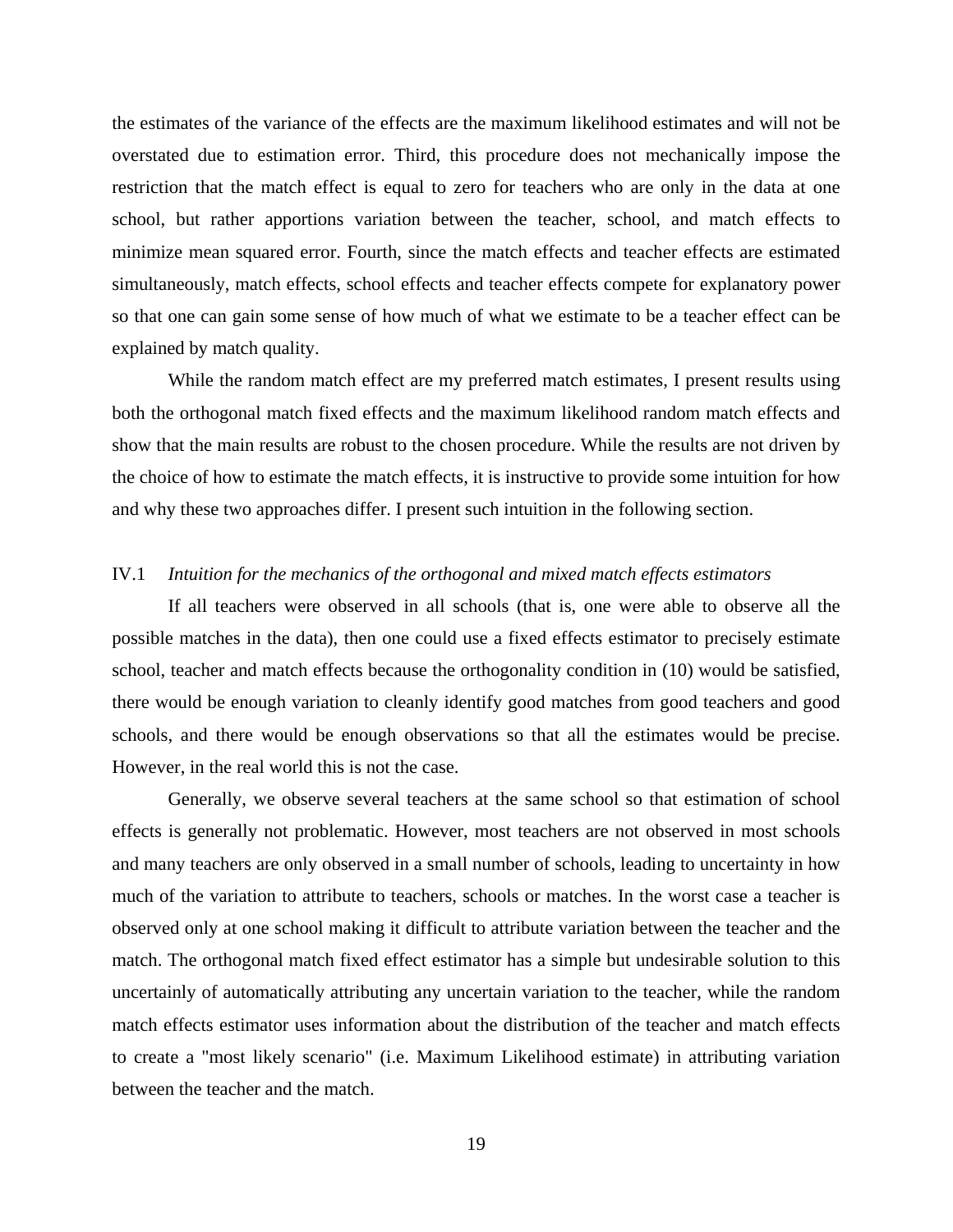The difference between the orthogonal match fixed effects and the maximum likelihood random match effects is best illustrated by showing how these two estimators deal with this uncertainly. Consider two scenarios: (1) a teacher is only observed in one school and has a large positive combined teacher and match effect, (2) a teacher is observed in two schools and has large positive combined teacher and match effects in both schools. I detail how each of the estimators deal with this uncertainty below to provide some intuition for how and why these estimates differ, and why the random maximum likelihood estimates are more desirable.

 First consider scenario (1). If there is a teacher who is only observed in one school and has a very large teacher-by-school residual it could be for three reasons: (a) the teacher is very good, (b) there match is very good, or (c) the teacher is good and the match is good (but neither is very good). The orthogonal match fixed effect model mechanically imposes the condition that the mean of the match effect are zero for each teacher, so that the match effect is zero for all teachers with only one match. That is, the orthogonal fixed effects model automatically assumes situation (a) and attributes all of the effect to teachers. It is clear that situations (b) and (c) are possible so that by mechanically imposing situation (a) the importance of match effects will be understated and that of teachers overstated in the orthogonal match fixed effects model.

 Consider now a teacher who is observed with two matches, both of which are positive and large (scenario 2). This could be because (a) the teacher has a very large positive teacher effect, (b) the teacher was very lucky and drew two very large positive matches, or (c) the teacher drew a large teacher effect and two positive match effects (but none of the draws are very large). The orthogonal match fixed effect model mechanically imposes the condition that the mean of the match effects is zero for each teacher. This precludes the possibility of two positive matches ruling out situations (b) and (c). That is, the orthogonal fixed effects model assumes situation (a) and attributes the average of the match effects to teachers. These examples make clear that unless teachers are observed in many different matches, where the mean zero assumption is likely to hold for each teacher, the importance of match effects are likely to be understated and that of teacher effects overstated in orthogonal match models.

 The random match effects model differs from the orthogonal match effects model in that the estimator distributes the excess variation to both the teacher and match effects in a way that minimizes mean squared error (rather than loading all on the teacher). The larger/smaller is the estimated variance of the teacher effects relative to the variance of match effects, and the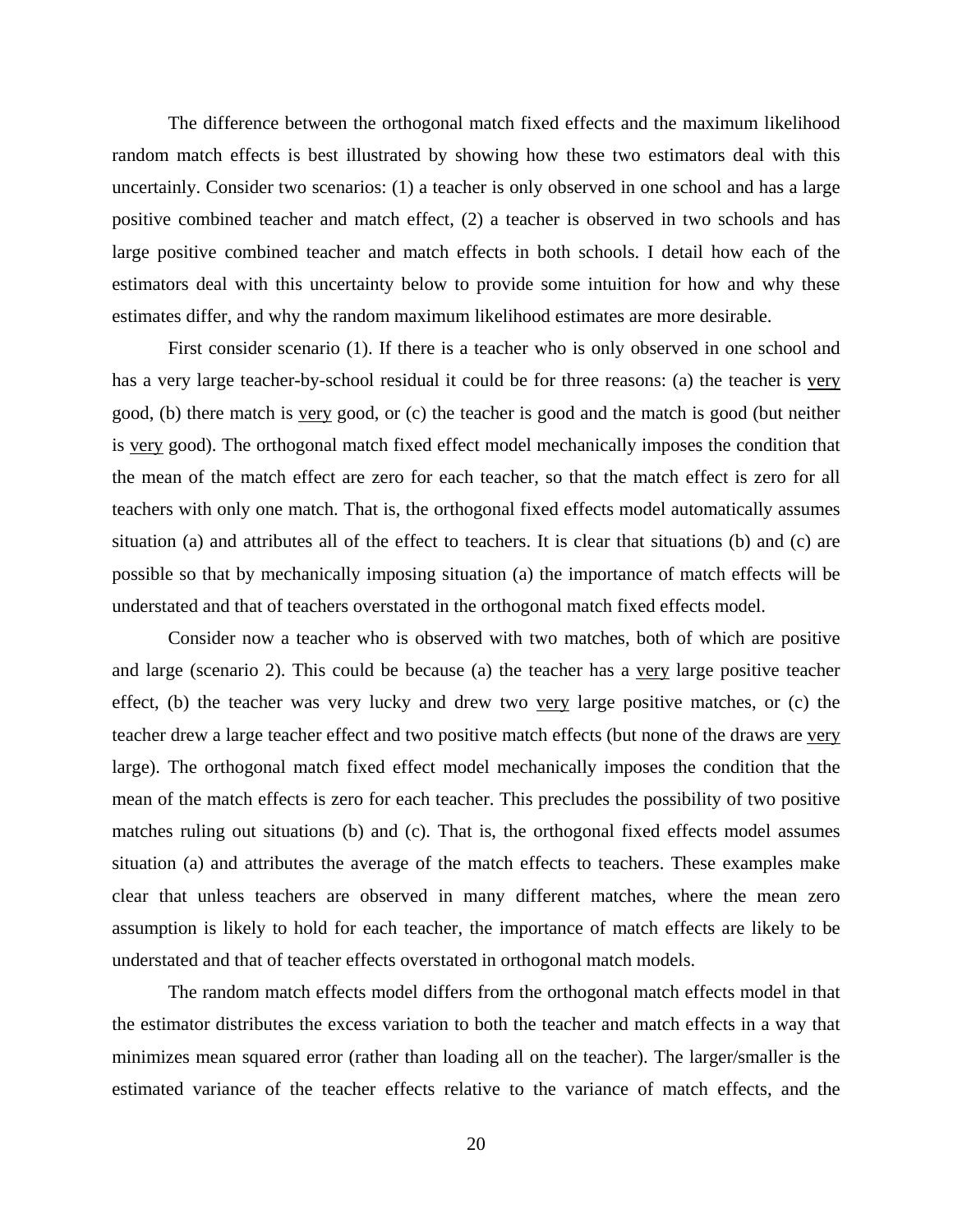greater/less is its relative precision, the more/less of the excess variation is attributed to the teacher effect. More generally, excess variability is distributed among the effects in proportion to their estimated variance and the precision with which those variances are estimated. The intuition for this is can be illustrated by how it deals with the scenarios above.

 Consider the teacher observed in one school with a very large positive combined match and teacher effect (scenario 1). This could be due to: (a) the teacher is very good, (b) there is a very large match effect, or (c) the teacher is good and there is a positive match effect. Situations (a) and (b) require one relatively rare event, while situation (c) requires two somewhat likely events to occur. The Maximum likelihood estimator uses information about the variance of the effects, chooses the most likely scenario, and attributes the variance between the match effect and the teacher effect. If the variance of the teacher effects is small, then the less likely is situation (a) and the greater weight those model will put on the match effect under situation (c). Conversely, if the variance of the match effects is small, then the less likely is situation (b) and the greater weight the model will put on the teacher effect under situation (c). This example illustrates how the models uses information about the distribution of the random effects to estimate both match effects and teacher effects, *even when teachers are observed in one school*.

 Consider again the teacher who is observed with two large positive matches (scenario 2). This could be because (a) the teacher drew a very large teacher effect, (b) the teacher was very lucky and drew two very large positive match effects, or (c) the teacher drew a large teacher effect and two positive match effects. With only two matches observed, it is difficult to tell these scenarios apart. However, if the variance of teacher effects is large relative to the variance of match effects, then it is more likely that this person drew a very large teacher effect than two very large match effects, and therefore the model will attribute more of the excess variation to the teacher effect. Conversely, if the variance of match effects is large relative to the variance of teacher effects, then it is more likely that this person drew two very large match effects than a very large teacher effect, and therefore the model will attribute more of the excess variation to the match effects. This example illustrates how the mixed effect estimator uses distributional information to create estimates of the teacher and match effects (rather than automatically attributing the excess variation to teachers as in the orthogonal match model).

#### *IV.1 Estimated Variability of Match Effects*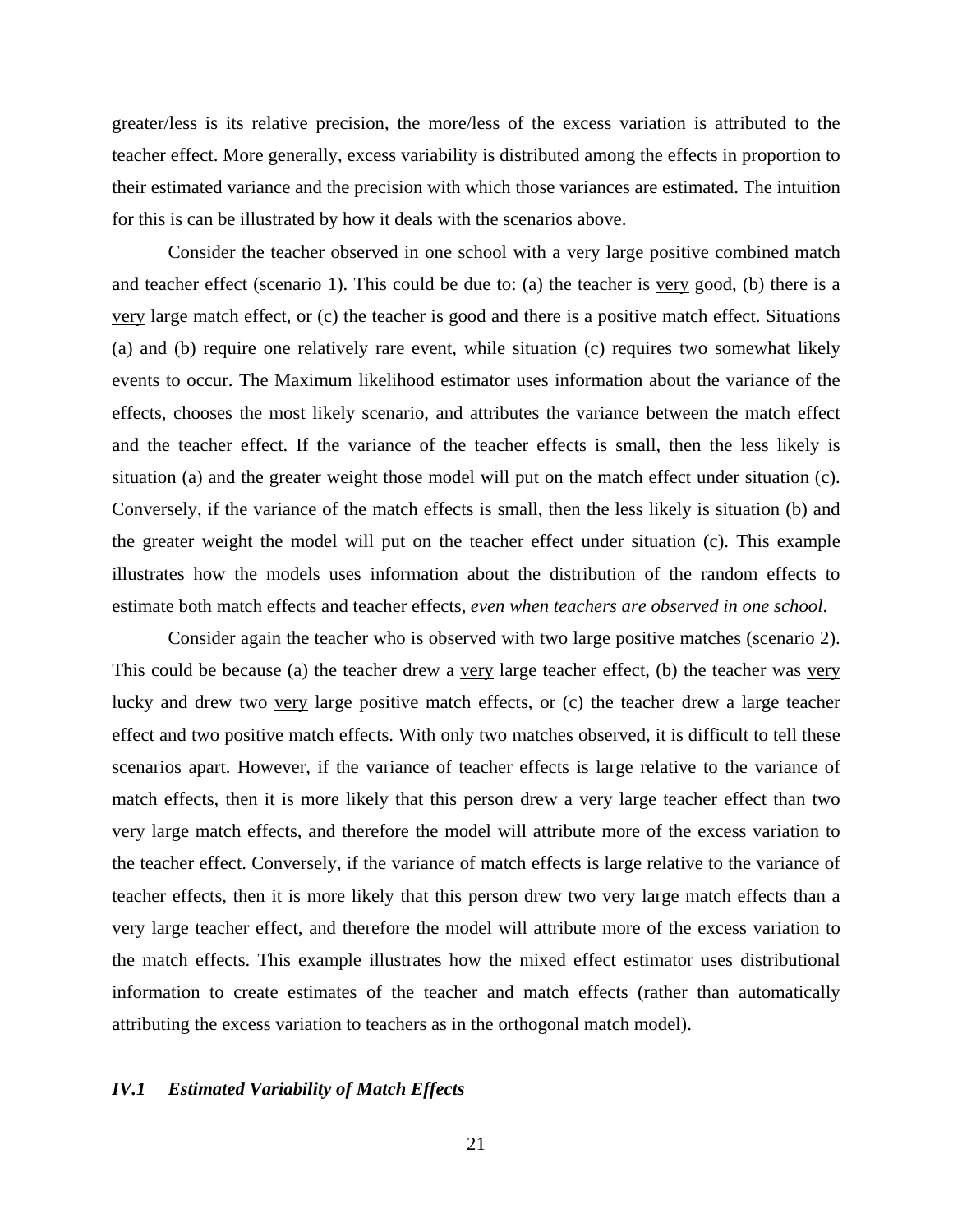In Table 3, I present the estimated standard deviations of the school effects, teacher effects, and the match effects under the orthogonal fixed effects approach and the mixed effects approach outlined above. The first column summarizes the variance of school fixed effects and teacher fixed effects under the fixed effects model with no match effects included. The units are in standard deviations of student achievement. As mentioned above, the variance of the estimated naive effects will include estimation error. In this naive model, the estimated standard deviations of the teacher and school fixed effects for math are 0.35 and 0.22, respectively. For reading, the estimated standard deviations of the teacher and school fixed effects are 0.356 and 0.247, respectively.

 The second column summarizes the variability of the estimated school, teacher, and match effects based on the orthogonal match fixed effects model. As one expects, the standard deviation of the estimated school and teacher effects are largely unchanged (because the match effect are orthogonal to the teacher and school effects by construction) and the standard deviation of the estimated match effects is 0.11 for math and 0.118 for reading.<sup>14</sup> As discussed above, this model is likely to understate the importance of match quality. However, even in this model, if one were to compare the variability of match effects to the variability of teacher and school effects (ignoring the contribution of estimation error) one would conclude that match effects are about half as important as school effects and one-third as important as teacher effects.

 The third column presents maximum likelihood estimates of the variability of the school and teacher effects that take into account any overstated variability due to estimation error. The mixed effects estimator suggests that the standard deviations of teacher quality for math and reading are 0.19 and 0.11, respectively, and that the standard deviations of school quality for math and reading are 0.106 and 0.0926, respectively. These estimates are smaller than those in the first column (which decomposes the same three way error residual) underscoring the importance of taking estimation error into account. The general point has been made by others (Rockoff 2004, Kane and Staiger 2008) to motivate the use of Empirical Bayes (or shrinkage) estimates of teacher value-added.

 The fourth column presents the preferred estimates of the importance of match effects. This model is the mixed effect model that takes estimation error into account and allows match

<u>.</u>

 $14$  It is important to note that the results are similar but not identical with the inclusion of match fixed effects because in the first stage of the orthogonal match fixed effect estimator match fixed effects are included. Where orthogonal match effects are not estimated, only teacher and school fixed effects are included in the first stage.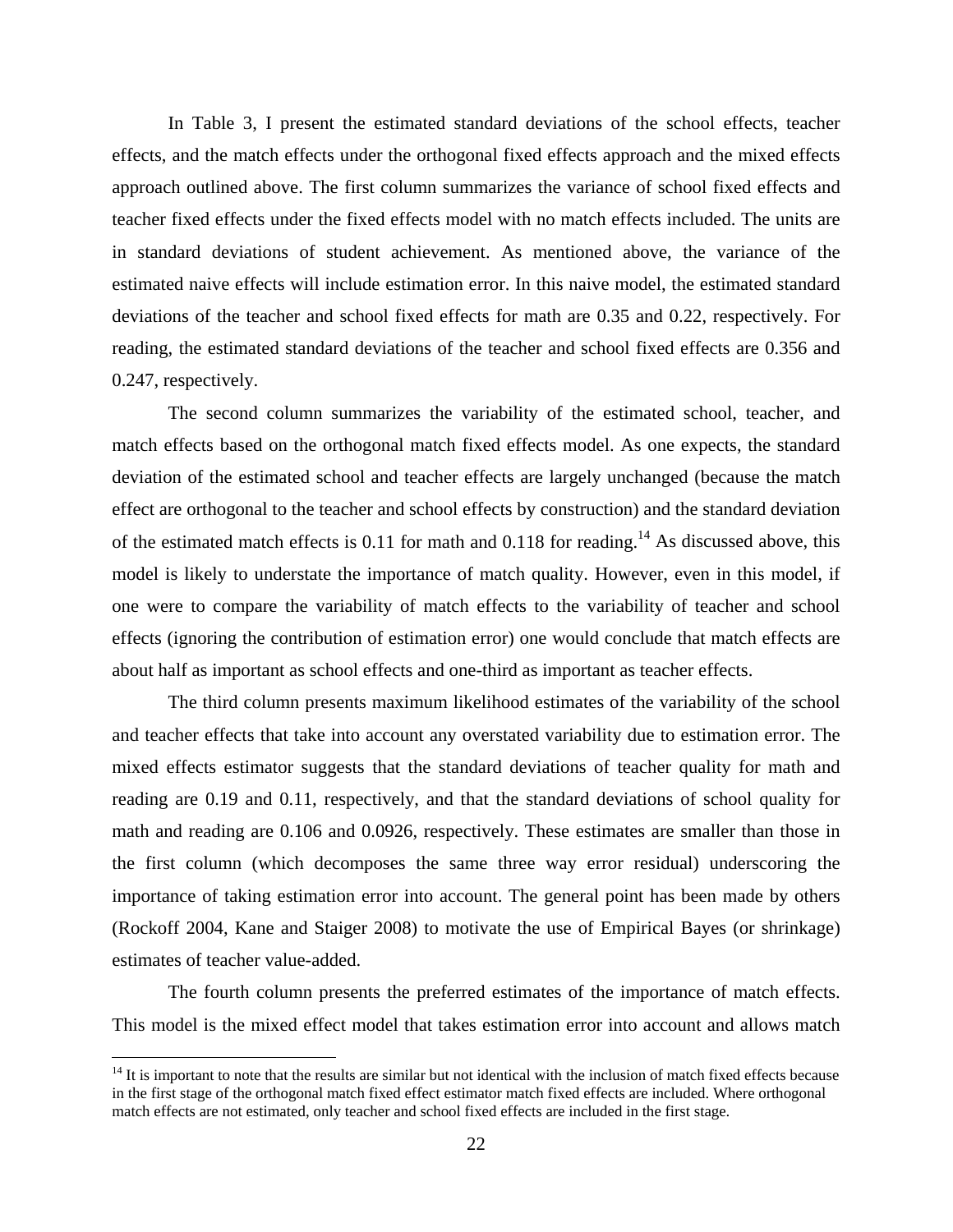effects to be correlated with teacher effects and school effects. Where match effects are included, the estimated standard deviation of school effects falls from 0.109 to 0.099 for math and from 0.0926 to 0.0655 in reading  $-$  suggesting that match quality can "explain away" 7 percent of school effects in math and 30 percent of school effects in reading. Where match effects are included, the estimated standard deviation of teacher effects falls from 0.19 to 0.141 for math and from  $0.1107$  to  $0.0837$  in reading  $-$  suggesting that match quality can "explain away" about 25 percent of teacher effects in both math and reading. In this model, the estimated standard deviation of the match effects is 0.1302 for math and 0.077 for reading. In other words, when match quality is allowed to compete for explanatory power, match effects have about 90 percent of the explanatory power of teacher effects and are more important than school effects.

 In sum, the results in Table 3 suggest that about one quarter of what one would typically estimate as a teacher fixed effect is in fact a match effect that can change depending on the teacher's school. The results also indicate that match effects are quantitatively important in determining student achievement ─ suggesting that policymakers and researchers should aim to understand what types of situations are conducive to creating high match quality. These results suggest that teacher value-added estimates obtained in one school may only be weak predictors of effectiveness in a different schooling environment. To test this implication directly one would need random assignment of teachers to schools — a policy that has yet to be tried.

 Having established that match quality exists using data on actual measures of productivity, one may wonder if they predict mobility as most theoretical models predict. This is particularly interesting in the teacher labor market context because teacher wages and match quality are unrelated, so that any relationship between match quality and teacher mobility would imply that non-pecuniary aspect of the job that are correlated with match quality are important determinants of worker mobility. I investigate these issues in the following section.

## **V. Does Match Quality Predict Teacher Mobility**

 The previous two sections show that teachers tend to be more effective after they move than before, and that match effects have much explanatory power. Given that many models of job mobility predict that match quality should be correlated with teacher mobility it will be instructive to see if estimated match quality (based on actual productivity) has any predictive power in explaining teacher mobility. To test for whether match quality predicts teacher mobility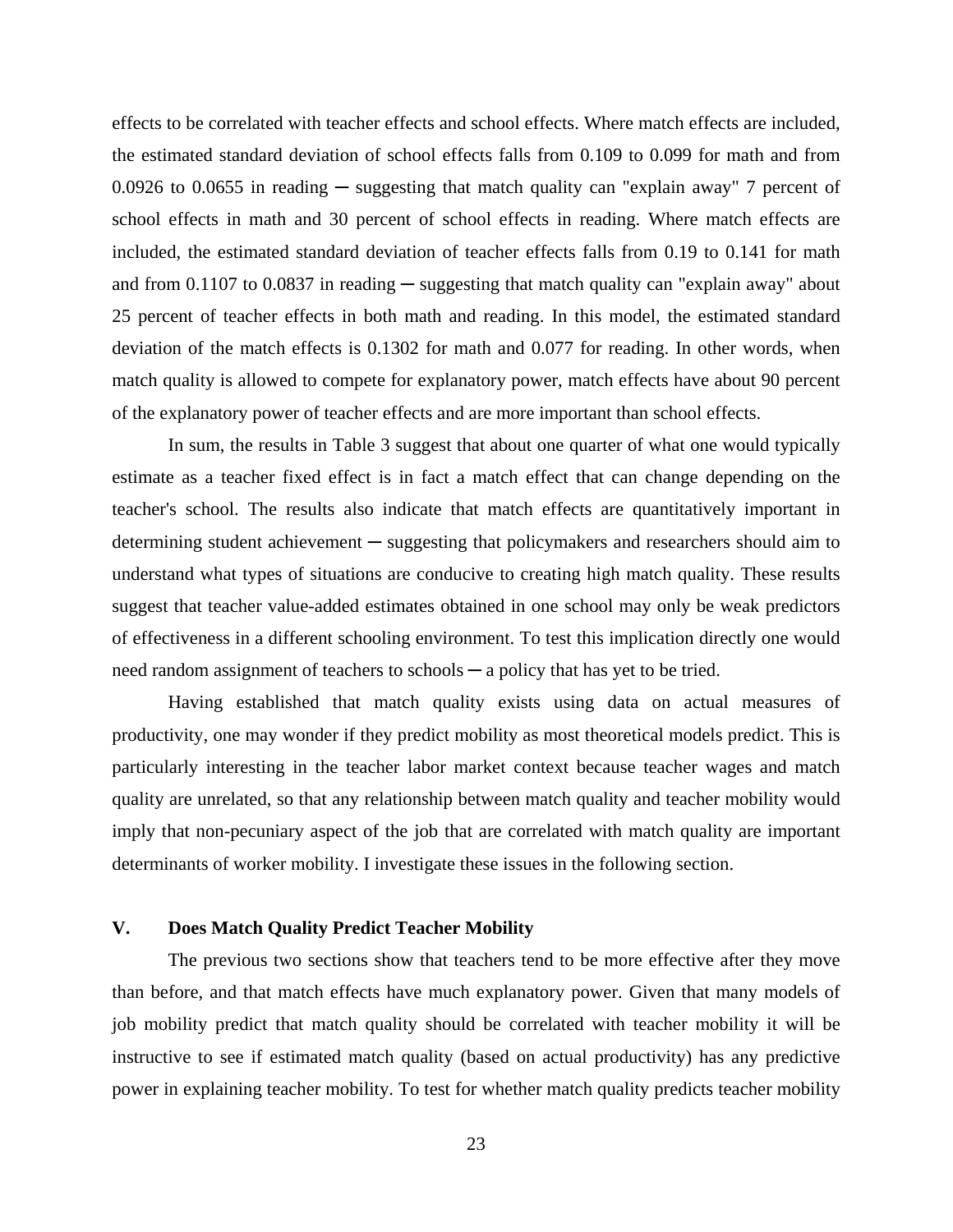I merge in both the preferred random match estimates and the estimated match fixed effects with teacher-level mobility data, and see whether teacher mobility is associated with the match quality at her current school. Specifically I estimate (12) below by OLS.

$$
Leave_{j_{sy+1}} = \alpha_1 X_{j_y} + \alpha_2 X_{sy} + \overline{\theta}_{j_s} + \pi_j + \pi_s + \varepsilon_{j_{sy}} \tag{12}
$$

Where *Leave<sub>isy+1</sub>* is an indicator variable equal to 1 if the teacher leaves her current school in year *y* (i.e. teacher *j* at school *s* at time *y* is not in school *s* at time  $y+1$ ),  $X_{jy}$  is a set of time varying teacher level covariates,  $X_{sy}$  is a set of time varying school level covariates,  $\theta_{js}$  is the estimated teacher-by-school match quality,  $\pi_s$  and  $\pi_j$  are teacher fixed effects and school fixed effects respectively, and *εjsy* is the idiosyncratic error term. In this model, the coefficient on match quality measures how much less (or more) likely a teacher is to leave her given school as a function of the match quality between her and the school. A negative coefficient on match quality would imply that teachers with high match quality are less likely to leave their current schools (after controlling for observable teacher and school characteristics).

 Teacher fixed effects are included to account for the possibility that teachers with high match quality may also be less mobile for other unobserved reasons, and school fixed effects are included to account for the possibility that schools with high match quality may be more desirable for unobserved reasons. As such, identification in (13) tests for whether *a given teacher*  (who moved at least once in the data) was more or less likely to remain in her current school where the estimated match quality is higher, *taking into account that certain schools may have high or low mobility and high or low match quality on average*. Results of these models are presented in Table 4.

 To put the match results in context, and to see what types of schools experience greater teacher attrition in general, columns 1 and 2 show results that do not include school or teacher fixed effects. The results of these intermediate models (columns 1 and 2) indicate that in the cross-section, schools with 10 percentage points more black students experience about 6 percentage points higher turnover, and schools where mean reading scores are one standard deviation lower experience between 7.5 and 6.9 percentage points higher turnover. These results are consistent with studies on the determinants of teacher mobility (Hanushek, Kain and Rivkin 2004, Lankford, Loeb and Wyckoff 2002, Jackson 2009). Relative to rookie teachers, those with 1 to 3 years and 4 to 9 years of experience are about 3.1 percentage points more likely to leave, while teachers with 10 to 24 years and more than 25 years of experience are about 1.4 and 10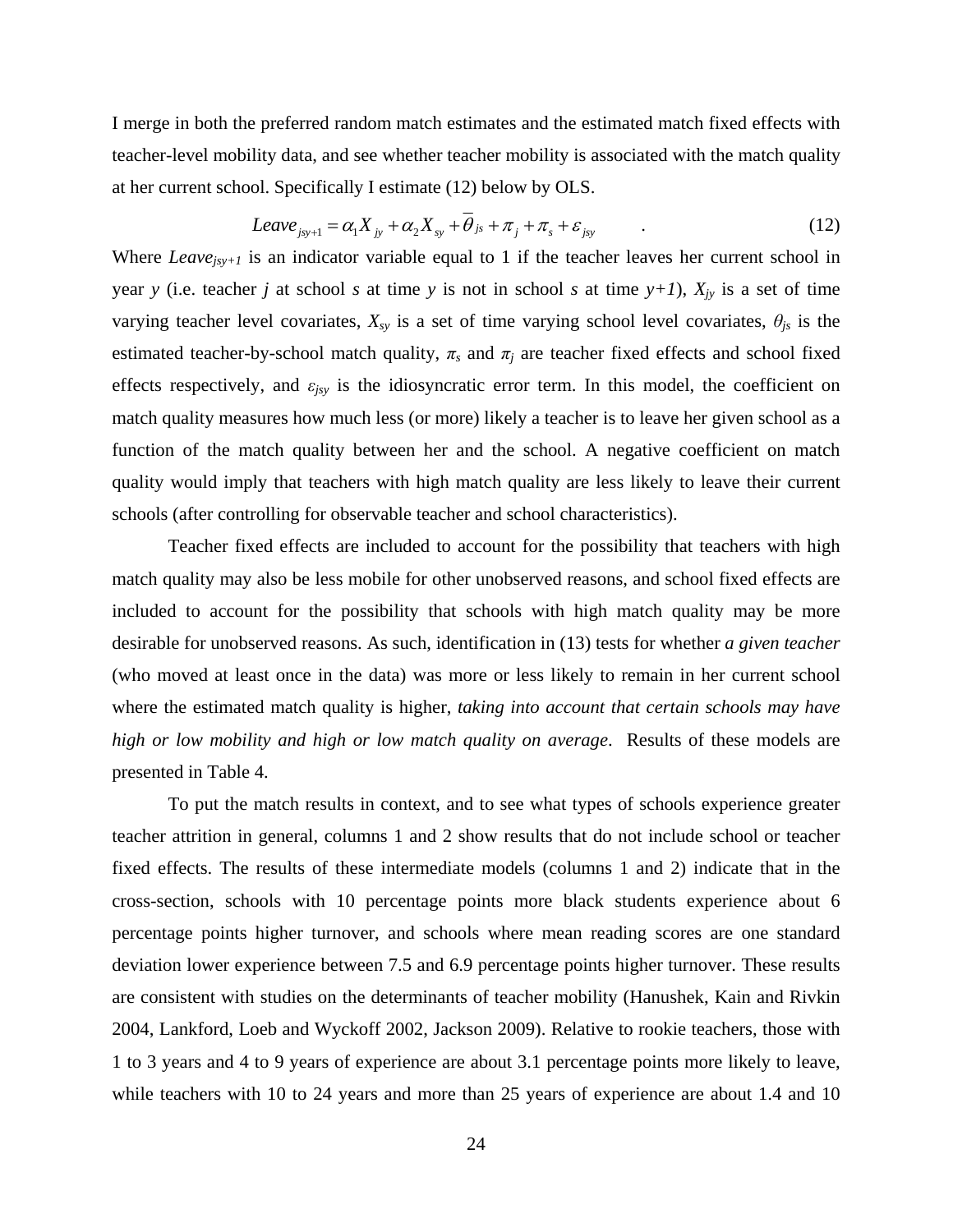percentage points more likely to leave, respectively. Also, teachers with high license scores and advanced degrees (attributes likely associated with better outside options) are more likely to leave, while teachers with regular licensure (a signal of attachment to teaching) are less likely to leave their current school. As one would expect, teachers are more likely to stay in schools with high salaries so that a 20 percent higher salary is associated with being about 5 percentage points less likely to leave the school (this salary effect persists across all models).

 Consistent with match quality predicting mobility, in all models higher match quality is associated with being less likely to leave. In the preferred models (that include both teacher and school fixed effects) presented in columns 5 and 6, the coefficient on the random math match effects is -0.456 and that for the random reading match effect is -0.397 (both significant at the 5 percent level). These models suggest that a one standard deviation increase in math and reading match quality reduces turnover by about 5.3 and 3.2 percentage points, respectively— an effect similar to that of a 20 percent increase in salary. Relative to a base turnover of about 25 percent, this represents about a 20 percent decrease.

 To assuage any worries that the mobility patterns are driven by the particulars of the maximum likelihood random effect estimates, columns 7 and 8 show the preferred mobility regressions replacing the random match effects with the estimated orthogonal fixed match effects. As one can see the coefficients on the match effects for both subjects are negative and statistically significant at the one percent level— indicating that however one estimates match effects, teachers are more likely to stay in schools with which match productivity is high. It is worth noting that the point estimates on the fixed effects are smaller than those of the random effects. This is because the fixed effects are estimated with error and are not adjusted to reflect this fact so that the coefficients on these fixed effects are attenuated toward zero. In contrast, the random match effects are "shrunken" to reflect the estimation error so that the coefficients do not suffer from attenuation bias and are therefore larger than those on the match fixed effects.

 In sum, consistent with classic models of match quality and mobility, teachers (workers) are less likely to leave their current school when match quality is high. This relationship is robust to including controls for school characteristics, teacher characteristics, and time invariant teacher fixed effects and school fixed effects. This is consistent with recent findings that those teachers who leave inner city schools are those who were the least effective at that school (E. A. Hanushek, J. F. Kain, et al. 2005, Sass and Feng 2008, Jackson and Cowan 2010). Importantly,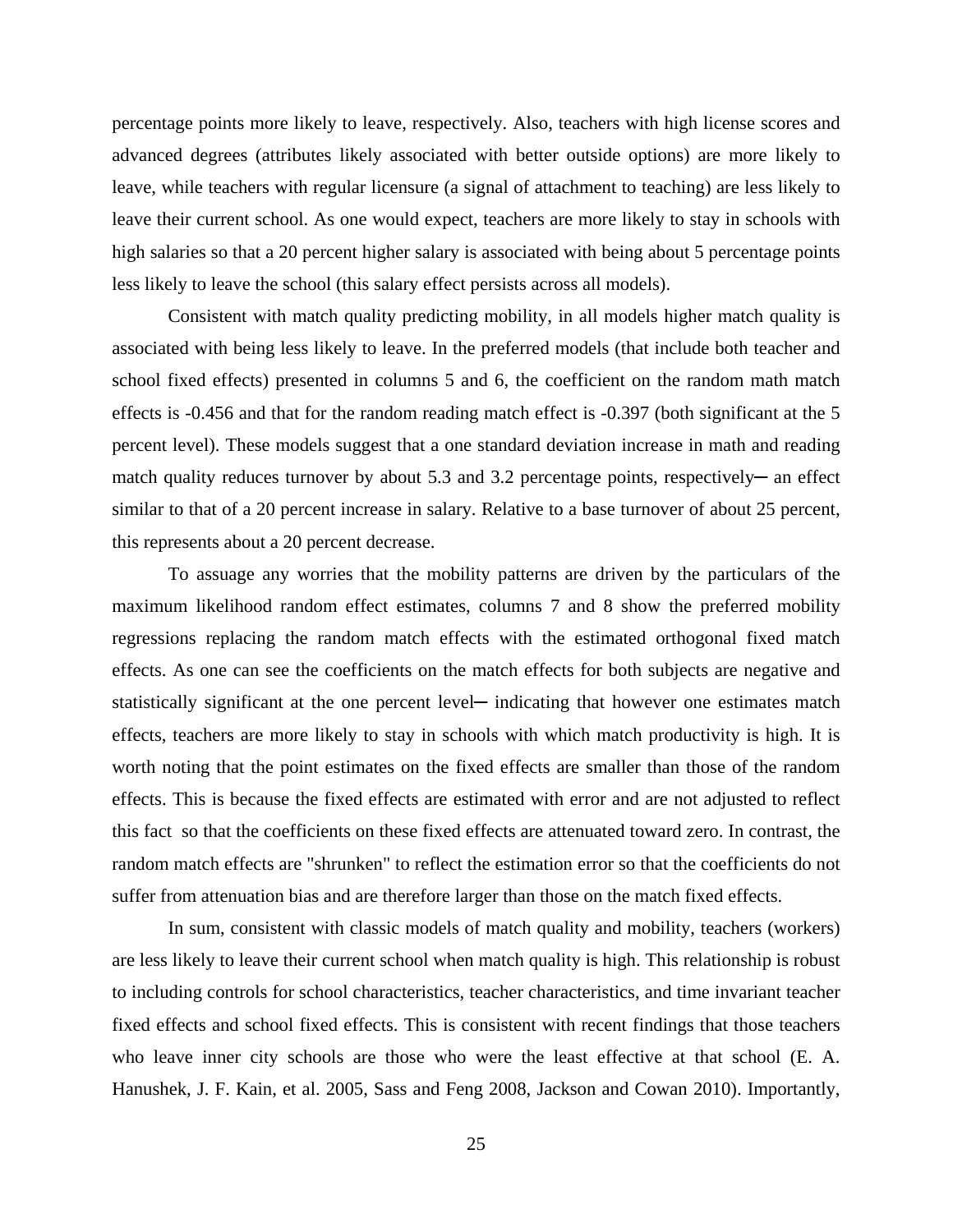this relationship is conditional on teacher salary so that it shows that match quality affects teacher mobility for reasons unrelated to pay. This suggests that non-pecuniary job aspects (such as working conditions, job satisfaction, or in-kind benefits) that are correlated with match effects exert an important effect on teacher mobility decisions.

#### **VI. The Correlates of Match Quality**

 The previous sections suggest that productivity match effects exist, are qualitatively important, and are predictive of teacher mobility. In an attempt to gain a deeper understanding of these match effects I do two things. First, I regress the random match effects on observable teacher and school characteristics to get a sense of what kinds of schools and what kinds of teachers are associated with high match quality. This allows me to test one of the central predictions of most models of worker mobility, i.e. that match quality is increasing in experience. Then I take advantage of a workplace conditions survey (conducted in 2002, 2004 and 2006) to see if average teacher responses at the school level are correlated with average match quality at the school. These data are unique in that I can link teachers survey responses to individual schools (but not teachers). This allows for more detailed information on school conditions than is typically available, and may provide some guidance on what kinds of school environments are associated with high match quality. With multiple years of survey data, I am also able to see if *changes* in mean survey responses about workplace conditions are correlated with *changes* in average match quality within schools over time- removing the effect of any potentially confounding unobserved, time-invariant school characteristics that are related to both match quality and workplace conditions.

 Table 5 presents the observable correlates of match quality. Columns 1 and 6 indicate that teachers with more years of experience have higher match quality in both math and reading. One important pattern to note is that unlike the relationship between experience and student achievement which is increasing at low levels, is flat between 10 and 20 years, and then declines after 20 years of experience, the effect of experience on match quality is monotonically increasing. This is consistent with the notion that as teachers gain more years of experience they are more likely to have settled into a school with a high productivity match. To assess whether this relationship between years of experience and match quality reflects a composition effect (i.e. teachers with good matches being more likely to remain in the profession and have more years of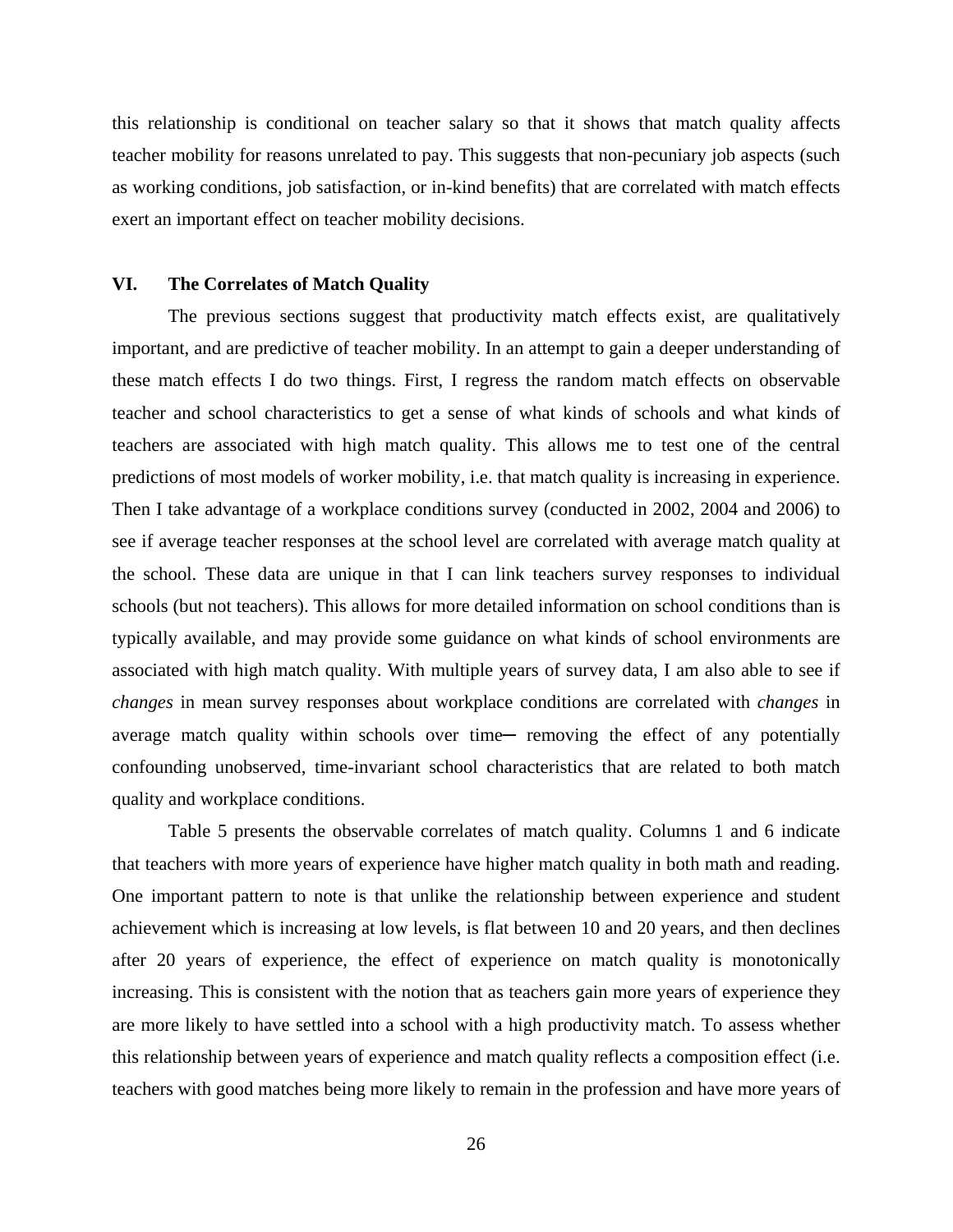experience) or teachers moving to schools with higher match quality over time, I estimate this relationship with the inclusion of teacher fixed-effects. This within-teacher estimate documents the relationship between match quality and experience *among those mobile teachers who switch schools over time*. I present the estimated coefficients in Figure 2 (all estimates are relative to first year teachers and are significant at the 5 percent level). Consistent with the pre and post comparisons depicted in Figure 1, Figure 2 shows that the positive relationship between match quality and experience is due *in part* to teachers moving from schools with lower quality matches to schools with higher quality matches.

 Columns 2 and 7 show that certified teachers, teachers with regular licensure, and teachers with higher scores on their license exams have better matches in both math and reading. For both subjects, possessing an advanced degree is associated with lower match quality, and white teachers have higher match quality in math than other teachers. These results imply that at least part of the reason more experienced teachers, teachers who have a regular license, certified teachers, and white teachers may be associated with better student outcomes is due to the fact that such teachers have higher match quality. This pattern is consistent with a world in which teachers with fewer teaching options have lower match quality on average as they have less scope for finding a high quality match.

 Columns 5 and 10 include both school and teacher characteristics. The results indicate that relative to schools in large towns, average match quality is lower in both math and reading in small towns, large cities, and rural areas. Match quality is positively associated with school size for both math and reading (possibly due to greater scope for classroom specialization), and the percentage of white students at the school is associated with higher match quality in reading. It is worth pointing out that while several relationships between observable teacher and school characteristics and match quality are statistically significant, these covariates can only explain about two percent of the variation in match quality.

 In Table 6 I look for the relationship between teacher responses to the workplace conditions survey and match quality. Because this survey is designed to preserve anonymity, the data cannot be linked to individual teachers. They can however be linked to schools. The survey asked teachers questions about leadership quality, time allocation, school standard, opportunities for professional development, and the management style of the school.<sup>15</sup> Respondents were

<u>.</u>

<sup>&</sup>lt;sup>15</sup> While there were 38 questions, many of them were asking essentially the same thing. As such, I removed largely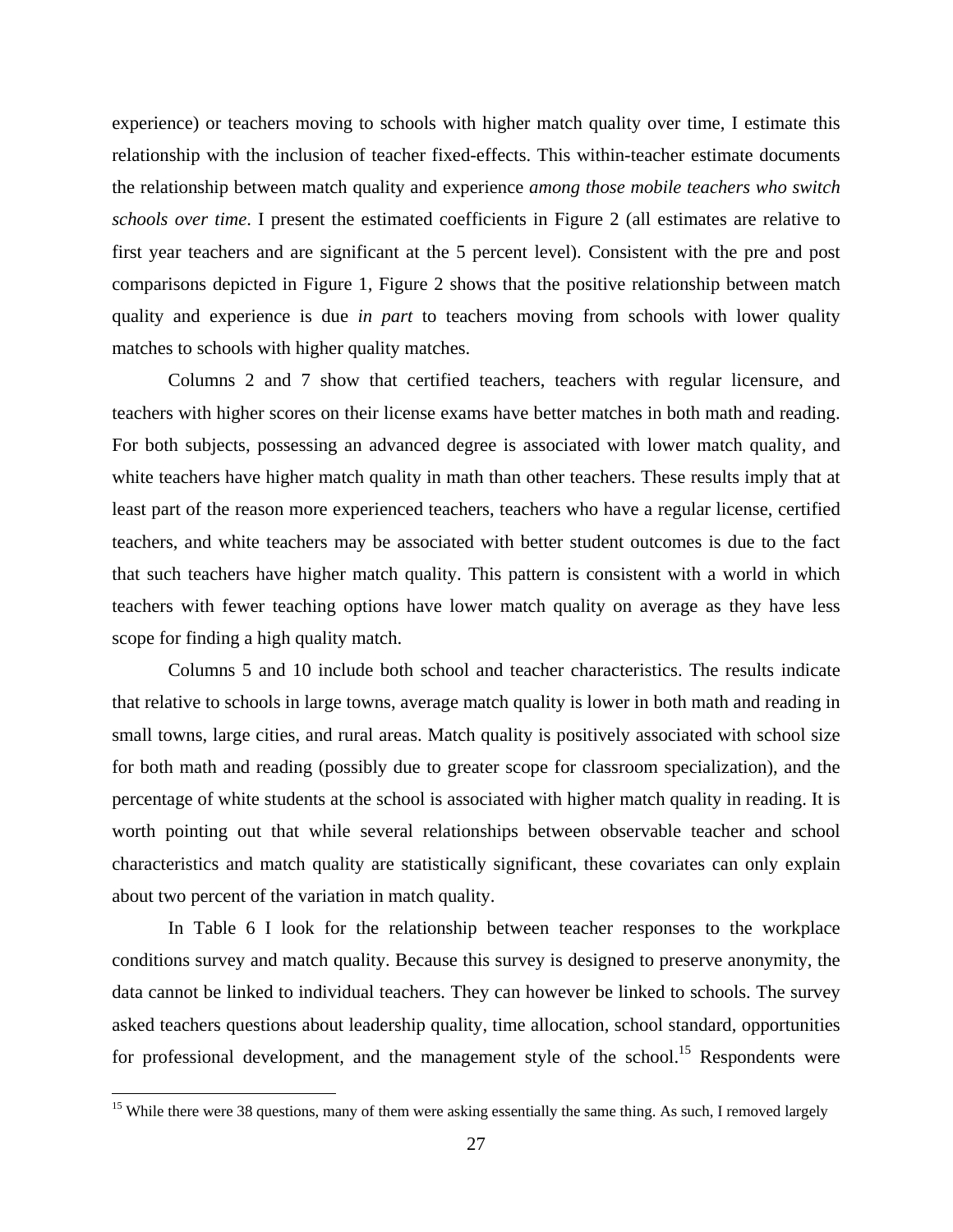asked to state how much they agreed with particular statements on a 5 point scale in 2002 and a 6 point scale in 2004 and 2006 (where higher values indicate agreement). To allow for comparability across survey years, I normalized all responses to be mean zero and unit variance for each survey. I then take the mean of these responses to each question at the school level to see if these workplace survey responses correlate with match quality at the school.

 Columns 3 and 7 present the cross-sectional relationship between mean responses and match quality in math and reading, respectively. Surprisingly, for both math and reading, scores on "Principal is a strong and supportive leader" are associated with lower match quality. Also common across both subjects, "teachers are held to high standards" and "there is an atmosphere of mutual respect at school" are associated with higher match quality. Additionally, for reading, responses to a few questions are statistically significant but follow no consistent pattern. One problem with interpreting this cross-sectional relationship is that other unobserved school factors may explain both match quality and teacher responses to the surveys. For example, schools that have poor match quality may also be those to which particularly strong principals are assigned, making it appear that strong principals cause lower match quality. One way to deal with this concern is to include school fixed effects to see if *changes* in survey responses within a school over time are correlated with *changes* in match quality within a school over time.

 In columns 4 and 8, I present results that include school fixed effects and survey year fixed effects. These results are much more consistent across subjects and none of the results have the unexpected sign. The results indicate that for both subjects agreement with "Teachers have time to collaborate with colleagues", "Teachers are held to high standards", and "New teachers have effective mentors" are statistically significantly associated with higher match quality. It is worth noting that the combined R-squared of the survey responses and the fixed effects is only 0.08 for reading and 0.09 for math  $-$  suggesting that school characteristics may account for a relatively small share of match quality. This is not surprising given that match quality is, by definition, an interaction between teachers and schools rather than a school specific or a teacher specific attribute.

 Given that researchers have found that teacher effectiveness might depend on the match between the teacher and her students (Dee 2004, 2005; Ouazad 2008) and may depend on the characteristics of her colleagues (Jackson and Bruegmann 2009) I also estimate models that

 $\overline{a}$ 

redundant questions resulting in 11 questions.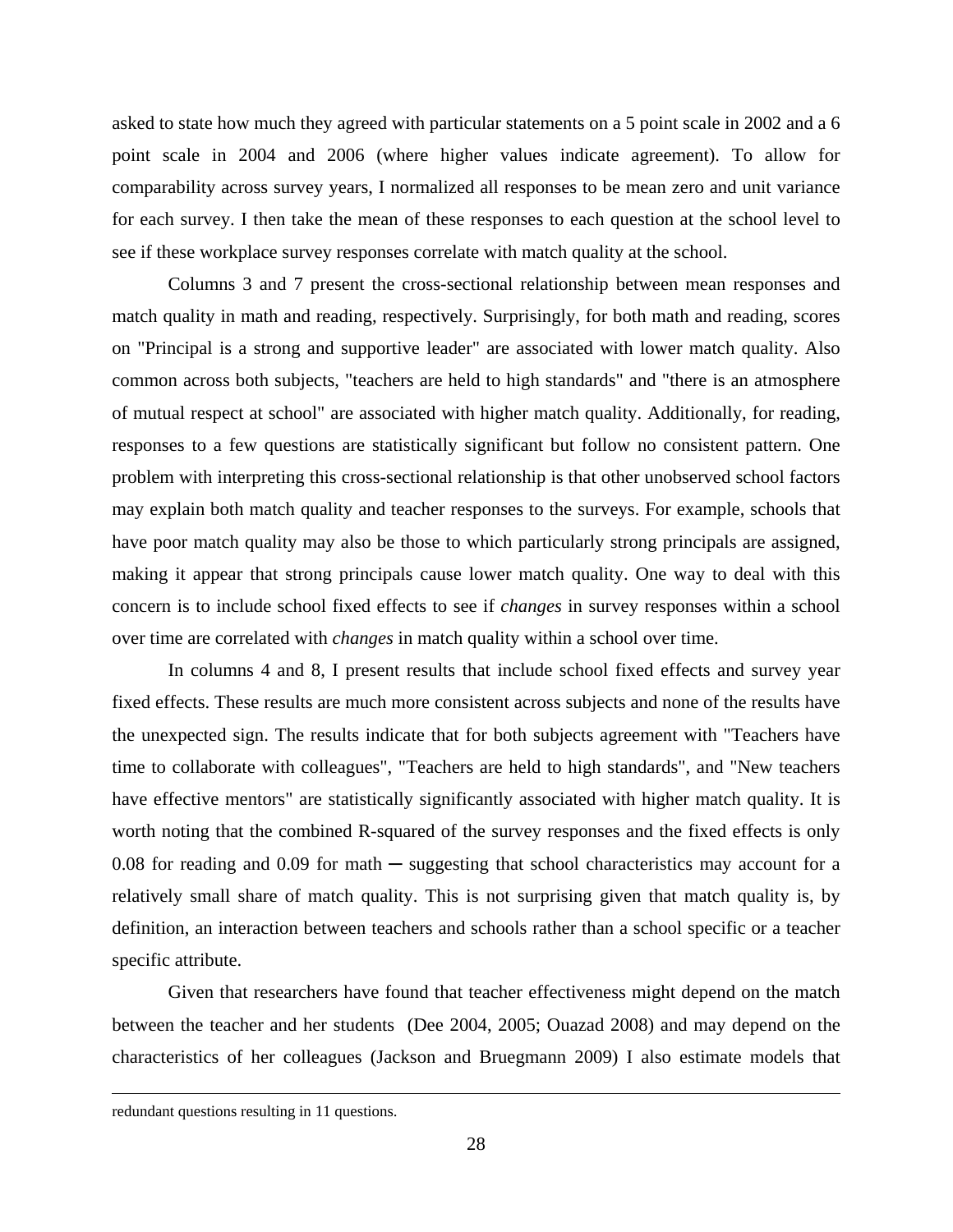interact observable teacher characteristics with observable characteristics of the students and interact observable teacher characteristics with observable characteristics of other teachers (not shown). Such models yield nothing systematic and explain little of the variation in match quality. Given the importance of match effects, this finding indicates that further research is needed into the kinds of teacher school pairings that would be most productive.

#### **VII. Conclusions**

 Using a data set that allows one to match teachers to student test scores which can then be linked to personnel records, I document that teachers tend to perform better in the classroom after a move to another school than before the move. I present a test of endogenous teacher mobility and I find that teacher effectiveness is likely orthogonal to teacher mobility. Also, I test for student selection and find that students are not differentially selected into classrooms for teachers who will switch school or those who have switched schools. Both these tests lend credibility to the findings.

 I then provide the first estimates of match effects using direct measures of worker productivity (as opposed to inferring them from wages) and find that match quality is as important in determining student achievement as teacher quality. The results indicate that the inclusion of match effect reduces the explanatory power of teacher effects by about 25 percent suggesting that part of what we typically interpret as a teacher quality effect may in fact be a match quality effect that is not be portable across schooling environments. Supporting canonical models of worker mobility, I find that teachers at schools with which match quality is high are less likely to leave their schools than those with low match quality (even though there is no relationship between productivity and wages for teachers) and match quality is increasing in experience.

 These results are important for a few reasons. First, they validate previous theoretical and empirical work on worker mobility that use wages to infer match quality. Second, I find that match quality predicts teacher mobility in a context where there is no relationship between wages and productivity  $-$  suggesting that the reduced turnover at jobs with high match quality is not merely due to worker responses to high wages and that workers may value high productivity matches for reasons other than monetary compensation (such as unmeasured in-kind benefits, work conditions, satisfaction, or social validation associated with performing well). The findings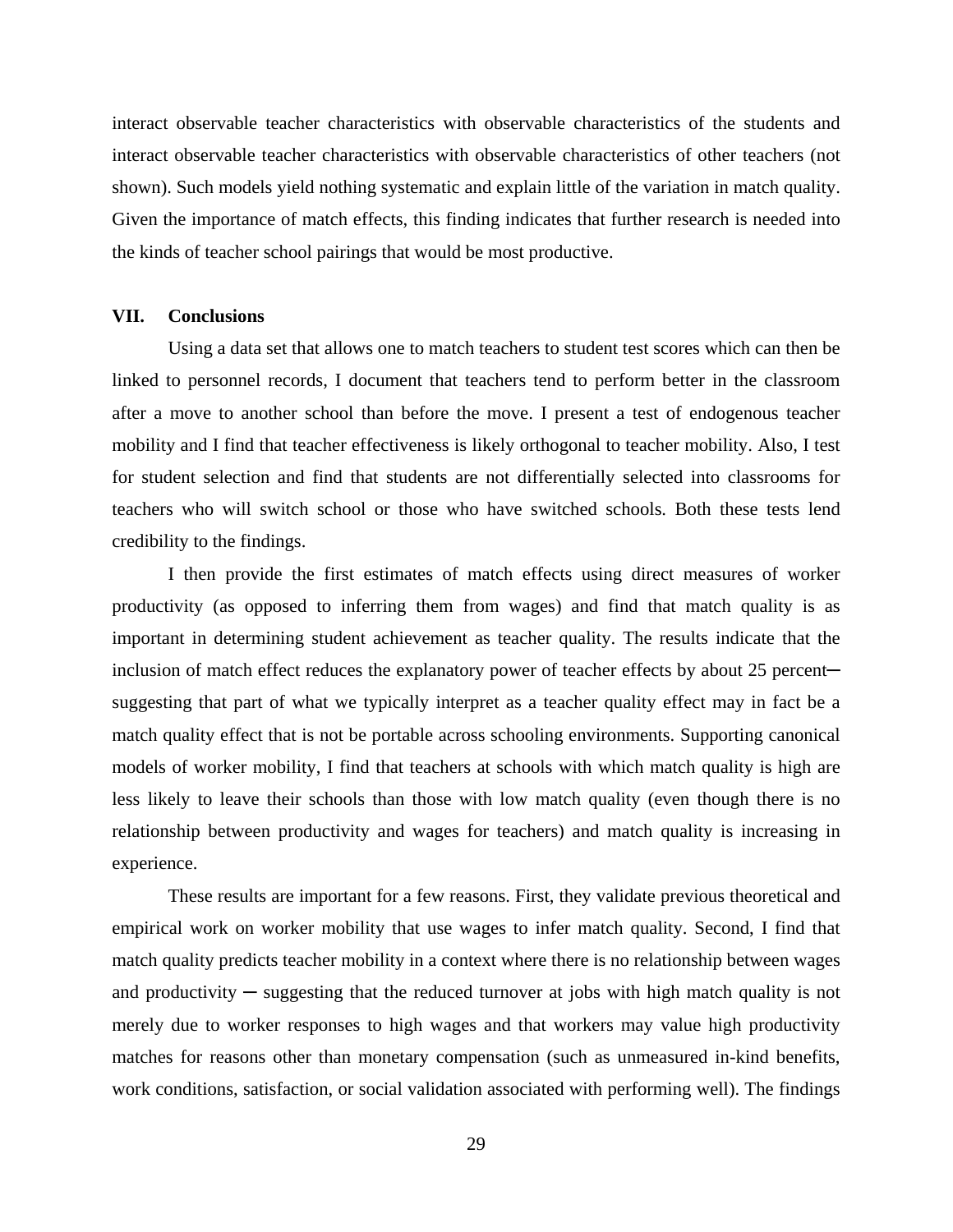also indicate that part of the observed association between certain observable teacher and school characteristics and student achievement may reflect match quality as opposed to these characteristics actually being more productive. For example, more experienced teachers are more likely to have moved schools and to have settled on a school with high match quality. In such a scenario more experienced teachers will be associated with better student outcomes not because experience increases productivity, but because they have settled in schools in which match quality is higher. This has direct implications for policies that aim to keep experienced teachers in poorly performing schools.

 Even though the results provide compelling evidence of match effects, and show that they are highly predictive for worker mobility, I am unable to identify any observable teacher or school characteristics that can explain a substantial portion of the match effects. Given that these match effects are found to be as important as teacher effects (which researchers have also been unable to explain with observables) further research is needed on what they are, what teacherschool pairings are likely to be the most productive, and on what policies and practices may be particularly conducive to ensuring teachers are as productive as possible. From a macroeconomic standpoint, the fact that match quality may be an important determinant of student achievement suggests that average student achievement could be increased by achieving the optimal match between teachers and schools. Fortunately, the results indicate that teachers tend to leave schools at which they are poorly matched, so that teacher turnover may in fact move us closer to that optimal allocation, and could have some benefits.

#### **References**

- Aaronson, Daniel, Lisa Barrow, and William Sander. "Teachers and Student Achievement in the Chicago Public High Schools." *Journal of Labor Economics* 25 (2007): 95-135.
- Abowd, J. M., F. Kramarz, and D. N. Margolis. "High wage workers and high wage firms." *Econometrica* 67, no. 2 (1999): 251–33.
- Abowd, J. M., F. Kramarz, P. Lengermann, and S. Perez-Duarte. "Are good workers employed by good firms? A test of a simple assortative matching model for France and the United States." *mimeo*, 2004.
- Abowd, John M., Robert H. Creecy, and Francis Kramarz. "Computing Person and Firm Effects Using Linked Longitudinal Employer-Employee Data." *U.S. Census Bureau Technical Paper TP-2002-06*, 2002.
- Akerlof, George A., and Rachel E. Kranton. "Identity and the Economics of Organizations." *Journal of Economic Perspectives* 19, no. 1 (2005): 9-32.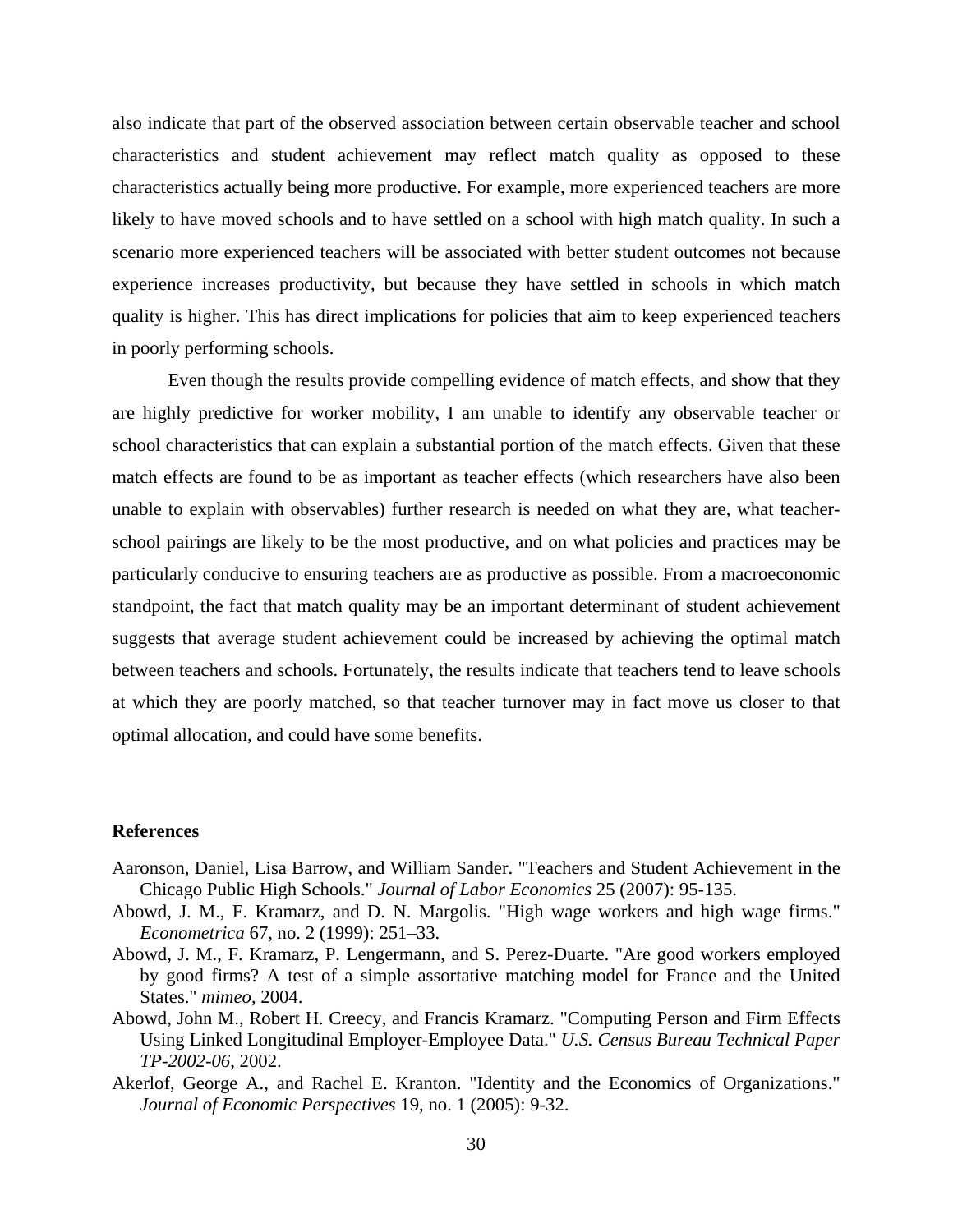- Altonji, J. G., and R. A. Shakotko. "Do wages rise with job seniority?" *Review of Economic Studies* 54, no. 3 (1987): 437-459.
- Anthony, Emily, and Dan Goldhaber. "Can teacher quality be effectively assessed? National board certification as a signal of effective teaching." *Review of Economics and Statistics* 89, no. 1 (2007): 134–50.
- Bartel, A. P., and G. J. Borjas. "Wage growth and job turnover: An empirical analysis." In *Studies in Labor Markets*, 65-90. Chicago: NBER, 1981.
- Brewer, Dominic J., and Dan D. Goldhaber. "Does teacher certification matter? High school teacher certification status and student achievement." *Educational Evaluation and Policy Analysis* 22, no. 2 (2000): 129–45.
- Brewer, Dominic J., and Ronald G. Ehrenberg. "Do school and teacher characteristics matter? Evidence from high school and beyond." *Economics of Education Review* 13, no. 1 (1994):  $1-17.$
- Brown, Gordon D.A., Jonathan Gardner, and Andrew Oswald. "Does Wage Rank Affect Employees' Wellbeing?" *University of Warwick Working Paper*, 2006.
- Burdett, Kenneth. "A Theory of Employee Job Search and Quit Rates." *American Economic Review* 68 (1978): 212-220.
- Clotfelter, Charles T., Helen F. Ladd, and Jacob L. Vigdor. "How and why do teacher credentials matter for student achievement?" *NBER Working Paper 12828*, 2007.
- Clotfelter, Charles T., Helen F. Ladd, and Jacob L. Vigdor. "Who teaches whom? Race and the distribution of novice teachers." *Economics of Education Review* 24, no. 2 (2006): 377–92.
- Dee, Thomas S. "A teacher like me: Does race, ethnicity, or gender matter?" *American Economic Review* (95) 2 (2005): 158-165.
- Dee, Thomas S. "Teachers, race, and student achievement in a randomized experiment." *Review of Economics and Statistics* 86, no. 1 (2004): 195-210.
- Di Tella, R., R . J. MacCulloch, and J. A. Oswald. "Preferences Over Inflation and Unemployment: Evidence from Surveys of Happiness." *American Economic Review* 91, no. 1 (2001): 335-341.
- Duncan, Greg J. "Earnings Functions and Nonpecuniary Benefits." *The Journal of Human Resources* 11, no. 4 (1976): 462-483.
- Hanushek, Eric A. "Assessing the effects of school resources on student performance: An update." *Educational Evaluation and Policy Analysis* 19, no. 2 (1997): 141–64.
- Hanushek, Eric A., John F. Kain, Daniel M. O'Brien, and Steven Rivkin. "The Market for Teacher Quality." *NBER working paper 11154*, 2005.
- Hanushek, Eric A., John Kain, and Steven Rivkin. "Why Public Schools Lose Teachers." *Journal of Human Resources* 39, no. 2 (2004): 326-354.
- Jackson, C. Kirabo. "Student Demographics, Teacher Sorting, and Teacher Qualty: Evidence From the End of School Desegregation." *Journal of Labor Economics* 27, no. 2 (2009): 213- 256.
- Jackson, C. Kirabo, and Elias Bruegmann. "Teaching Students and Teaching Each Other: The Importance of Peer Learning for Teachers." *American Economic Journal: Applied Economics* 1, no. 4 (2009): 85-108.
- Jackson, C. Kirabo, and James Cowan. "School Competition and Teacher Quality: Evidence from Charter School Entry in North Carolina." *Cornell university mimeo*, 2010.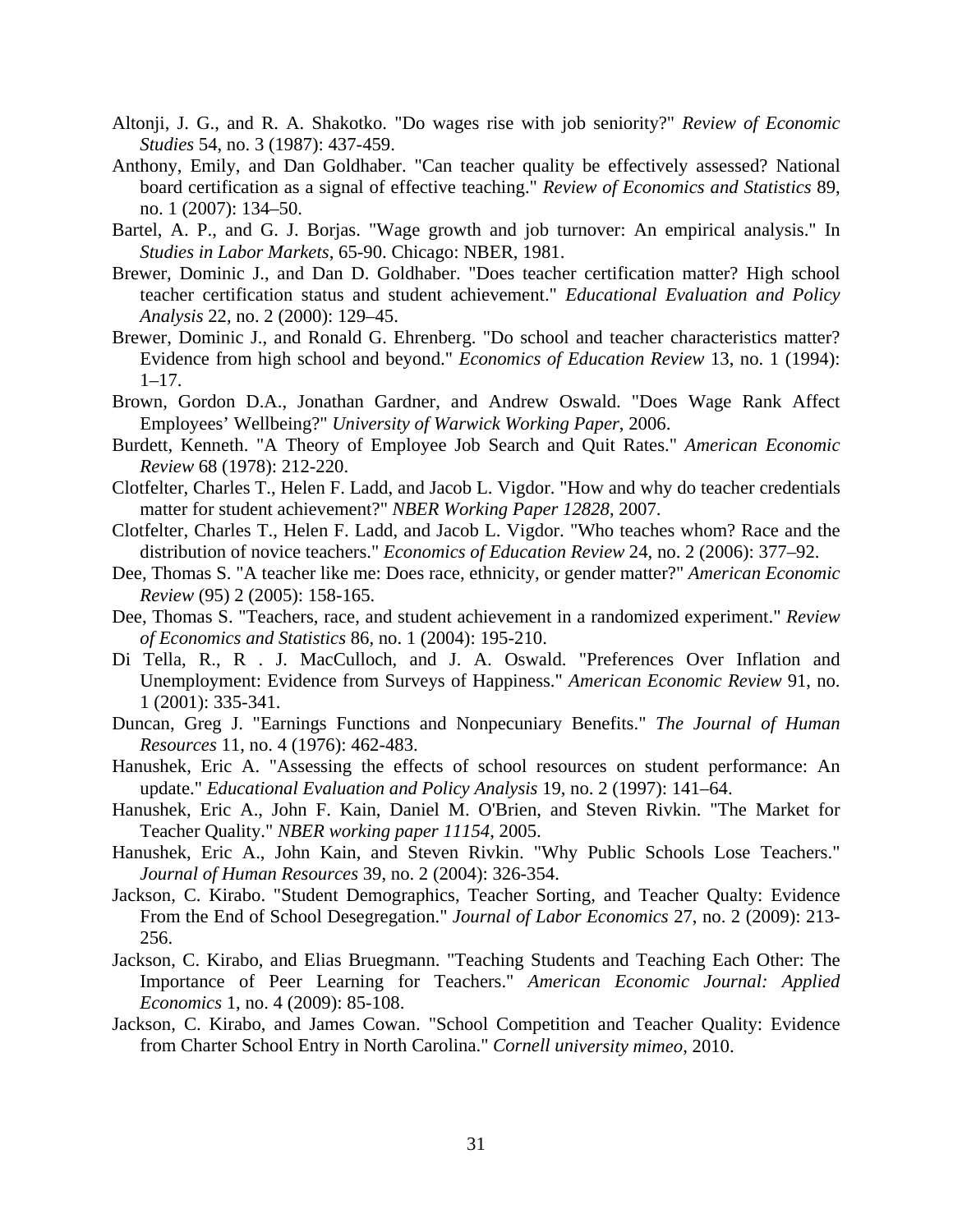- Jacob, Brian A., and Lars Lefgren. "Can Principals Identify Effective Teachers? Evidence on Subjective Performance Evaluation in Education." *Journal of Labor Economics* 26, no. 1 (2008): 101–36.
- Johnson, W. "A Theory of Job Shopping." *The Quarterly Journal of Economics* 92 (1978): 261- 277.
- Jovanovic, Boyan. "Job Matching and the Theory of Turnover." *Journal of Political Econoomy*, no. 87 (1979): 972–990.
- Kane, Thomas, and Douglas Staiger. "Estimating Teacher Impacts on Student Achievement: An Experimental Evaluation." *NBER working paper 14607*, 2008.
- Korpi, T. "Is Well–Being Related to Employment Status? Unemployment, Labor Market Policies and Subjective Well-Being among Swedish Youth." *Labour Economics* 4, no. 2 (1997): 125- 147.
- Lankford, Hamilton, Susanna Loeb, and James Wyckoff. "Teacher sorting and the plight of urban schools: A descriptive analysis." *Educational Evaluation and Policy Analysis* 24, no. 1 (2002): 37- 62.
- Mincer, Jacob, and Boyan Jovanovic. "Labor Mobility and Wages." In *Studies in Labor Markets*, 21-64. NBER, 1981.
- Mortensen, Dale. "Specific Capital and Labor Turnover." *The Bell Journal of Economics* 9 (1998): 572-586.
- Nagypal, E. "Learning by doing vs. learning about match quality: Can we tell them apart?" *Review of Economic Studies* 74 (2007): 537-566.
- Neal, Derek. "The complexity of job mobility among young men." *Journal of Labor Economics* 17 (1999): 237–261.
- Ost, Ben. "How Do Teachers Improve? The Relative Importance of Specific and General Human Capital." *Cornell mimeo*, 2009.
- Ouazad, Amine. "Assessed by a teacher like me: Race, gender and subjective evaluations." *CEE Discussion Paper 0098*, 2008.
- Rivkin, Steven G., Eric A. Hanushek, and John F. Kain. "Teachers, Schools, and Academic Achievement." *Econometrica* 73, no. 2 (2005): 417-458.
- Rockoff, Jonah E. "The Impact of Individual Teachers on Student Achievement: Evidence from Panel Data." *American Economic Review* 94, no. 2 (2004): 247-52.
- Rothstein, Jesse. "Teacher Quality in Educational Production: Tracking, Decay, and Student Achievement." *Quarterly Journal of Economics*, 2010.
- Sass, Timothy, and Li Feng. "Teacher Quality and Teacher Mobility." *Florida State University working paper*, 2008.
- Todd, Petra, and Kenneth Wolpin. "On the Specification and Estimation of the Production Function for Cognitive Achievement." *The Economic Journal*, (2003) 113: F3-F33.
- Topel, R. H., and M. P. Ward. "Job mobility and the careers of young men." *Quarterly Journal of Economics* 107, no. 2 (1992): 439-479.
- Winkelmann, L., and R. Winkelmann. "Why Are the Unemployed So Unhappy?" *Economica* 65, no. 257 (1998): 1-15.
- Woodcock, Simon D. "Match Effects." *Simon Fraser University mimeo*, 2008.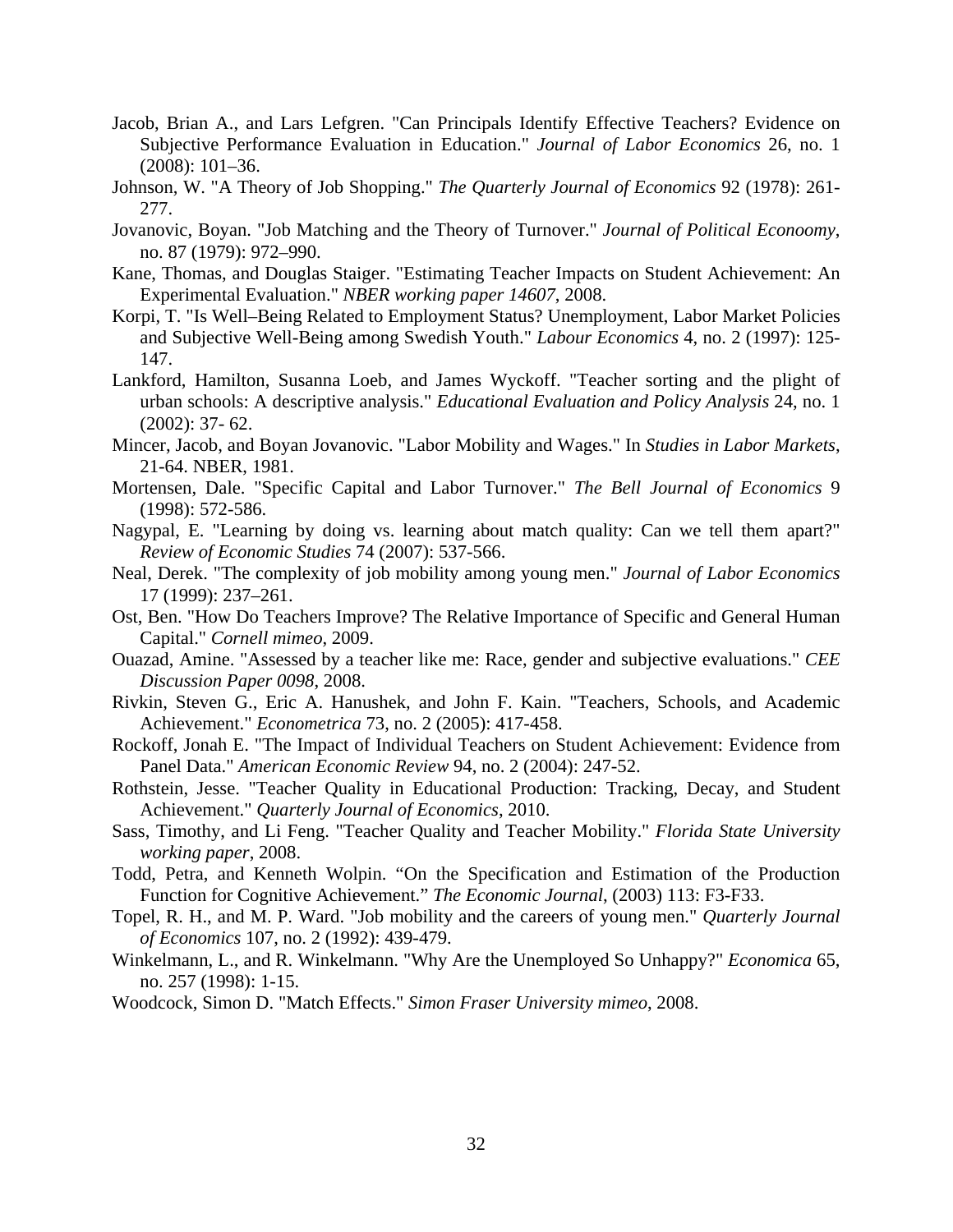## **Tables and Figures**

|--|

| <b>Variable</b>                          | <b>Observations</b> | Mean     | <b>Standard Deviation</b> |
|------------------------------------------|---------------------|----------|---------------------------|
| <b>Unit of Observation: Student-Year</b> |                     |          |                           |
| <b>Math Scores</b>                       | 1361473             | 0.033    | 0.984                     |
| <b>Reading Scores</b>                    | 1355313             | 0.022    | 0.984                     |
| Change in Math Score                     | 1258483             | 0.006    | 0.583                     |
| Change in Reading Score                  | 1250179             | 0.001    | 0.613                     |
| <b>Black</b>                             | 1372098             | 0.295    | 0.456                     |
| White                                    | 1372098             | 0.621    | 0.485                     |
| Female                                   | 1372098             | 0.493    | 0.500                     |
| Parent Ed.: No HS Degree                 | 1372098             | 0.107    | 0.309                     |
| Parent Ed.: HS Degree                    | 1372098             | 0.428    | 0.495                     |
| Parent Ed.: Some College                 | 1372098             | 0.315    | 0.464                     |
| Parent Ed.: College Degree               | 1372098             | 0.143    | 0.350                     |
| Same Race                                | 1372098             | 0.649    | 0.477                     |
| Same Sex                                 | 1372098             | 0.496    | 0.500                     |
| <b>Class Size</b>                        | 1372098             | 23.054   | 4.053                     |
| <b>Unit of Observation: Teacher-Year</b> |                     |          |                           |
| Experience                               | 91243               | 12.798   | 9.949                     |
| Experience 0                             | 92511               | 0.063    | 0.242                     |
| Experience 1 to 3                        | 92511               | 0.165    | 0.371                     |
| Experience 4 to 9                        | 92511               | 0.230    | 0.421                     |
| Experience 10 to 24                      | 92511               | 0.365    | 0.481                     |
| Experience 25+                           | 92511               | 0.164    | 0.371                     |
| <b>Teacher Exam Score</b>                | 92511               | $-0.012$ | 0.812                     |
| <b>Advanced Degree</b>                   | 92511               | 0.197    | 0.398                     |
| Regular Licensure                        | 92511               | 0.670    | 0.470                     |
| Certified                                | 92511               | 0.039    | 0.194                     |
| Peer Experience 0                        | 85490               | 0.064    | 0.164                     |
| Peer Experience 1 to 3                   | 85490               | 0.166    | 0.255                     |
| Peer Experience 4 to 9                   | 85490               | 0.230    | 0.289                     |
| Peer Experience 10 to 24                 | 85490               | 0.364    | 0.334                     |
| Peer Experience 25+                      | 85490               | 0.164    | 0.256                     |
| Peer Teacher Exam Score                  | 85490               | $-0.009$ | 0.578                     |
| Peer Advanced Degree                     | 85490               | 0.198    | 0.274                     |
| Peer Regular Licensure                   | 85490               | 0.676    | 0.426                     |
| Peer Certification                       | 85490               | 0.039    | 0.140                     |

Notes: The few teachers with more than 50 years of experience are coded as having 50 years of experience.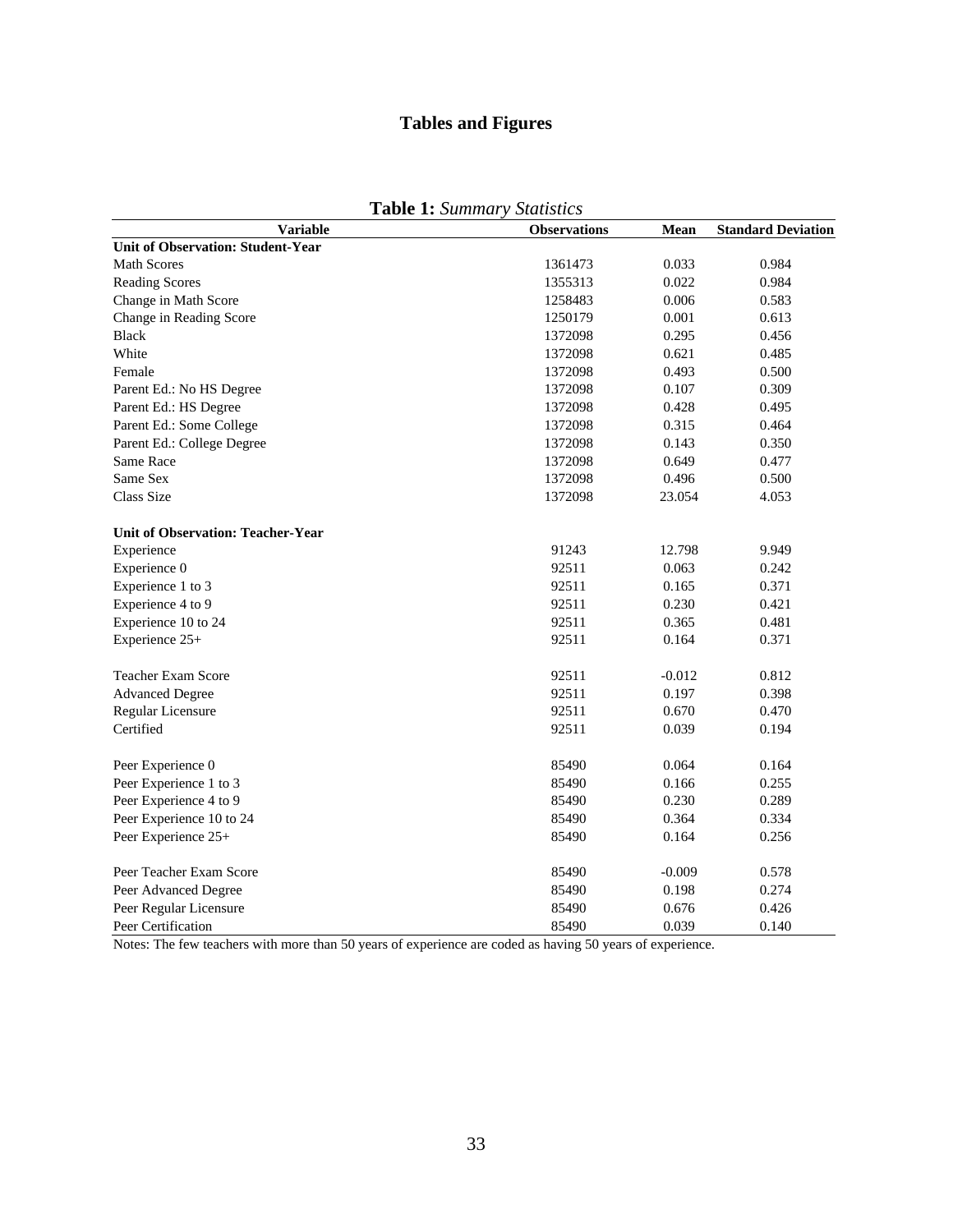|                        | $\mathbf{1}$   | 2            | 3                | $\overline{4}$      | <u>Effectiveness</u> Before and Hjier<br>5 | 0.1101<br>6      | 7            | 8                   |
|------------------------|----------------|--------------|------------------|---------------------|--------------------------------------------|------------------|--------------|---------------------|
|                        |                | Math         |                  |                     |                                            |                  | Reading      |                     |
|                        | Growth         | Score        | Score            | Score               | Growth                                     | Score            | Score        | Score               |
| 10 Years before move   | $-0.059$       | $-0.049$     | $-0.048$         | $-0.013$            | $-0.069$                                   | $-0.053$         | $-0.059$     | $-0.042$            |
|                        | $[0.027]*$     | $[0.025]+$   | $[0.025]*$       | [0.023]             | $[0.027]*$                                 | $[0.026]$ *      | $[0.026]$ *  | $[0.024] +$         |
| 9 Years before move    | $-0.046$       | $-0.041$     | $-0.045$         | $\boldsymbol{0}$    | $-0.046$                                   | $-0.033$         | $-0.035$     | $-0.034$            |
|                        | $[0.019]*$     | $[0.018]*$   | $[0.018]*$       | [0.017]             | $[0.015]**$                                | $[0.014]*$       | $[0.014]*$   | $[0.014]*$          |
| 8 Years before move    | $-0.011$       | $-0.008$     | $-0.017$         | $-0.011$            | $-0.01$                                    | $\boldsymbol{0}$ | $-0.006$     | $-0.013$            |
|                        | [0.016]        | [0.015]      | [0.015]          | [0.014]             | [0.012]                                    | [0.011]          | [0.011]      | [0.011]             |
| 7 Years before move    | $-0.008$       | $-0.002$     | $-0.009$         | 0.009               | $-0.011$                                   | 0.002            | $-0.002$     | $-0.005$            |
|                        | [0.013]        | [0.012]      | [0.012]          | [0.012]             | [0.010]                                    | [0.010]          | [0.010]      | [0.010]             |
| 6 Years before move    | $-0.005$       | $-0.002$     | $-0.01$          | 0.001               | $-0.016$                                   | $-0.004$         | $-0.012$     | $-0.013$            |
|                        | [0.012]        | [0.011]      | [0.011]          | [0.010]             | $[0.009]+$                                 | [0.008]          | [0.008]      | [0.009]             |
| 5 Years before move    | 0.002          | 0.004        | $-0.002$         | $0.01\,$            | $-0.014$                                   | $-0.003$         | $-0.009$     | $-0.008$            |
|                        | [0.010]        | [0.009]      | [0.009]          | [0.009]             | $[0.008]+$                                 | [0.007]          | [0.007]      | [0.007]             |
| 4 Years before move    | $-0.003$       | 0.001        | $-0.006$         | 0.002               | $-0.008$                                   | $\boldsymbol{0}$ | $-0.007$     | $-0.011$            |
|                        | [0.009]        | [0.008]      | [0.008]          | [0.007]             | [0.007]                                    | [0.007]          | [0.007]      | $[0.006]+$          |
| 3 Years before move    | $-0.007$       | $-0.003$     | $-0.007$         | 0.002               | $-0.005$                                   | 0.003            | $-0.002$     | $-0.007$            |
|                        | [0.007]        | [0.007]      | [0.007]          | [0.006]             | [0.006]                                    | [0.006]          | [0.006]      | [0.006]             |
| 2 Years before move    | $-0.002$       | 0.001        | $\boldsymbol{0}$ | 0.002               | $-0.001$                                   | 0.005            | 0.002        | $-0.003$            |
|                        | [0.006]        | [0.006]      | [0.006]          | [0.006]             | [0.006]                                    | [0.005]          | [0.005]      | [0.005]             |
| Year of move $(0)$     | 0.013          | 0.016        | 0.009            | 0.006               | 0.006                                      | $0.01\,$         | 0.001        | $-0.001$            |
|                        | $[0.006]*$     | $[0.005]$ ** | [0.006]          | [0.006]             | [0.005]                                    | $[0.005]*$       | [0.005]      | [0.005]             |
| 1 Year after move      | 0.028          | 0.032        | 0.026            | 0.023               | 0.017                                      | 0.02             | 0.011        | 0.009               |
|                        | $[0.007]**$    | $[0.006]$ ** | $[0.006]$ **     | $[0.006]$ **        | $[0.005]$ **                               | $[0.005]$ **     | $[0.005]*$   | $[0.005]+$          |
| 2 Years after move     | 0.034          | 0.039        | 0.033            | 0.027               | 0.02                                       | 0.024            | 0.014        | 0.011               |
|                        | $[0.007]**$    | $[0.007]**$  | $[0.007]**$      | $[0.007]**$         | $[0.006]$ **                               | $[0.006]$ **     | $[0.006]*$   | $[0.006]+$          |
| 3 Years after move     | 0.031          | 0.037        | 0.03             | 0.024               | 0.02                                       | 0.025            | 0.015        | $0.01\,$            |
|                        | $[0.008]$ **   | $[0.008]$ ** | $[0.008]**$      | $[0.008]**$         | $[0.007]**$                                | $[0.006]$ **     | $[0.007]*$   | [0.007]             |
| 4 Years after move     | 0.028          | 0.034        | 0.028            | 0.02                | 0.022                                      | 0.025            | 0.015        | 0.014               |
|                        | $[0.010]$ **   | $[0.009]**$  |                  |                     |                                            | $[0.007]**$      |              |                     |
|                        | 0.037          |              | $[0.009]**$      | $[0.009]*$<br>0.025 | $[0.008]**$                                |                  | $[0.007]*$   | $[0.007]+$<br>0.016 |
| 5 Years after move     |                | 0.043        | 0.038            |                     | 0.022                                      | 0.025            | 0.016        |                     |
|                        | $[0.011]$ **   | $[0.010]$ ** | $[0.011]$ **     | $[0.010]*$          | $[0.009]*$                                 | $[0.008]**$      | $[0.008]+$   | $[0.008]+$          |
| 6 Years after move     | 0.027          | 0.035        | 0.029            | 0.02                | 0.024                                      | 0.028            | 0.019        | 0.02                |
|                        | $[0.013]*$     | $[0.012]**$  | $[0.012]*$       | $[0.012]+$          | $[0.010]*$                                 | $[0.009]**$      | $[0.010]*$   | $[0.010]*$          |
| 7 Years after move     | 0.043          | 0.049        | 0.044            | 0.024               | 0.022                                      | 0.025            | 0.016        | 0.011               |
|                        | $[0.014]$ **   | $[0.013]$ ** | $[0.014]$ **     | $[0.013]+$          | $[0.011]+$                                 | $[0.011]*$       | [0.011]      | [0.011]             |
| 8 Years after move     | 0.033          | 0.04         | 0.034            | 0.023               | 0.02                                       | 0.024            | 0.014        | 0.017               |
|                        | $[0.016]*$     | $[0.015]**$  | $[0.015]*$       | [0.015]             | [0.013]                                    | $[0.012]*$       | [0.012]      | [0.012]             |
| 9 Years after move     | 0.061          | 0.069        | 0.062            | 0.04                | 0.052                                      | 0.056            | 0.047        | 0.052               |
|                        | $[0.020]$ **   | $[0.018]**$  | $[0.019]**$      | $[0.018]*$          | $[0.016]$ **                               | $[0.015]*$       | $[0.015]**$  | $[0.015]*$          |
| Lagged scores          | $\overline{a}$ | 0.762        | 0.762            | 0.765               |                                            | 0.732            | 0.731        | 0.732               |
|                        |                | $[0.002]$ ** | $[0.002]**$      | $[0.002]**$         |                                            | $[0.002]$ **     | $[0.002]$ ** | $[0.002]**$         |
| <b>Teacher Effects</b> | Yes            | Yes          | Yes              | Yes                 | Yes                                        | Yes              | Yes          | Yes                 |
| School Effects         | No             | No           | Yes              | Yes                 | N <sub>0</sub>                             | $\rm No$         | Yes          | Yes                 |
| School×Year Effects    | No             | $\rm No$     | Yes              | Yes                 | N <sub>0</sub>                             | No               | Yes          | Yes                 |
| Observations           | 1249122        | 1249122      | 1249122          | 1249122             | 1241150                                    | 1241150          | 1241150      | 1241150             |
| Prob pre=0             | 0.20           | 0.24         | 0.31             | 0.62                | 0.02                                       | 0.04             | $0.04\,$     | 0.26                |
| Prob post=0            | < 0.01         | < 0.01       | < 0.01           | < 0.01              | < 0.01                                     | < 0.01           | < 0.01       | < 0.01              |

**Table 2:** *Teacher Effectiveness Before and After a Move* 

Robust standard errors in brackets clustered at the teacher level.

+ significant at 10%; \* significant at 5%; \*\* significant at 1%

All models include grade fixed effects, year fixed effects and controls for student race, gender, parental education, and limited English proficiency. Models also include an indicator for the gender and racial match between the student and the teacher, teacher experience, and the class size.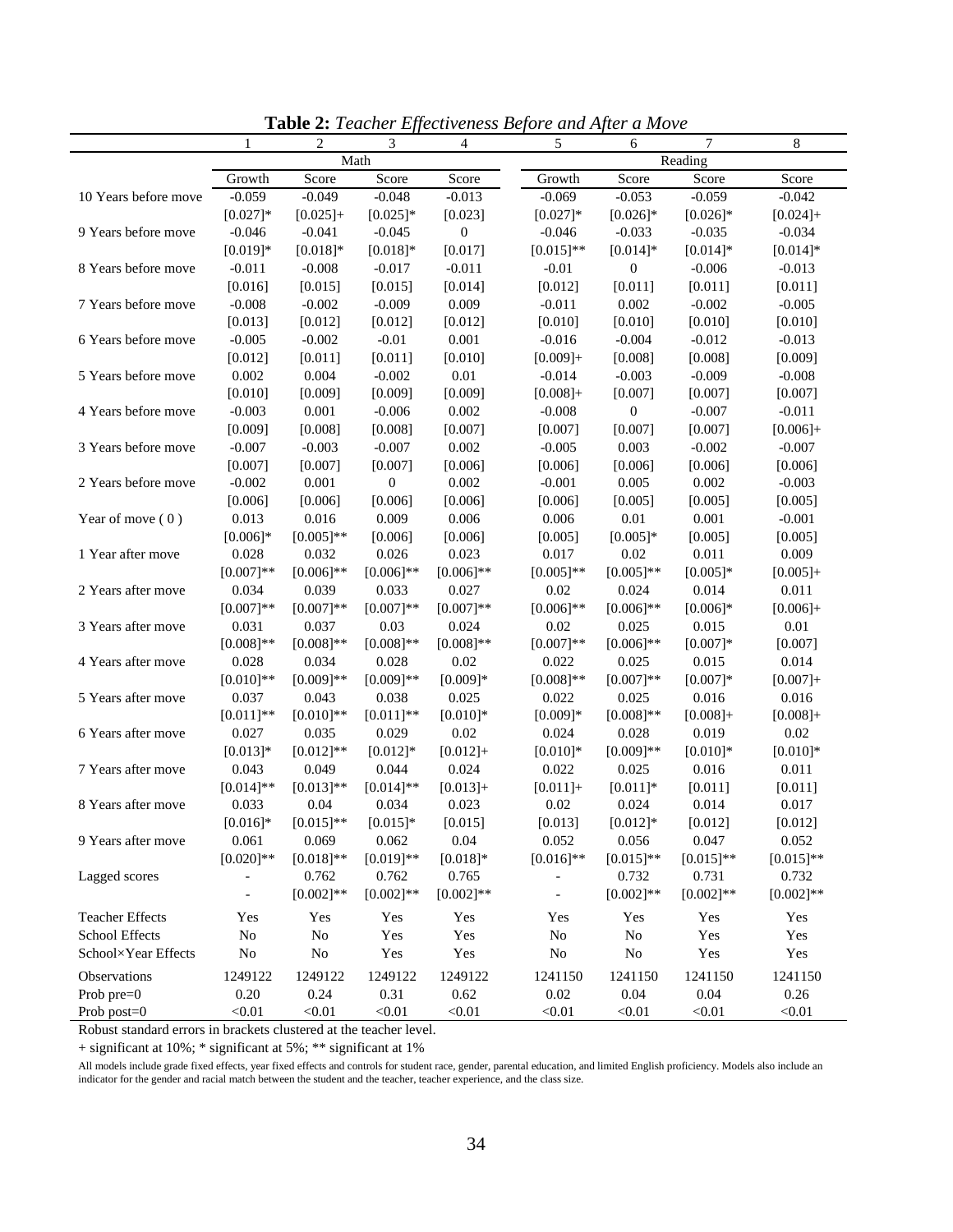|                                   |                      | Math                 |                |                |
|-----------------------------------|----------------------|----------------------|----------------|----------------|
|                                   | <b>Fixed Effects</b> | <b>Fixed Effects</b> | Random Effects | Random Effects |
| Std. Dev. of School Effects       | 0.2285               | 0.2285               | 0.106          | 0.099          |
| Std. Dev. of Teacher Effects      | 0.3503               | 0.3506               | 0.19           | 0.141          |
| Std. Dev. of Match Effects        |                      | 0.1121               |                | 0.1302         |
| Std. Dev. of residuals            | 0.5023               | 0.50704              | 0.50895        | 0.5076         |
|                                   |                      |                      |                |                |
|                                   |                      | Reading              |                |                |
| Std. Dev. of School Effects       | 0.2475               | 0.2472               | 0.0926         | 0.06547        |
| Std. Dev. of Teacher Effects      | 0.3563               | 0.3564               | 0.1107         | 0.08377        |
| <b>Std. Dev. of Match Effects</b> |                      | 0.1182               |                | 0.0777         |
| Std. Dev. of residual             | 0.5481               | 0.5467               | 0.61125        | 0.5553         |
|                                   |                      |                      |                |                |

**Table 3:** *Standard Deviations of the Teacher, School, and Match Effects*

Notes: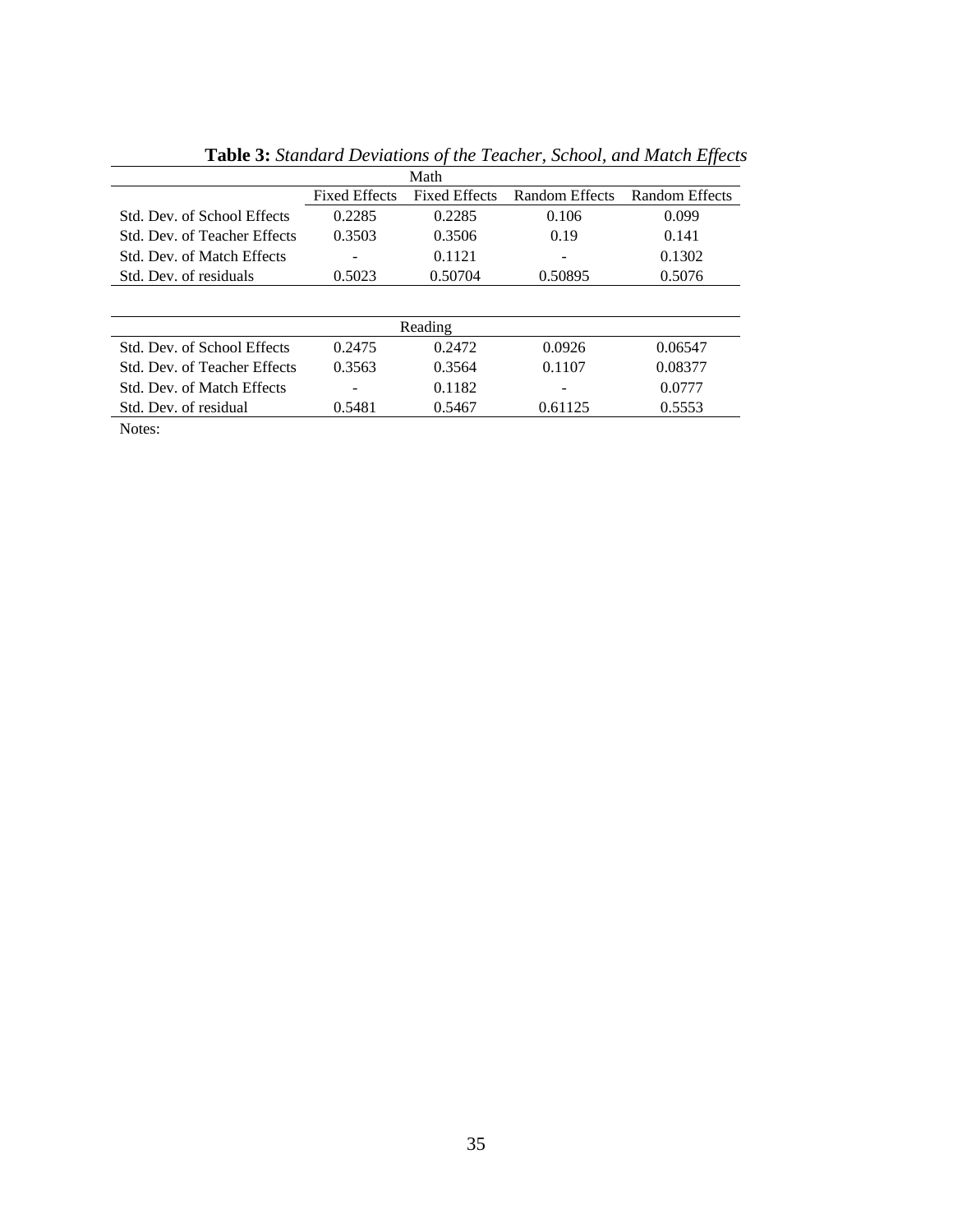|                                                                                                                          | 1            | $\overline{2}$           | 3                        | $\overline{4}$ | 5                        | 6                                                           | 7            | 8              |
|--------------------------------------------------------------------------------------------------------------------------|--------------|--------------------------|--------------------------|----------------|--------------------------|-------------------------------------------------------------|--------------|----------------|
|                                                                                                                          |              |                          |                          |                |                          | Dependent Variable: Leave current School The following year |              |                |
|                                                                                                                          |              |                          |                          |                | Teacher                  | Teacher                                                     | Teacher      | Teacher        |
|                                                                                                                          |              |                          |                          |                | and                      | and                                                         | and          | and            |
|                                                                                                                          |              |                          | Teacher                  | Teacher        | School                   | School                                                      | School       | School         |
|                                                                                                                          | <b>OLS</b>   | <b>OLS</b>               | Effects                  | $\it Effects$  | Effects                  | Effects                                                     | Effects      | Effects        |
| Random Match Effect Reading                                                                                              |              | $-0.845$                 |                          | $-0.555$       |                          | $-0.397$                                                    |              |                |
|                                                                                                                          |              | $[0.051]*$               | $\overline{\phantom{a}}$ | $[0.171]$ **   | $\overline{\phantom{a}}$ | $[0.170]$ *                                                 |              |                |
| Random Match Effect Math                                                                                                 | $-0.454$     | $\overline{\phantom{0}}$ | $-0.425$                 | $\equiv$       | $-0.456$                 | $\overline{\phantom{a}}$                                    |              |                |
|                                                                                                                          | $[0.026]$ ** | $\overline{\phantom{0}}$ | $[0.082]$ **             |                | $[0.078]$ **             |                                                             |              |                |
| <b>Fixed Match Effect Reading</b>                                                                                        |              |                          | $\overline{a}$           |                |                          |                                                             |              | $-0.102$       |
|                                                                                                                          |              |                          |                          |                |                          |                                                             |              | $[0.032]$ **   |
| <b>Fixed Match Effect Math</b>                                                                                           |              |                          |                          |                |                          |                                                             | $-0.154$     |                |
|                                                                                                                          |              |                          |                          |                | $\overline{a}$           |                                                             | $[0.032]$ ** | $\overline{a}$ |
| Log(Salary)                                                                                                              | $-0.255$     | $-0.251$                 | $-0.327$                 | $-0.327$       | $-0.295$                 | $-0.296$                                                    | $-0.295$     | $-0.296$       |
|                                                                                                                          | $[0.019]**$  | $[0.019]**$              | $[0.035]$ **             | $[0.035]$ **   | $[0.035]$ **             | $[0.035]$ **                                                | $[0.035]**$  | $[0.035]$ **   |
| % Free lunch at School                                                                                                   | $-0.012$     | $-0.009$                 | 0.066                    | 0.065          | 0.033                    | 0.032                                                       | 0.033        | 0.033          |
|                                                                                                                          | [0.014]      | [0.014]                  | $[0.022]$ **             | $[0.023]**$    | [0.023]                  | [0.023]                                                     | [0.023]      | [0.023]        |
| % Black Students at School                                                                                               | 0.062        | 0.062                    | 0.285                    | 0.283          | 0.216                    | 0.212                                                       | 0.215        | 0.211          |
|                                                                                                                          | $[0.011]$ ** | $[0.011]$ **             | $[0.043]$ **             | $[0.043]$ **   | $[0.074]$ **             | $[0.075]$ **                                                | $[0.075]**$  | $[0.075]**$    |
| School: Log(enrollment)                                                                                                  | $-0.003$     | $-0.004$                 | $-0.005$                 | $-0.008$       | 0.074                    | 0.071                                                       | 0.074        | 0.072          |
|                                                                                                                          | [0.005]      | [0.005]                  | [0.016]                  | [0.016]        | $[0.023]**$              | $[0.023]$ **                                                | $[0.023]$ ** | $[0.023]**$    |
| School: Mean Reading (Z) Scores                                                                                          | $-0.074$     | $-0.069$                 | $-0.094$                 | $-0.092$       | $-0.068$                 | $-0.068$                                                    | $-0.069$     | $-0.068$       |
|                                                                                                                          | $[0.007]**$  | $[0.007]**$              | $[0.016]$ **             | $[0.016]$ **   | $[0.017]**$              | $[0.017]**$                                                 | $[0.017]**$  | $[0.017]**$    |
| Teacher Experience: 1-3                                                                                                  | 0.032        | 0.031                    | 0.201                    | 0.2            | 0.226                    | 0.226                                                       | 0.226        | 0.226          |
|                                                                                                                          | $[0.009]**$  | $[0.009]**$              | $[0.013]**$              | $[0.013]**$    | $[0.012]$ **             | $[0.012]**$                                                 | $[0.012]**$  | $[0.012]**$    |
| Teacher Experience: 4-9                                                                                                  | 0.038        | 0.039                    | 0.244                    | 0.243          | 0.289                    | 0.289                                                       | 0.289        | 0.289          |
|                                                                                                                          | $[0.010]**$  | $[0.010]$ **             | $[0.017]**$              | $[0.017]**$    | $[0.017]**$              | $[0.017]**$                                                 | $[0.017]**$  | $[0.017]**$    |
| Teacher Experience: 10-24                                                                                                | 0.014        | 0.017                    | 0.211                    | 0.21           | 0.272                    | 0.271                                                       | 0.271        | 0.271          |
|                                                                                                                          | [0.012]      | [0.012]                  | $[0.022]$ **             | $[0.022]$ **   | $[0.022]$ **             | $[0.022]$ **                                                | $[0.022]$ ** | $[0.022]$ **   |
| Teacher Experience: 25+                                                                                                  | 0.098        | 0.102                    | 0.186                    | 0.185          | 0.229                    | 0.228                                                       | 0.228        | 0.228          |
|                                                                                                                          | $[0.014]$ ** | $[0.014]$ **             | $[0.027]**$              | $[0.027]**$    | $[0.027]**$              | $[0.027]**$                                                 | $[0.027]**$  | $[0.027]**$    |
| Licensure Score                                                                                                          | 0.008        | 0.007                    | 0.009                    | 0.011          | 0.007                    | 0.009                                                       | 0.009        | 0.009          |
|                                                                                                                          | $[0.003]**$  | $[0.003]**$              | [0.038]                  | [0.038]        | [0.039]                  | [0.039]                                                     | [0.039]      | [0.039]        |
| <b>Advanced Degree</b>                                                                                                   | 0.049        | 0.048                    | $-0.016$                 | $-0.015$       | $-0.017$                 | $-0.016$                                                    | $-0.017$     | $-0.016$       |
|                                                                                                                          | $[0.006]$ ** | $[0.006]$ **             | [0.020]                  | [0.020]        | [0.020]                  | [0.020]                                                     | [0.020]      | [0.020]        |
| Regular Licensure                                                                                                        | $-0.158$     | $-0.161$                 | 0.067                    | 0.066          | 0.077                    | 0.075                                                       | 0.077        | 0.076          |
|                                                                                                                          | $[0.008]**$  | $[0.008]**$              | $[0.019]**$              | $[0.019]**$    | $[0.019]**$              | $[0.019]**$                                                 | $[0.019]**$  | $[0.019]**$    |
|                                                                                                                          |              |                          |                          |                |                          |                                                             |              |                |
| Observations                                                                                                             | 74152        | 74006                    | 74152                    | 74006          | 74152                    | 74006                                                       | 74152        | 74006          |
| Dohuat standard sman; in huaskate. All models include your fixed effects and eluster standard sman; et the teacher level |              |                          |                          |                |                          |                                                             |              |                |

|  | <b>Table 4:</b> Match Quality and Teacher Mobility |  |
|--|----------------------------------------------------|--|
|--|----------------------------------------------------|--|

Robust standard errors in brackets. All models include year fixed effects and cluster standard errors at the teacher level.

+ significant at 10%; \* significant at 5%; \*\* significant at 1%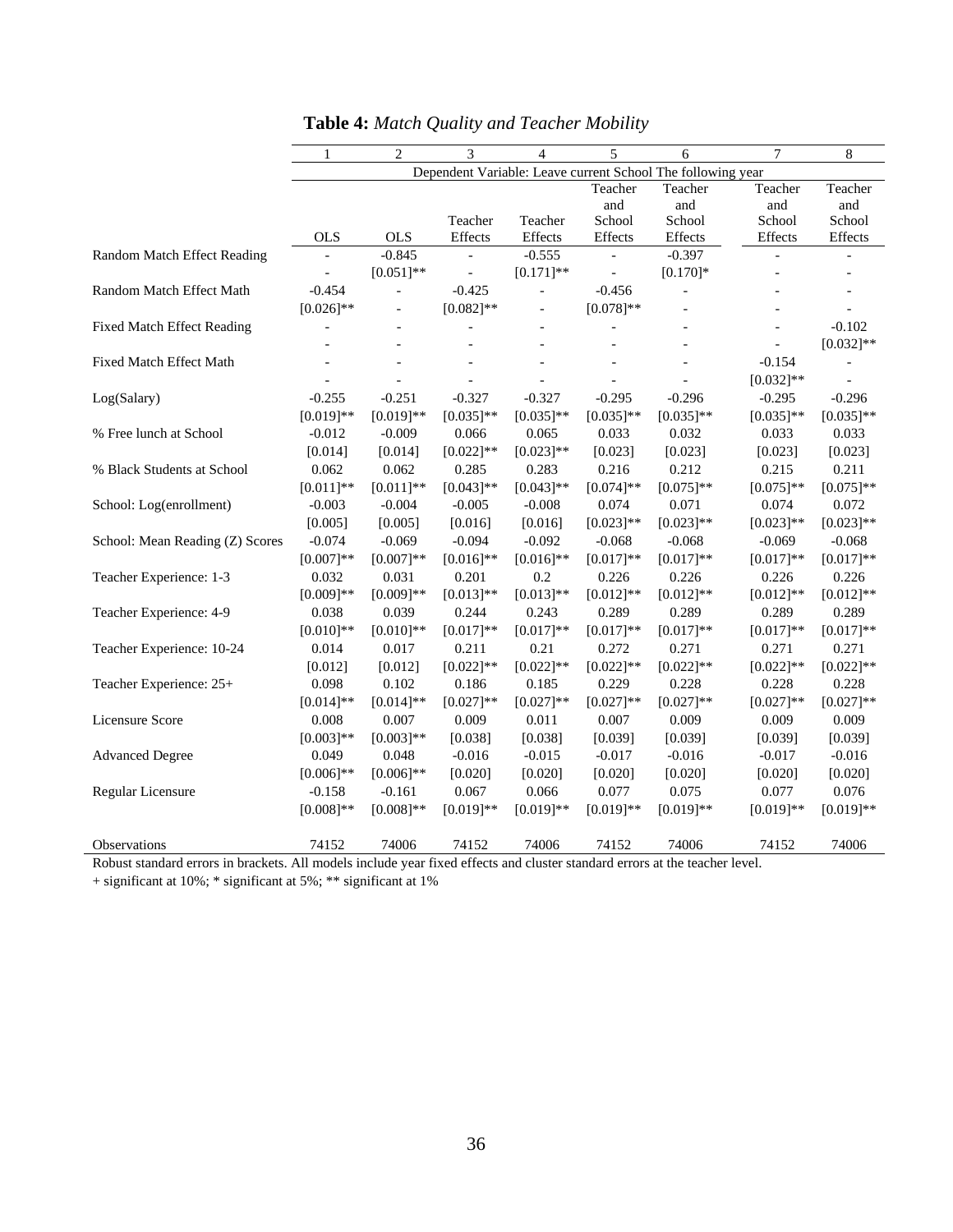|                                 | 1                 | $\overline{c}$ | 3            | $\overline{4}$ | 5                           | 6            | $\overline{7}$ | 8            | 9            | 10           |
|---------------------------------|-------------------|----------------|--------------|----------------|-----------------------------|--------------|----------------|--------------|--------------|--------------|
|                                 | Math Match Effect |                |              |                | <b>Reading Match Effect</b> |              |                |              |              |              |
| Teacher: 1-3 years exp.         | 0.007             |                | 0.005        |                | 0.005                       | 0.002        |                | 0.002        |              | 0.002        |
|                                 | $[0.001]**$       |                | $[0.001]**$  |                | $[0.001]**$                 | $[0.001]$ ** |                | $[0.001]**$  |              | $[0.001]**$  |
| Teacher: 4-10 years exp.        | 0.009             |                | 0.007        |                | 0.007                       | 0.006        |                | 0.005        |              | 0.005        |
|                                 | $[0.001]**$       |                | $[0.001]**$  |                | $[0.001]$ **                | $[0.001]$ ** |                | $[0.001]$ ** |              | $[0.001]$ ** |
| Teacher: 10-25 years exp.       | 0.012             |                | 0.01         |                | 0.01                        | 0.011        |                | 0.01         |              | 0.01         |
|                                 | $[0.001]**$       |                | $[0.001]$ ** |                | $[0.002]$ **                | $[0.001]$ ** |                | $[0.001]$ ** |              | $[0.001]**$  |
| Teacher: 25+ years exp.         | 0.019             |                | 0.018        |                | 0.018                       | 0.016        |                | 0.015        |              | 0.015        |
|                                 | $[0.002]$ **      |                | $[0.002]$ ** |                | $[0.002]$ **                | $[0.001]$ ** |                | $[0.001]**$  |              | $[0.001]$ ** |
| Teacher: Certified              |                   | 0.013          | 0.012        |                | 0.012                       |              | 0.006          | 0.005        |              | 0.005        |
|                                 |                   | $[0.002]$ **   | $[0.002]$ ** |                | $[0.003]**$                 |              | $[0.001]$ **   | $[0.001]**$  |              | $[0.001]$ ** |
| Teacher: Regular license        |                   | 0.009          | 0.007        |                | 0.007                       |              | 0.006          | 0.003        |              | 0.003        |
|                                 |                   | $[0.001]$ **   | $[0.001]$ ** |                | $[0.001]$ **                |              | $[0.000]$ **   | $[0.000]$ ** |              | $[0.000]$ ** |
| Teacher: License score          |                   | 0.004          | 0.004        |                | 0.004                       |              | 0.001          | 0.001        |              | 0.001        |
|                                 |                   | $[0.001]**$    | $[0.001]$ ** |                | $[0.001]**$                 |              | $[0.000] +$    | $[0.000]$ ** |              | $[0.000]$ *  |
| Teacher: Advanced degree        |                   | $-0.002$       | $-0.004$     |                | $-0.004$                    |              | $-0.001$       | $-0.003$     |              | $-0.003$     |
|                                 |                   | [0.002]        | $[0.002]*$   |                | $[0.002]$ *                 |              | [0.001]        | $[0.001]$ ** |              | $[0.001]**$  |
| Teacher: White                  |                   | 0.015          | 0.015        |                | 0.015                       |              | 0.004          | 0.004        |              | 0.003        |
|                                 |                   | $[0.005]$ **   | $[0.005]$ ** |                | $[0.005]**$                 |              | [0.003]        | [0.003]      |              | [0.003]      |
| Teacher: Black                  |                   | 0.001          | $\Omega$     |                | $\overline{0}$              |              | $-0.001$       | $-0.002$     |              | $-0.002$     |
|                                 |                   | [0.005]        | [0.005]      |                | [0.006]                     |              | [0.003]        | [0.003]      |              | [0.003]      |
| School: Small Town              |                   |                |              | $-0.009$       | $-0.009$                    |              |                |              | $-0.009$     | $-0.009$     |
|                                 |                   |                |              | $[0.004]$ *    | $[0.004]*$                  |              |                |              | $[0.002]$ ** | $[0.002]**$  |
| School: Large or Mid sized city |                   |                |              | $-0.007$       | $-0.007$                    |              |                |              | $-0.008$     | $-0.008$     |
|                                 |                   |                |              | $[0.004] +$    | [0.004]                     |              |                |              | $[0.002]$ ** | $[0.002]**$  |
| School: Rural                   |                   |                |              | $-0.009$       | $-0.007$                    |              |                |              | $-0.009$     | $-0.008$     |
|                                 |                   |                |              | $[0.004]*$     | $[0.004]+$                  |              |                |              | $[0.002]$ ** | $[0.002]$ ** |
| School: % White                 |                   |                |              | 0.012          | $\overline{0}$              |              |                |              | 0.007        | 0.002        |
|                                 |                   |                |              | $[0.002]$ **   | [0.002]                     |              |                |              | $[0.001]$ ** | $[0.001]*$   |
| School: %Freelunch              |                   |                |              | 0.001          | 0.002                       |              |                |              | $-0.001$     | $\mathbf{0}$ |
|                                 |                   |                |              | [0.002]        | [0.002]                     |              |                |              | [0.001]      | [0.001]      |
| School: Enroll                  |                   |                |              | 0.004          | 0.004                       |              |                |              | 0.001        | 0.001        |
|                                 |                   |                |              | $[0.001]$ **   | $[0.001]$ **                |              |                |              | $[0.001]*$   | $[0.001]$ *  |
| Observations                    | 74676             | 74676          | 74676        | 74665          | 74665                       | 74528        | 74528          | 74528        | 74517        | 74517        |
| <b>R-squared</b>                | $\bf{0}$          | 0.01           | 0.02         | $\bf{0}$       | 0.02                        | 0.02         | 0.01           | 0.02         | $\bf{0}$     | 0.02         |

**Table 5:** *The Correlates of Match Quality* 

Robust standard errors in brackets clustered at the teacher level.

+ significant at 10%; \* significant at 5%; \*\* significant at 1%

Omitted categories are "large town" and "zero years of experience".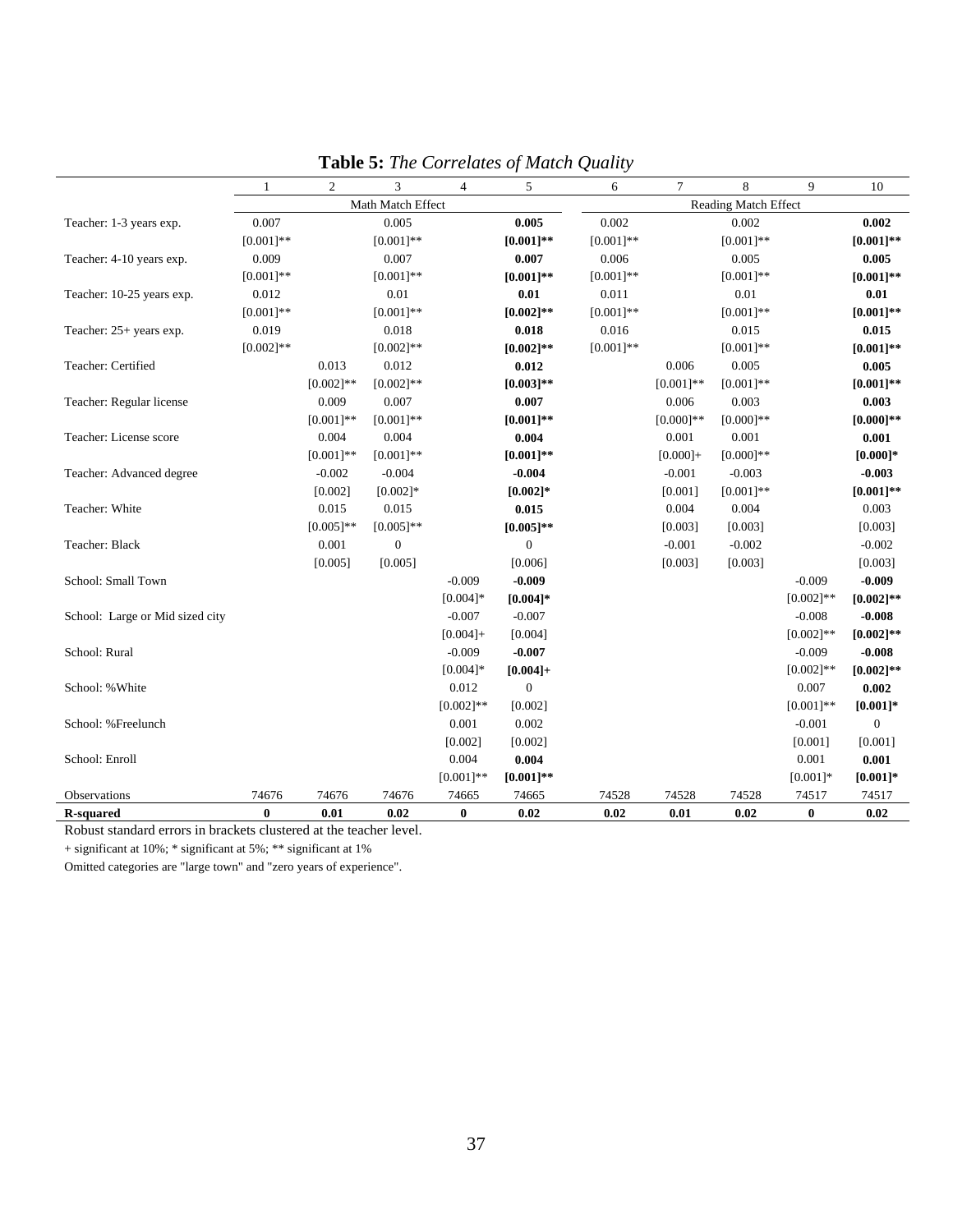|                                                                  |                | 2              | 3              | $\overline{4}$   | 5              | 6              | 7                | 8            |
|------------------------------------------------------------------|----------------|----------------|----------------|------------------|----------------|----------------|------------------|--------------|
|                                                                  |                | Reading        |                |                  |                | Math           |                  |              |
|                                                                  | School         | School         | Match          | Match            | School         | School         | Match            | Match        |
|                                                                  | Effect         | Effect         | Effect         | Effect           | Effect         | Effect         | Effect           | Effect       |
| Teachers have reasonable student loads.                          | $-0.005$       | $-0.005$       | $-0.001$       | $-0.001$         | $-0.015$       | $-0.015$       | $-0.003$         | $-0.002$     |
|                                                                  | $[0.003] +$    | $[0.003]+$     | [0.001]        | [0.001]          | $[0.004]$ **   | $[0.004]$ **   | $[0.001]$ **     | [0.002]      |
| Teachers are protected from duties that interfere with teaching. | 0.002          | 0.002          | $-0.001$       | $-0.001$         | 0.008          | 0.008          | 0.001            | $-0.002$     |
|                                                                  | [0.005]        | [0.005]        | [0.001]        | [0.001]          | [0.007]        | [0.007]        | [0.002]          | [0.002]      |
| Teachers have time to collaborate with colleagues.               | $-0.013$       | $-0.013$       | 0.001          | 0.002            | $-0.007$       | $-0.007$       | 0.004            | 0.005        |
|                                                                  | $[0.003]$ **   | $[0.003]$ **   | [0.001]        | $[0.001]$ *      | $[0.004] +$    | $[0.004] +$    | $[0.001]$ **     | $[0.002]$ ** |
| Principal is a strong, supportive leader.                        | $-0.021$       | $-0.021$       | $-0.002$       | $-0.001$         | $-0.026$       | $-0.026$       | $-0.003$         | 0.002        |
|                                                                  | $[0.004]$ **   | $[0.004]$ **   | $[0.001] +$    | [0.001]          | $[0.006]$ **   | $[0.006]$ **   | $[0.002] +$      | [0.002]      |
| Leaders shield teachers from disruptions.                        | 0.017          | 0.017          | 0.001          | $\overline{0}$   | 0.03           | 0.03           | 0.002            | 0.002        |
|                                                                  | $[0.005]$ **   | $[0.005]$ **   | [0.001]        | [0.001]          | $[0.007]**$    | $[0.007]$ **   | [0.002]          | [0.002]      |
| Teachers are held to high standards.                             | 0.026          | 0.026          | 0.005          | 0.003            | 0.041          | 0.041          | 0.009            | 0.004        |
|                                                                  | $[0.006]$ **   | $[0.006]$ **   | $[0.001]$ **   | $[0.001]$ **     | $[0.010]$ **   | $[0.010]$ **   | $[0.002]$ **     | $[0.002]$ *  |
| New teachers have effective mentors.                             | $-0.001$       | $-0.001$       | 0.001          | 0.002            | $-0.013$       | $-0.013$       | $-0.001$         | 0.004        |
|                                                                  | [0.004]        | [0.004]        | [0.001]        | $[0.001]*$       | $[0.006]$ *    | $[0.006]*$     | [0.002]          | $[0.002]*$   |
| Teachers are centrally involved in decision-making.              | $-0.012$       | $-0.012$       | $\mathbf{0}$   | 0.001            | $-0.025$       | $-0.025$       | $-0.002$         | $-0.002$     |
|                                                                  | $[0.005]$ **   | $[0.005]$ **   | [0.001]        | [0.001]          | $[0.007]**$    | $[0.007]**$    | [0.002]          | [0.002]      |
| Parents have many avenues to express concerns.                   | 0.022          | 0.022          | $\overline{0}$ | $-0.001$         | 0.028          | 0.028          | 0.002            | $-0.001$     |
|                                                                  | $[0.004]$ **   | $[0.004]$ **   | [0.001]        | [0.001]          | $[0.006]$ **   | $[0.006]$ **   | [0.002]          | [0.002]      |
| There is an atmosphere of mutual respect at school.              | 0.026          | 0.026          | 0.002          | $\boldsymbol{0}$ | 0.03           | 0.03           | 0.004            | $-0.001$     |
|                                                                  | $[0.005]$ **   | $[0.005]$ **   | $[0.001]*$     | [0.001]          | $[0.008]$ **   | $[0.008]$ **   | $[0.002]$ *      | [0.002]      |
| Leadership tries to provide quality professional development.    | $-0.016$       | $-0.016$       | $-0.001$       | 0.001            | $-0.025$       | $-0.025$       | $-0.003$         | 0.002        |
|                                                                  | $[0.004]$ **   | $[0.004]$ **   | [0.001]        | [0.001]          | $[0.005]$ **   | $[0.005]$ **   | [0.002]          | [0.002]      |
|                                                                  |                |                |                |                  |                |                |                  |              |
| Observations                                                     | 22692          | 22692          | 22320          | 22320            | 22692          | 22692          | 22374            | 22374        |
| School and Year Fixed Effects Included?                          | N <sub>O</sub> | N <sub>O</sub> | N <sub>O</sub> | <b>YES</b>       | N <sub>O</sub> | N <sub>O</sub> | N <sub>O</sub>   | <b>YES</b>   |
| R-squared                                                        | 0.13           | 0.13           | 0.01           | 0.08             | 0.1            | 0.1            | $\boldsymbol{0}$ | 0.09         |

**Table 6:** *Match Quality and Teacher Workplace Survey Responses* 

Robust standard errors in brackets clustered at the school level.

+ significant at 10%; \* significant at 5%; \*\* significant at 1%